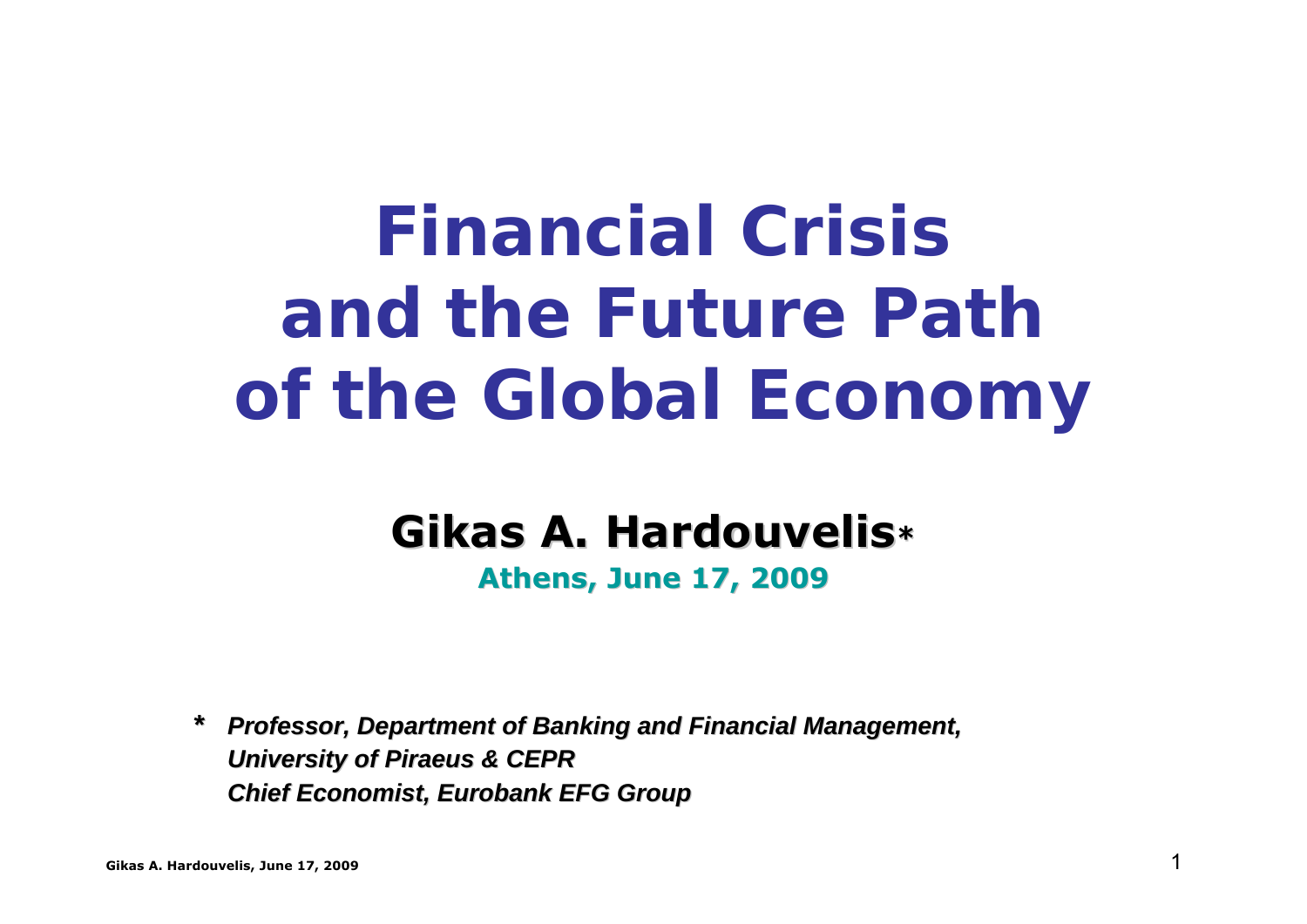*Financial Crisis and the Future Pathof the Global Economy*

# **Table of Contents**

- **I. Today's Great Recession: The global financial crisis continues for 23 months**
- **II.Open questions for the future**

## **APPENDIX**

### **Greece: Opportunity or stagnation and divergence ahead?**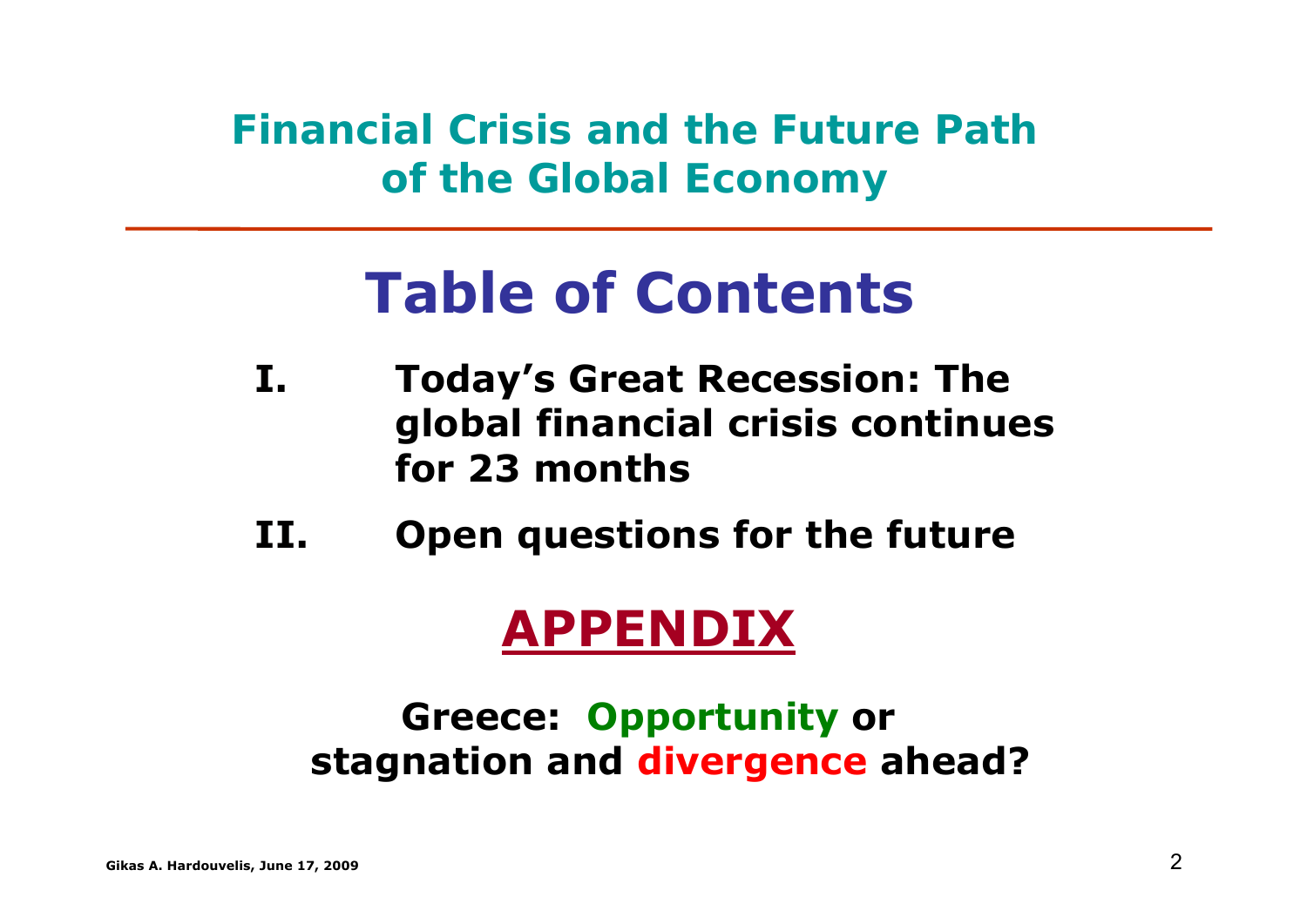# **I.**

# **Today's Great Recession: The Global Financial Crisis Continues for 23 months Continues for 23 months**

- **1) A rapid global slowdown**
- **2) How it all began in the financial sector**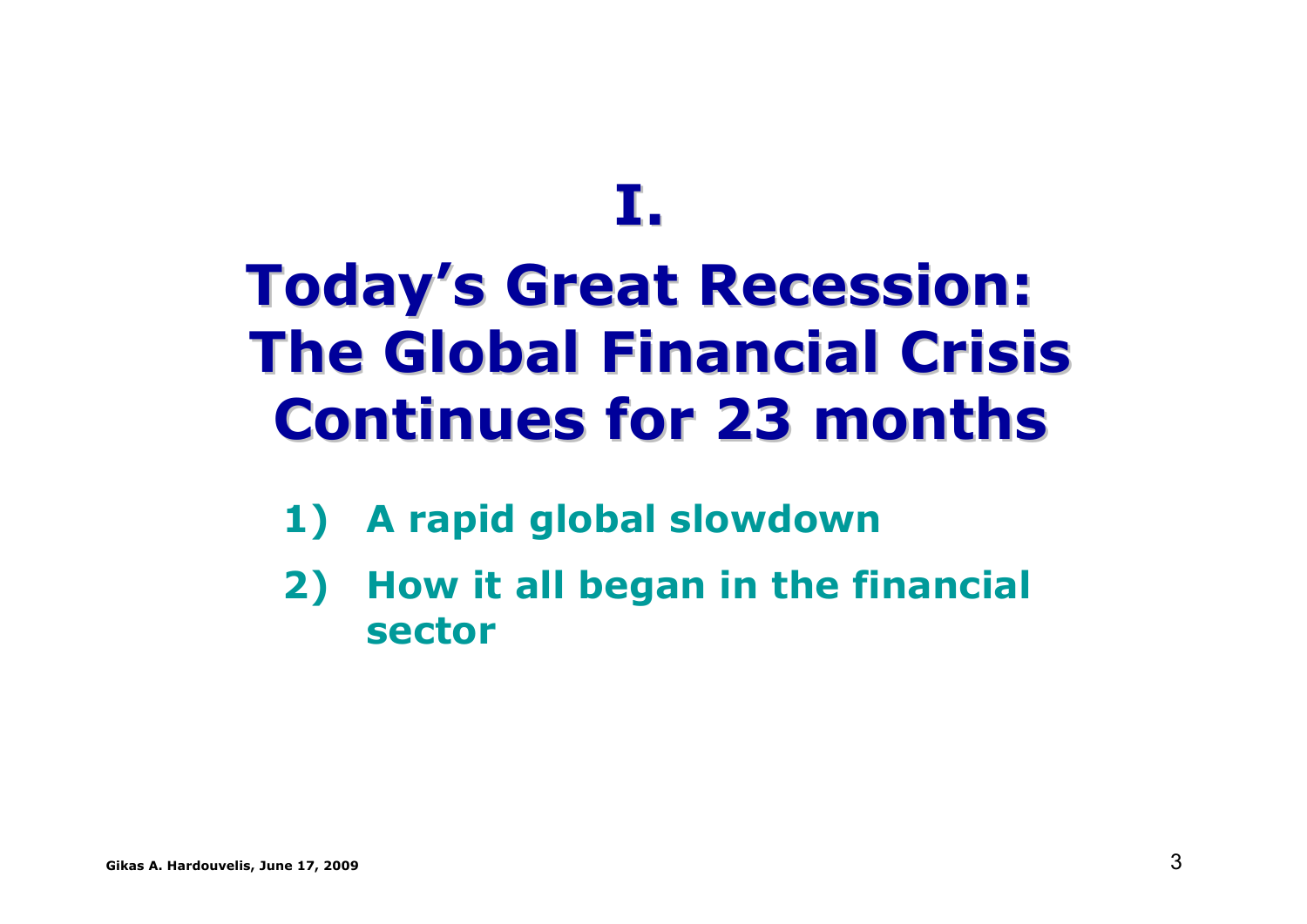#### **Ι.1 The global economy is facing the deepest – and probably longest – recession of the post-war period**

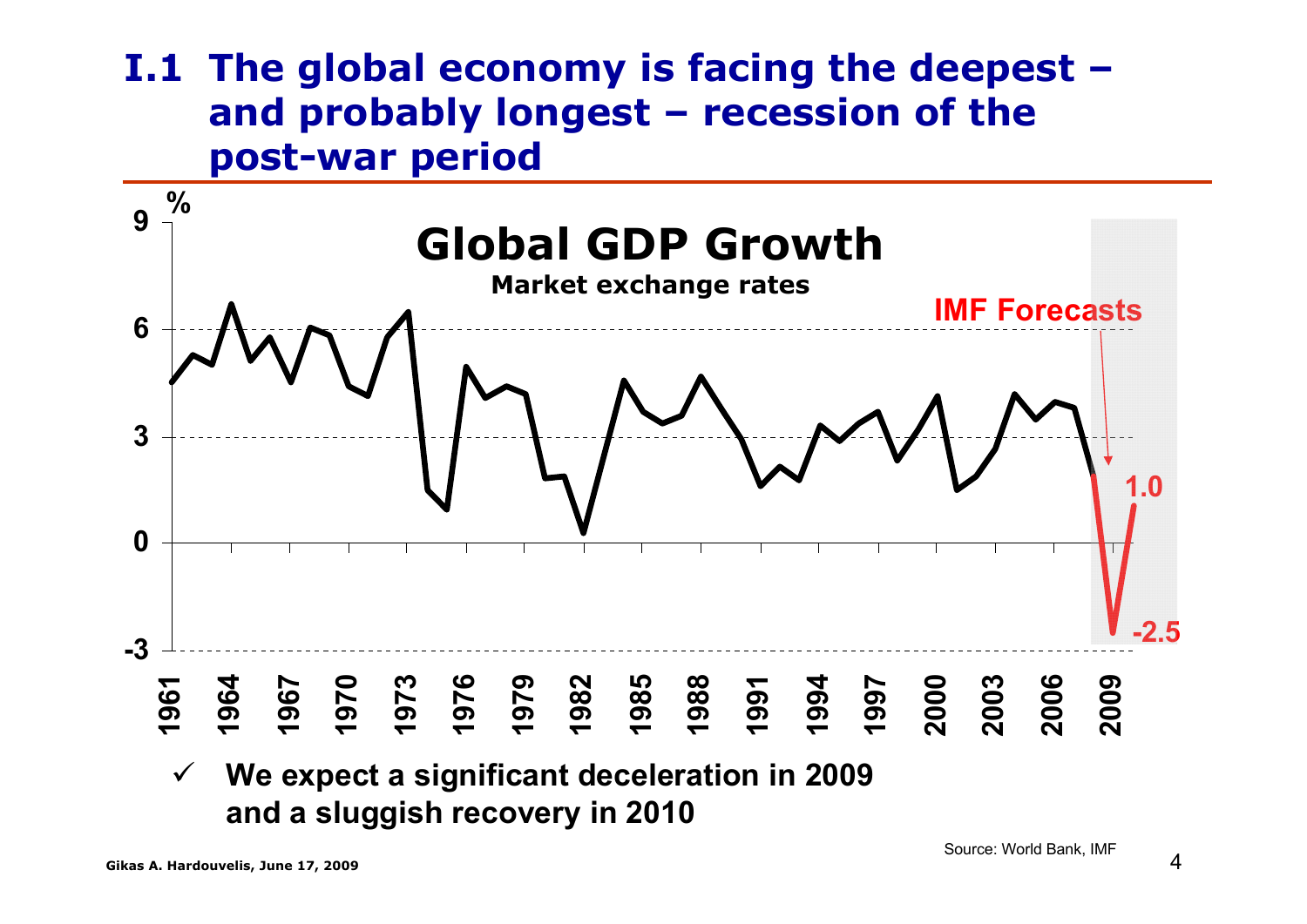#### **Ι.1 World Trade collapses in Q4-2008**

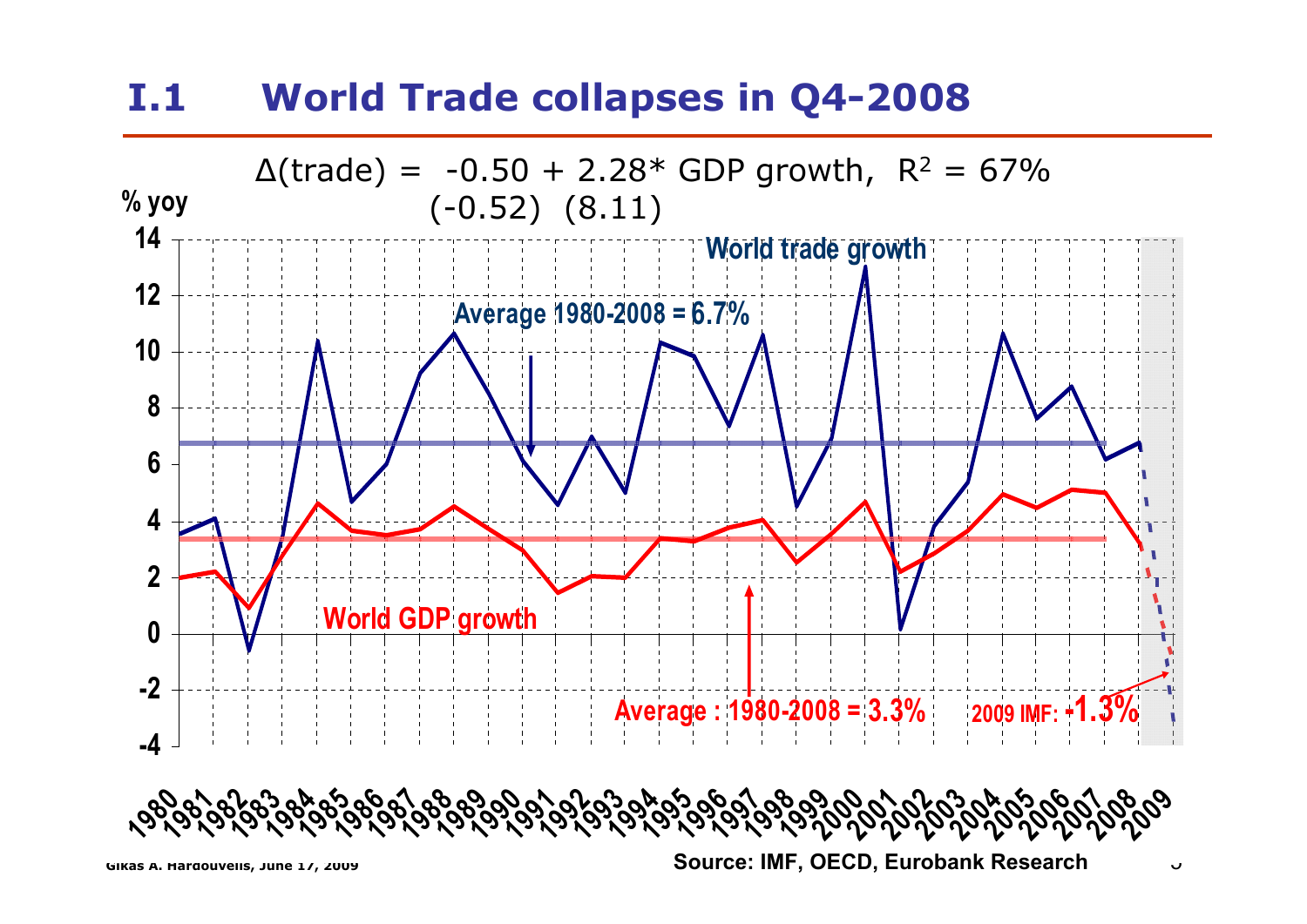#### **Ι.1Fast decline in Q4 2008**

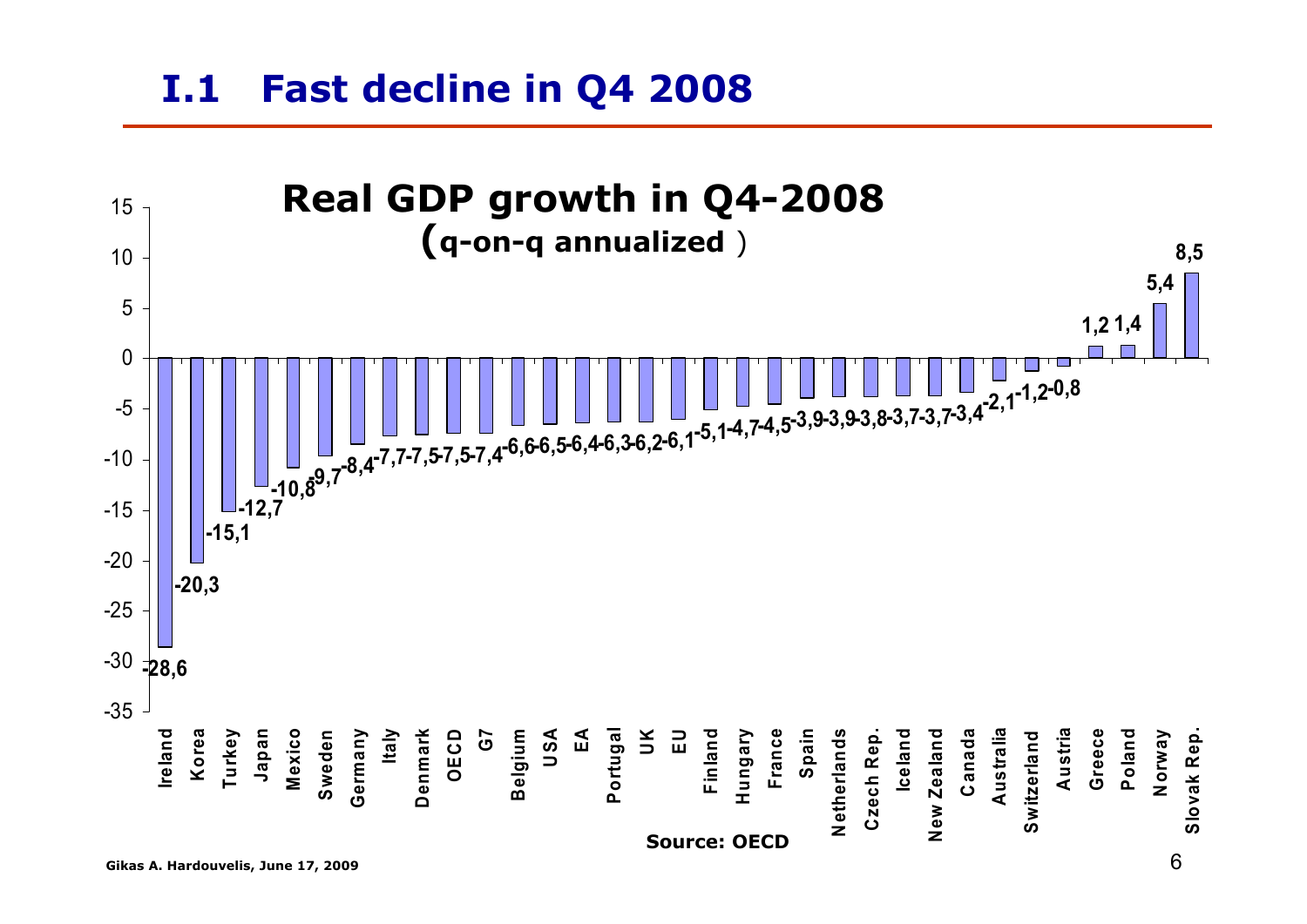#### **Ι.1 …that continues into Q1 2009**



**Source: OECD**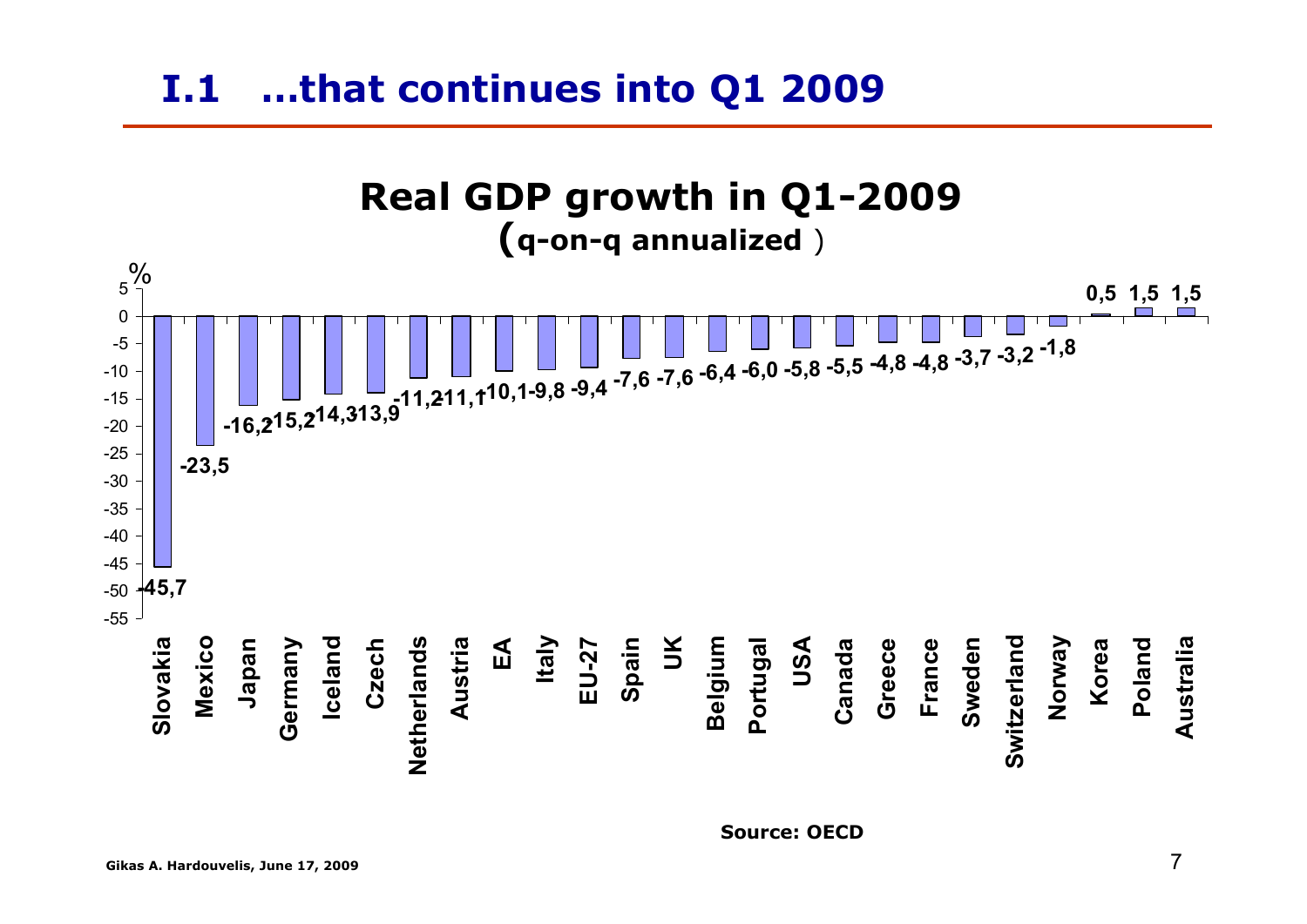#### **Ι.1 Global Leading Indicators in an early free fall … now have bottomed out**

#### **OECD Confidence Indicatorsof households and manufacturing enterprises**

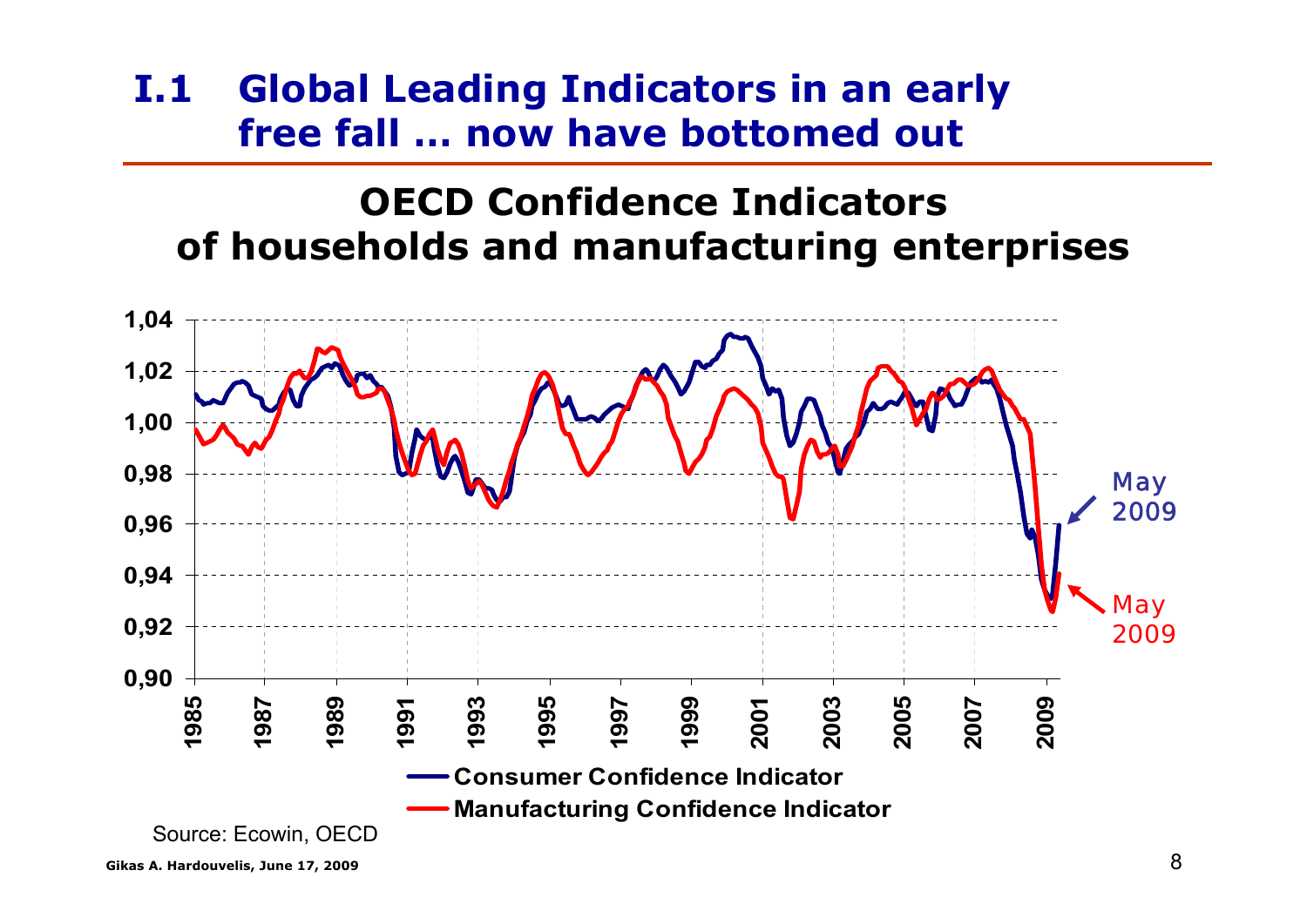#### **I.1 Consensus forecasts: Little has changed since February for the US, a lot for the other countries**

|                        |        | 2009f                        |                              |              |                              | 2010f         |              |
|------------------------|--------|------------------------------|------------------------------|--------------|------------------------------|---------------|--------------|
| <b>Real GDP growth</b> | 2008   | as of Febr. 09 as of June 09 |                              | <b>Delta</b> | as of Febr. 09 as of June 09 |               | <b>Delta</b> |
| <b>US</b>              | 1.1    | $-2.1$                       | $-2.8$                       | $-0.7$       | 1.0                          | <u>1.8</u>    | 0.8          |
| Eurozone               | 0.8    | $-1.8$                       | $-4.2$                       | $-2.4$       | 0.8                          | 0.5           | $-0.3$       |
| Japan                  | $-0.6$ | $-2.9$                       | $-6.7$                       | $-3.8$       | 0.7                          | 1.0           | 0.3          |
| China                  | 9.0    | 6.5                          | 7.1                          | 0.6          | 8.0                          | 8.3           | 0.3          |
| <b>Brazil</b>          | 5.1    | 2.9                          | 0.6                          | $-2.3$       | 3.9                          | 3.3           | $-0.6$       |
| <b>Russia</b>          | 5.6    | $-0.7$                       | $-2.9$                       | $-2.2$       | 3.2                          | 2.3           | $-0.9$       |
| India                  | 7.4    | 5.2                          | 4.8                          | $-0.4$       | 6.0                          | 6.3           | 0.3          |
|                        |        |                              |                              |              |                              |               |              |
|                        |        |                              | 2009f                        |              |                              | 2010f         |              |
| <b>Inflation</b>       | 2008   |                              | as of Febr. 09 as of June 09 | <b>Delta</b> | as of Febr. 09               | as of June 09 | <b>Delta</b> |
| <b>US</b>              | 3.8    | $-0.4$                       | $-0.4$                       | 0.0          | 1.9                          | 2.0           | 0.1          |
| Eurozone               | 3.3    | 1.0                          | 0.0                          | $-1.0$       | 1.8                          | 0.9           | $-0.9$       |
| Japan                  | 1.4    | $-0.9$                       | $-1.5$                       | $-0.6$       | $-0.3$                       | $-0.3$        | 0.0          |
| China                  | 5.9    | 0.5                          | $-0.5$                       | $-1.0$       | 2.5                          | 1.0           | $-1.5$       |
| <b>Brazil</b>          | 5.7    | 5.3                          | 4.4                          | $-0.9$       | 4.5                          | 4.3           | $-0.2$       |
| <b>Russia</b>          | 14.1   | 11.0                         | 13.8                         | 2.8          | 9.1                          | 11.5          | 2.4          |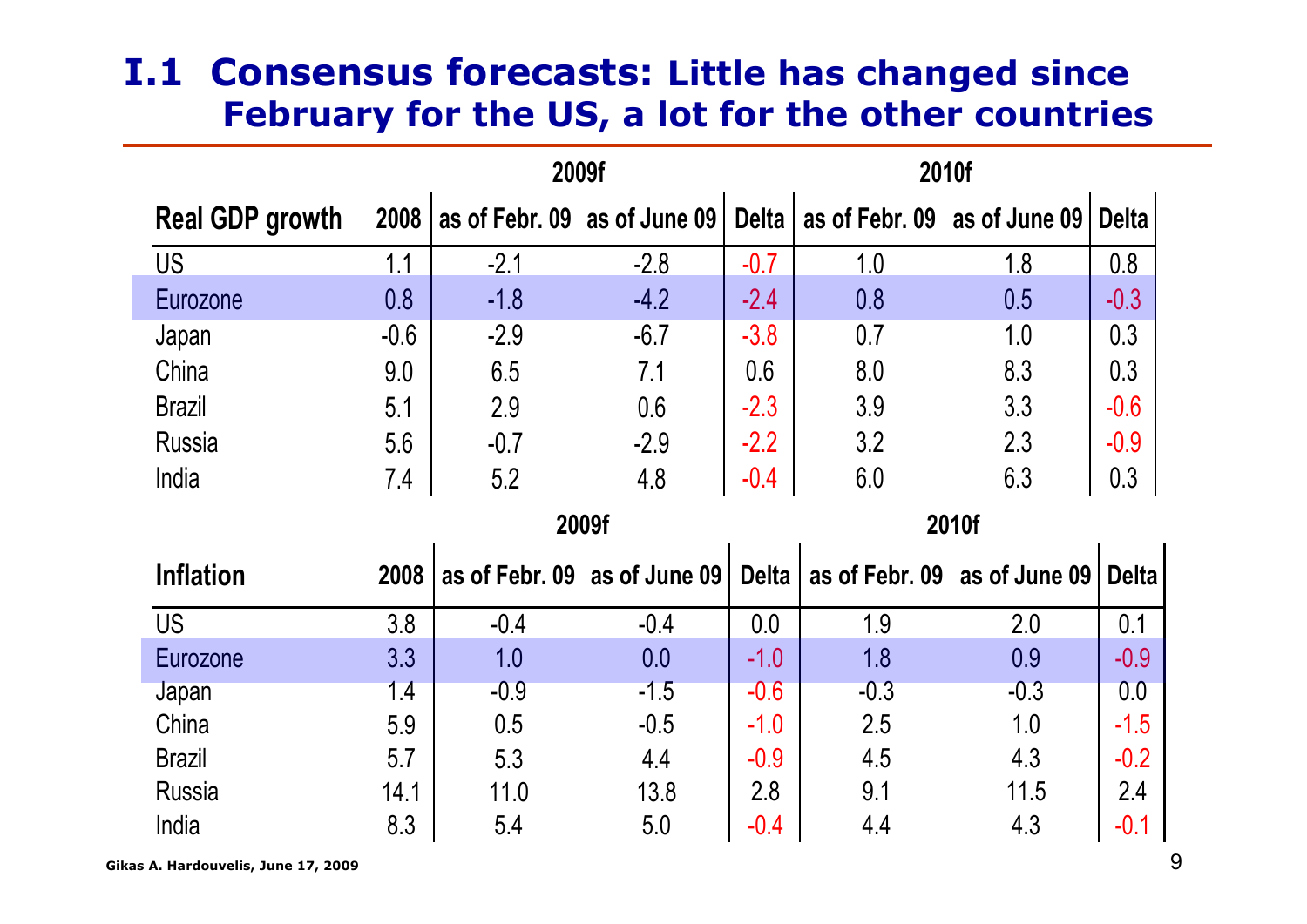#### **I.2 History of financial crisis is seen in the rise of short-run quality spreads**

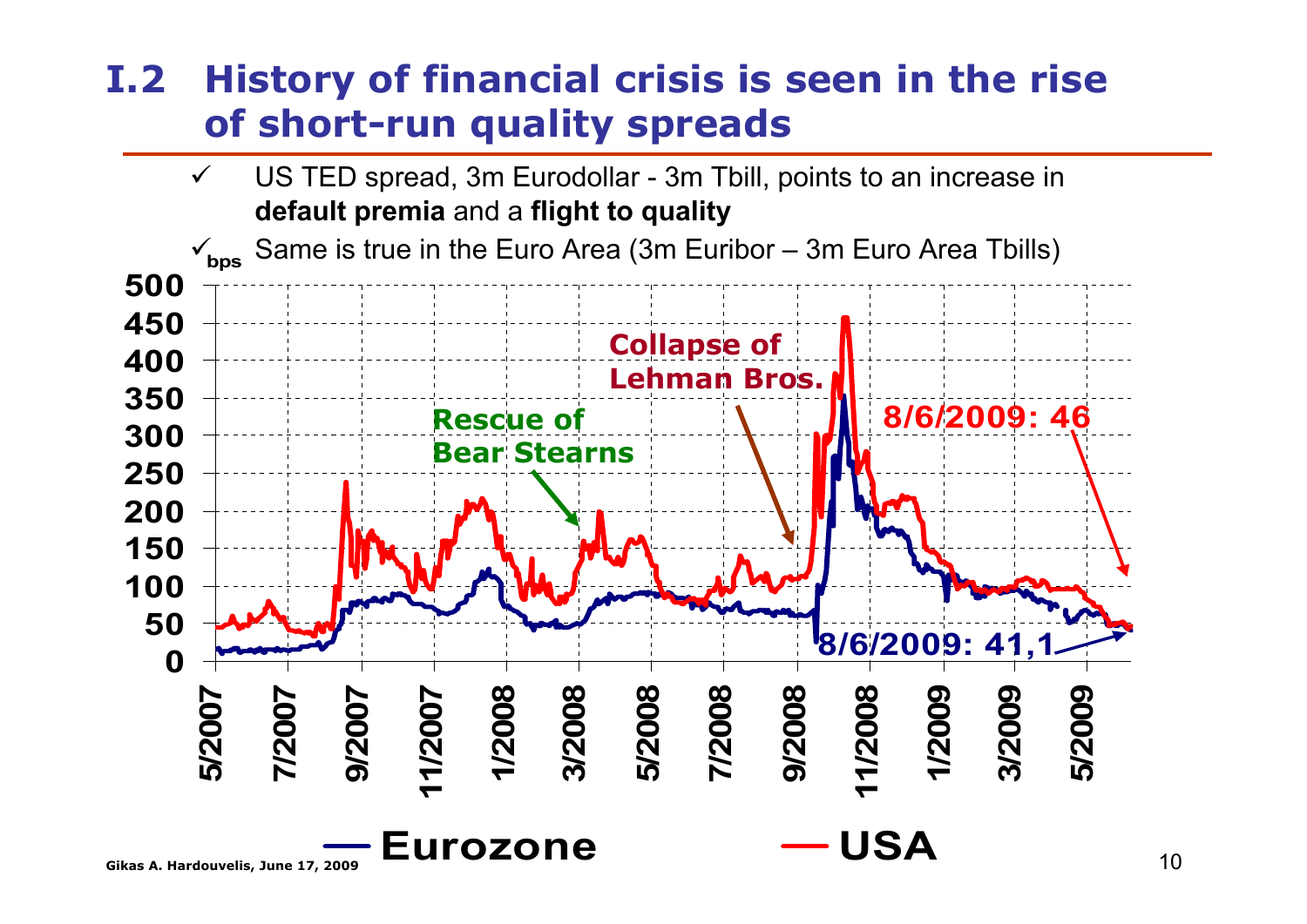## **I.2 It all began in the financial sector**

- $\checkmark$ The crisis is already 23 months old
- $\checkmark$  **Many underlying causes**:
	- **1) Large global imbalances**  $\Rightarrow$  cheap money or liquidity from surplus countries channeled mainly to US
	- **2) Housing bubbles & the subprime explosion** without adequate bank controls on credit risk, e.g. interest rate only loans, etc.
	- **3) Securitization** and its new complicated and non-transparent layers in CDOs, CDOs squared, together with new private players outside the reach of Fannie Mae and Fredddie Mac
	- 4) "**Greed**," i.e. the quest for yield with a simultaneous underestimation of risk, that is, the opposite of the "*Peso Problem*". This is a recurrent feature of crises and endemic to capitalism
	- **5) Lax regulation** Abolition of Glass-Steagall Act in 1999, new lenient SEC leverage ratios on investment banks, regulatory arbitrage and SPVs
	- **6) Perverted incentives** by Rating Agencies, corporate managers, etc.
	- **7) New equity culture** in traditional banking based on up-front fee generation
	- **8) Enormous Leverage** based on **short-term** borrowing by FI investing on their own account. This factor is very important in **spreading the crisis**.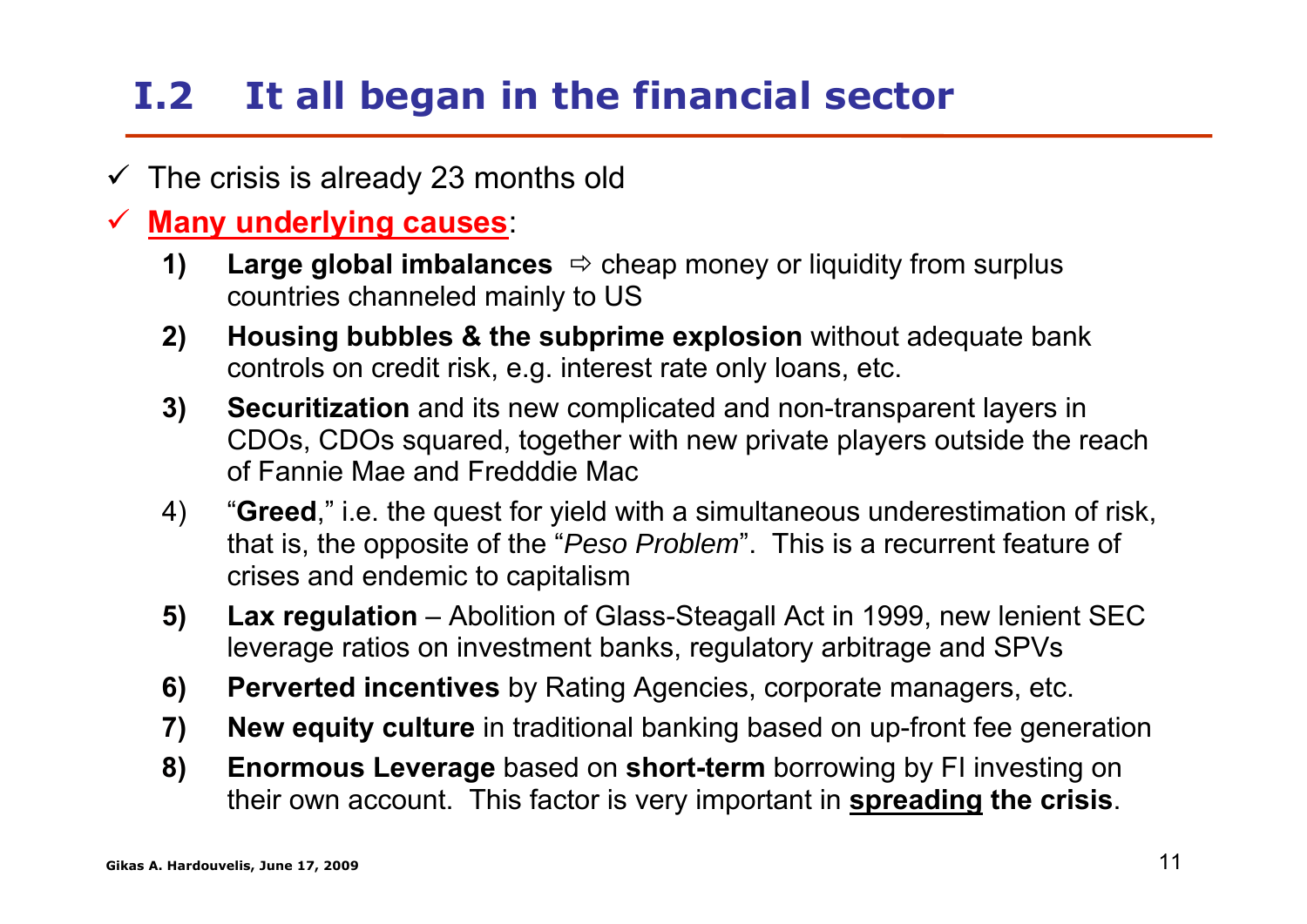#### **I.2Intervention Rates**



 $\checkmark$  The transmission mechanism of monetary policy is paralyzed **→ Quantitative & Qualitative Easing**

- 9 **Fiscal Policy** the only effective tool
- $\checkmark$  As long as the crisis continues, the problem is **deflation**. Some analysts worry about the risk of inflation resurgence due to the current monetary and fiscal expansion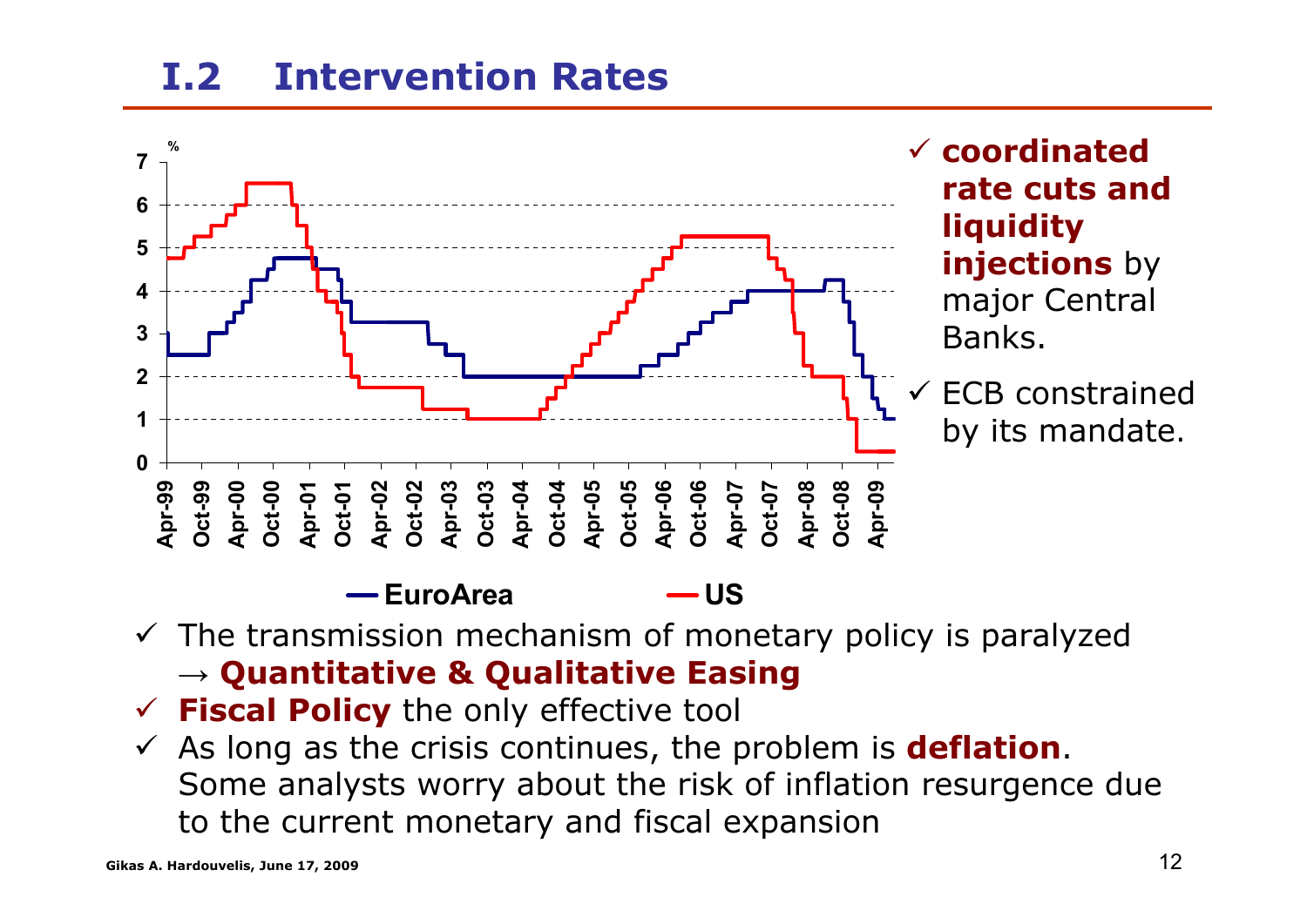#### **Ι.2 Bank Rescue Plans**

|                    |                | Package<br>Amount* | % of 2009<br><b>GDP</b> |
|--------------------|----------------|--------------------|-------------------------|
| <b>Italy</b>       | €              | 52 bn              | 3.2%                    |
| <b>Belgium</b>     | €              | 19.6 bn            | 5.5%                    |
| <b>Greece</b>      | €              | $28$ bn            | 10.8%                   |
| <b>Norway</b>      | <b>NOK</b>     | 350 bn             | 13.5%                   |
| <b>Portugal</b>    | €              | 24 bn              | 13.9 %                  |
| <b>USA</b>         | $\mathfrak{F}$ | $2,500$ bn         | 17.2 %                  |
| <b>France</b>      | €              | 360 bn             | 18.0 %                  |
| <b>Germany</b>     | €              | 500 bn             | 19.5%                   |
| <b>Spain</b>       | €              | 250 bn             | 22.4 %                  |
| <b>Finland</b>     | €              | 54 bn              | 27.3 %                  |
| <b>Austria</b>     | €              | 100 bn             | 34.2 %                  |
| <b>Netherlands</b> | €              | 237 bn             | 39.1%                   |
| <b>Sweden</b>      |                | SEK 1,565 bn       | 49.3 %                  |
| <b>UK</b>          | £              | 1,163 bn           | 78.7 %                  |
| <b>Ireland</b>     | €              | 410 bn             | 220.0 %                 |
| <b>Total EU-27</b> | €              | $3,460$ bn         | 26.8 %                  |

#### **US Rescue Plans**

- $\checkmark$  Initial Rescue Plan "**TARP**" → \$700 bn, 5% of GDP
- $\checkmark$  New Rescue Plan "**Financial Stability Plan**"<sup>→</sup> \$2 trillion, 14% of GDP

| <b>Nationalizations</b> |                                                                           |  |  |  |
|-------------------------|---------------------------------------------------------------------------|--|--|--|
| Countries               | <b>Financial Institutions</b>                                             |  |  |  |
| <b>Ireland</b>          | Anglo Irish Bank,<br>Bank of Ireland,<br>Allied Irish Bank                |  |  |  |
| UK                      | RBS, Bradford & Bingley,<br>Northern Rock,<br><b>Lloyds Banking Group</b> |  |  |  |
| Germany                 | Commerzbank                                                               |  |  |  |
| <b>Iceland</b>          | Landsbanki,<br><b>Kaupthing Bank</b>                                      |  |  |  |
| US                      | Fannie Mae,<br>Freddie Mac, AIG                                           |  |  |  |

Gikas A. Hardouvelis, June 17, 2009 **13** 13 \* Includes capital injections, asset purchasing and guarantees on debt issuance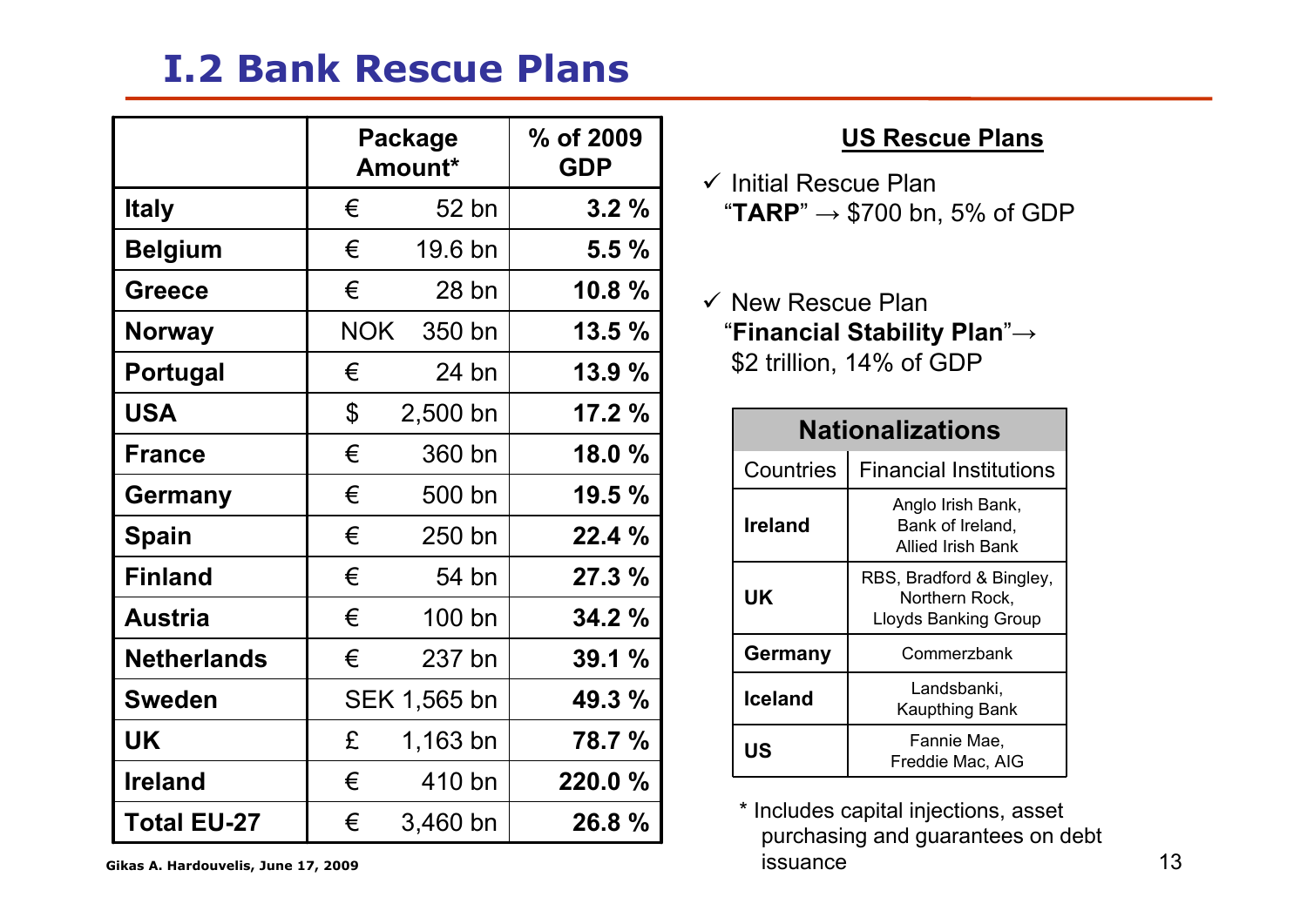#### **I.2 Eurosystem monetary policy: unconventional measures**

- 9 *9/8/2007: The ECB was the first Central Bank to provide €95 bn to the market (through a fixed rate operation with full allotment) within a few hours.*
- 9 *17/12/2007: Extension of the duration of main refinancing operations from 1 week to up to 2 weeks, by providing unlimited funds.*
- $\checkmark$  *4/3/2008: Extension of the duration of longer-term refinancing operations from 3 months to up to 6 months.*
- 9 *15/10/2008: Expansion of the list of assets eligible as collateral in Eurosystem credit operations*

*(eg. marketable debt instruments denominated in other currencies than the euro, namely USD, GBP and JPY, euro-denominated syndicated credit claims governed by UK law)* 

- $\checkmark$  *15/10/2008 up-to-date: Provision of unlimited funds to all main refinancing operations.*
- $\checkmark$  *30/10/2008 up-to-date: Provision of unlimited funds to all longer-term refinancing operations.*
- $\checkmark$  *7/5/2009: Extension of the duration of longer-term refinancing operations from 6 months to up to 1 year.*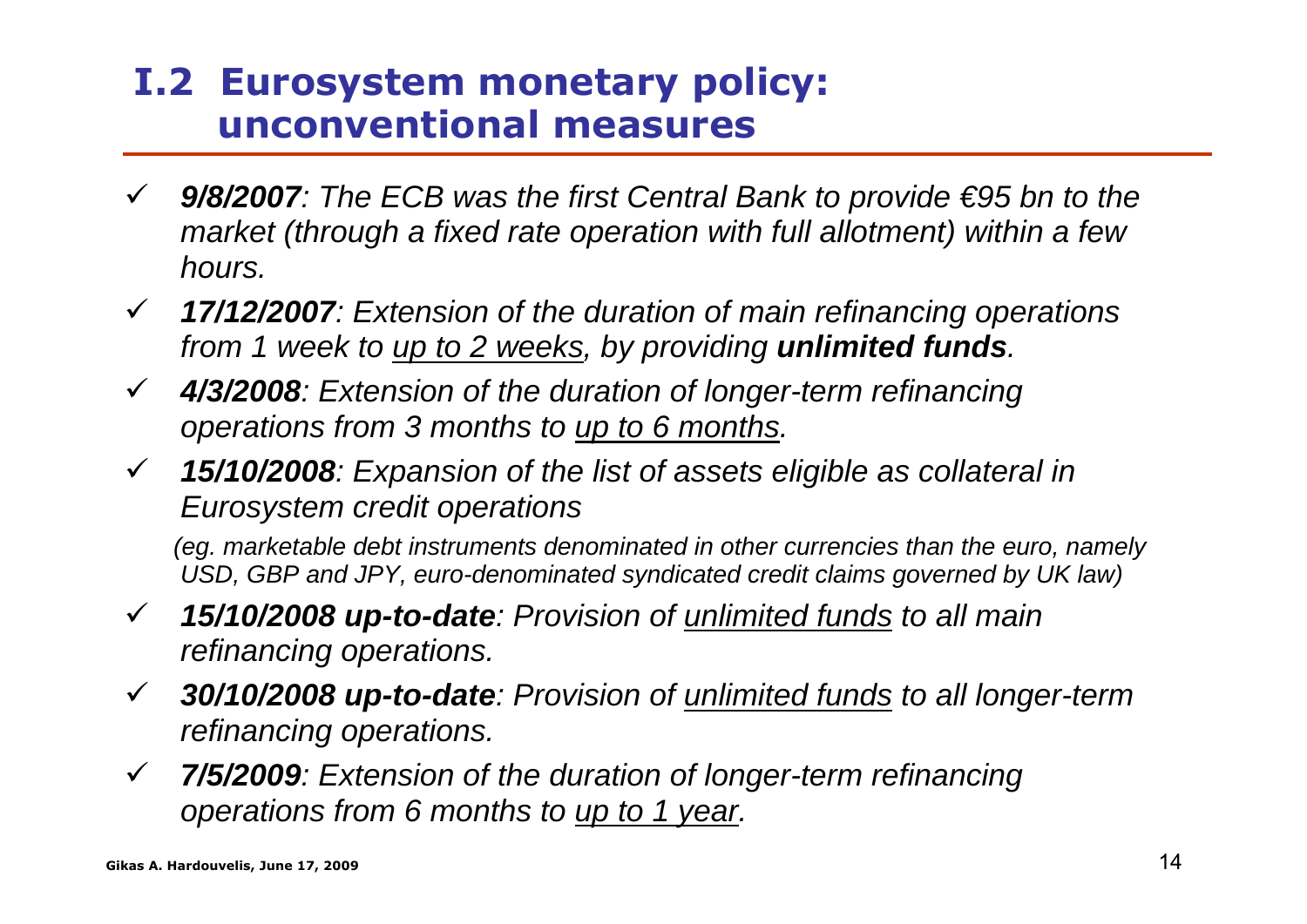### **Ι.2 Fiscal Packages**

|                              | <b>Amount</b>         | % of 2009<br><b>GDP</b> |                             |          | <b>Fiscal deficit</b><br>(% GDP) |
|------------------------------|-----------------------|-------------------------|-----------------------------|----------|----------------------------------|
|                              |                       |                         |                             | 2008     | 2009                             |
| <b>US</b><br>2008<br>2009-19 | $$168$ bn<br>\$789 bn | 1.2%<br>5.5%            | <b>US</b>                   | $-3.2\%$ | $-11.9%$                         |
| <b>EA-16</b><br>2009-10      | $\epsilon$ 245 bn     | 2.6%                    | <b>EA-16</b>                | $-1.7\%$ | $-4.0\%$                         |
| <b>China</b>                 |                       |                         | <b>China</b>                | $-0.4%$  | $-2.8%$                          |
| 2009-10                      | <b>CHY</b><br>4 tr    | 13.0%                   | Course: European Commission |          |                                  |

Source: European Commission, Congressional Budget Office, Economist

- $\checkmark$ **Not enough fiscal stimulus in Europe,** according to the US Administration
- $\checkmark$  **Will Western Europe eventually commit funds for Eastern Europe**? It is particularly exposed to Eastern Europe (% GDP: **82% Austria, 53% Switzerland, 49% Netherlands, 42% Belgium**), so there is motivation for help
- 9 Eastern European External bank liabilities to Western Europe **\$1.51 tr** from a total of \$1.66 tr as of Sept 2008 through BIS reporting banks (Greek banks not included).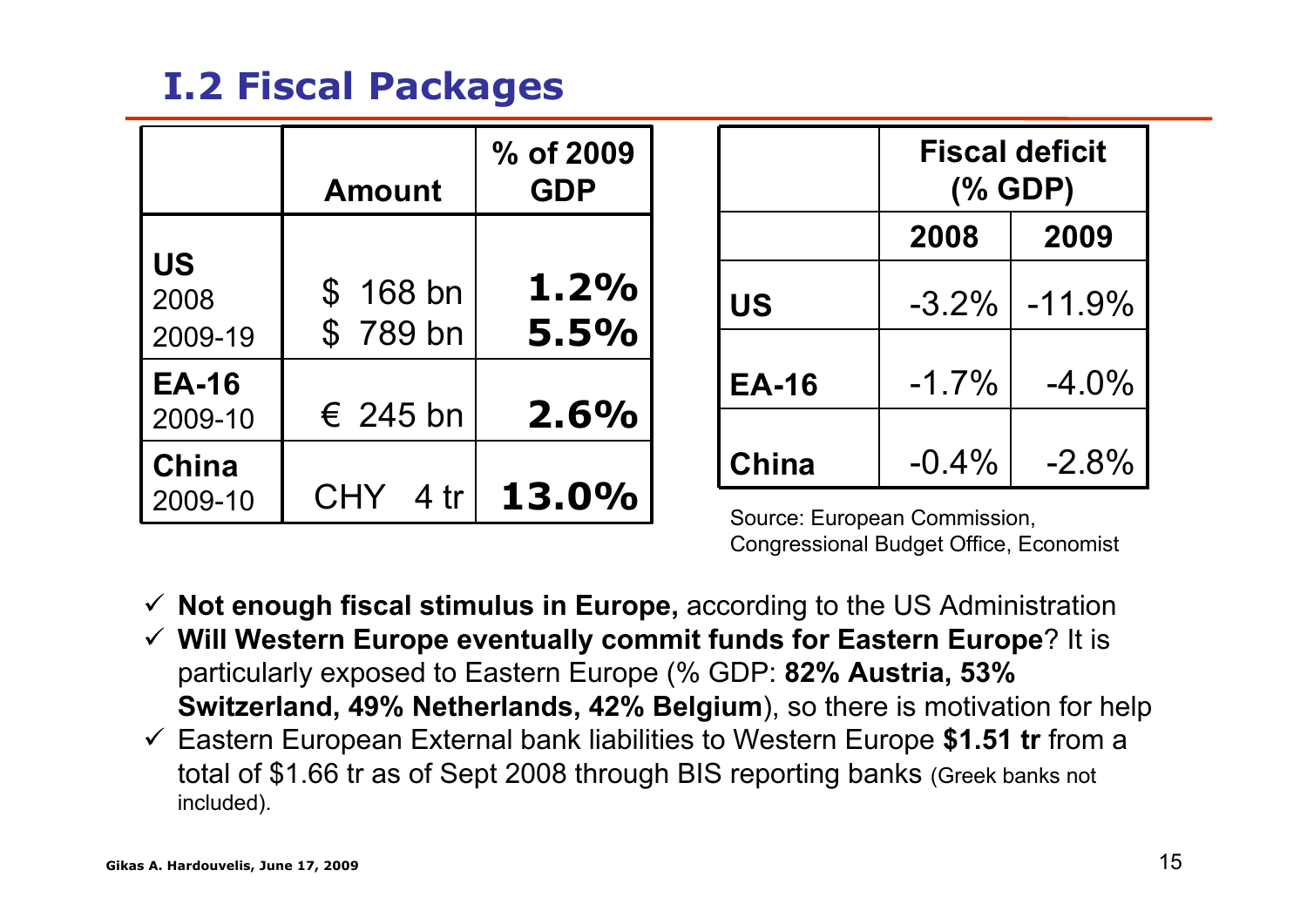#### **I.2 Stock markets appear to vote for an end of the crisis – Are they right?**



9 **Can we trust a market that was oblivious of the crisis for 6 months?**

- $\checkmark$  Stock markets became aware of the crisis in Jan. 2008
- $\checkmark$  Post-Lehman fear & panic (Sept. 2008)
- $\checkmark$  Since Mid-March 2009 a bullish rally: (i) mainly **Decline of fear**(risk premia), (ii) plus acceleration of decline in GDP stopped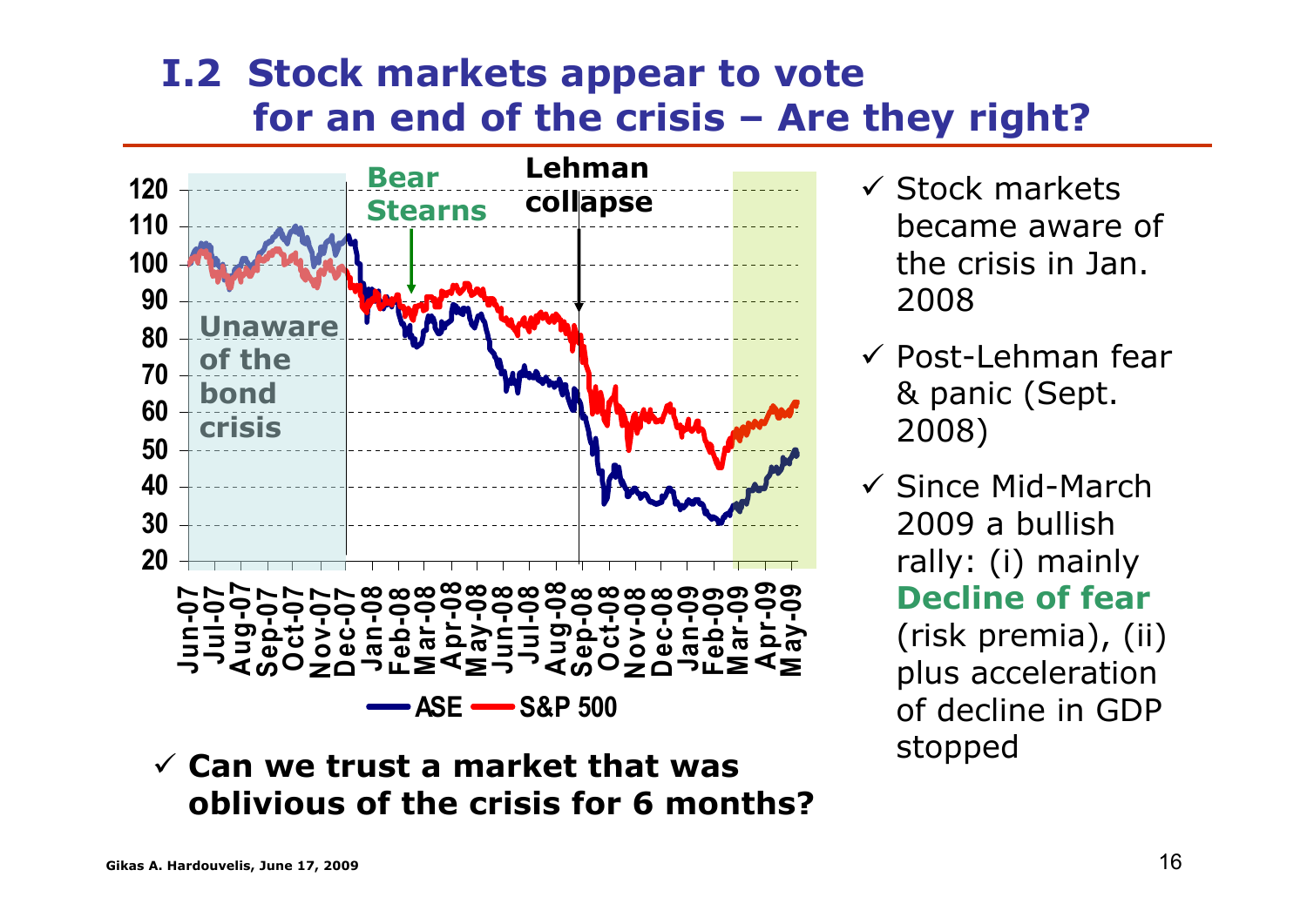# **II.Open Questions Open Questions for the Future for the Future**

- **1) Is the financial crisis over?**
- **2) How will the post-crisis global economy look like?**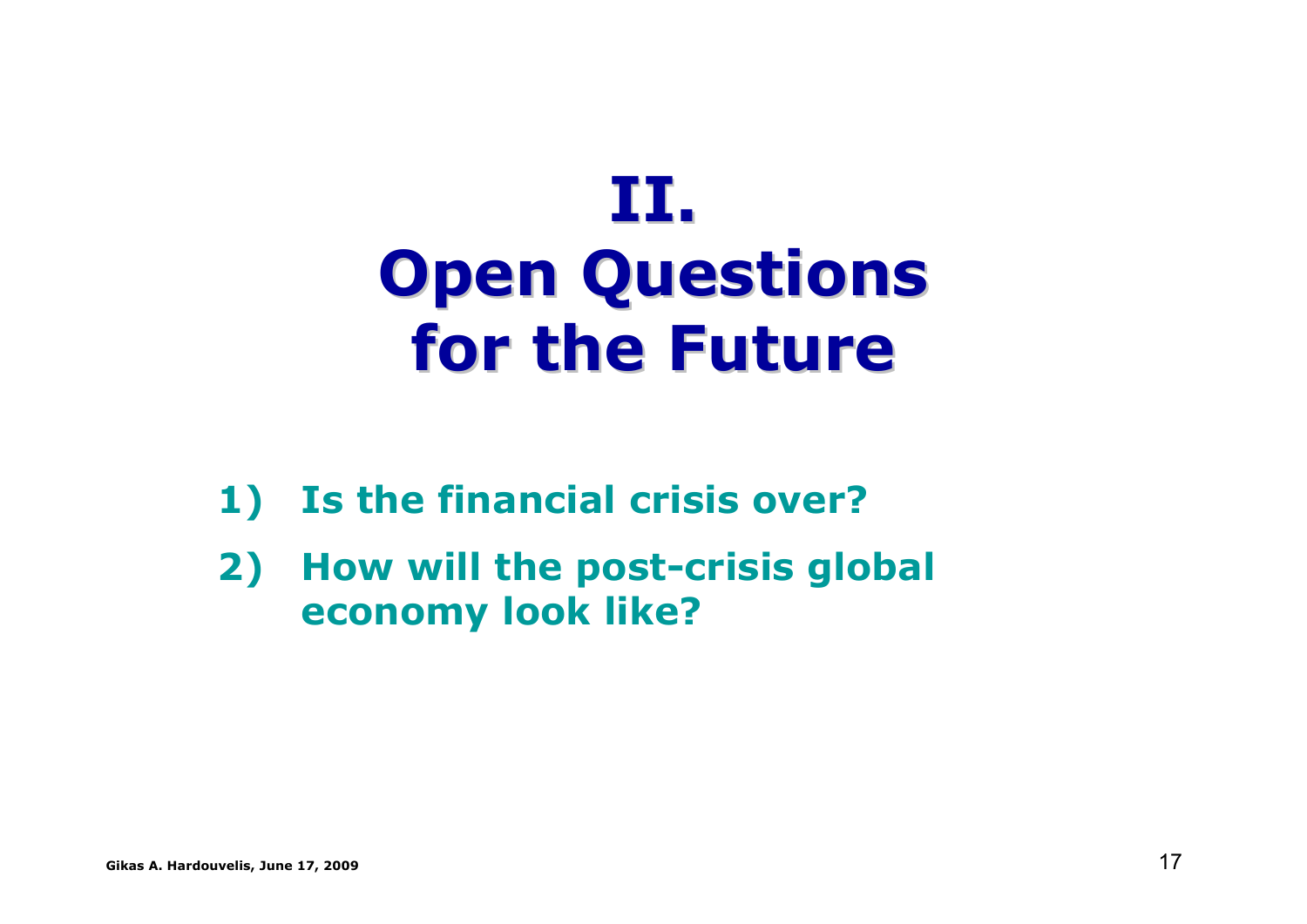### **II.1 Is the financial crisis over?**

- $\checkmark$  **The G-20 decisions – especially on financing the IMF - made a positive difference** *(especially for New Europe)*
- $\sqrt{2}$  **US stress tests also made a difference, as they have taken out a large part of the uncertainty from the market,** *(but have not eliminated it)*
- $\sqrt{2}$  **Financial spreads have shrunk (***but still remain large by historical standards, hence risk aversion is still present)*
- $\checkmark$ **Liquidity normalizes** *(but not fully yet)*

Ø **NPLs will rise with a delay as the recession progresses, extending the financial stress forward**

**---------------------------------------------------**

- Ø**No European stress tests yet**
- Ø**↓ Bank losses are amortized over time**  $\rightarrow$  **vulnerabilities remain** ( $\Leftrightarrow$  **US** short rates will be kept low for some time to allow bank profitability to help *clean up their balance sheets)*
- Ø **Will there be another negative surprise as in September 2008?**  *Some worry about the effects of (i) A sudden collapse of the dollar together with a policy mistake (ii) The commercial real estate market losses*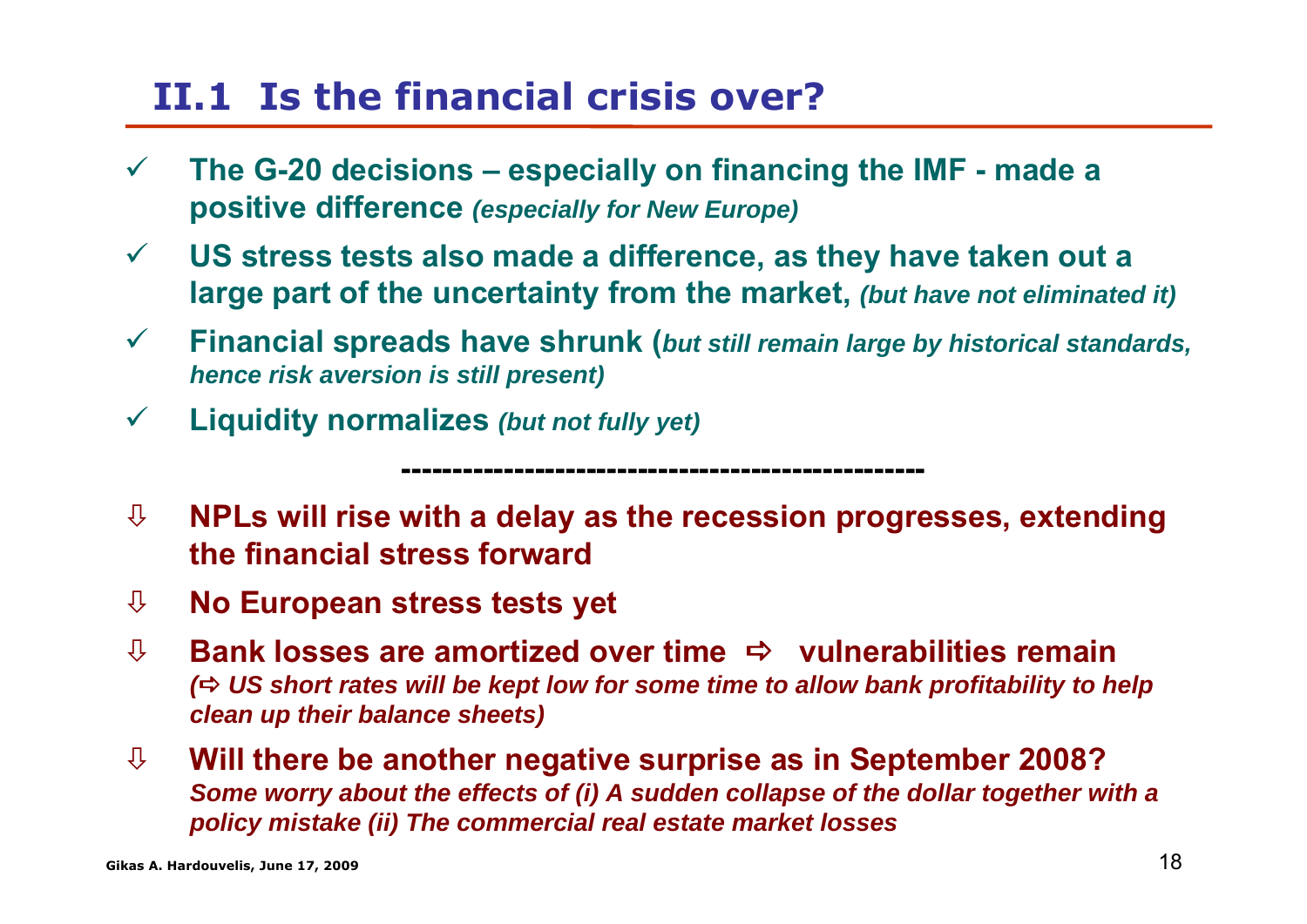### **II.1 Risk aversion: Down but not out**

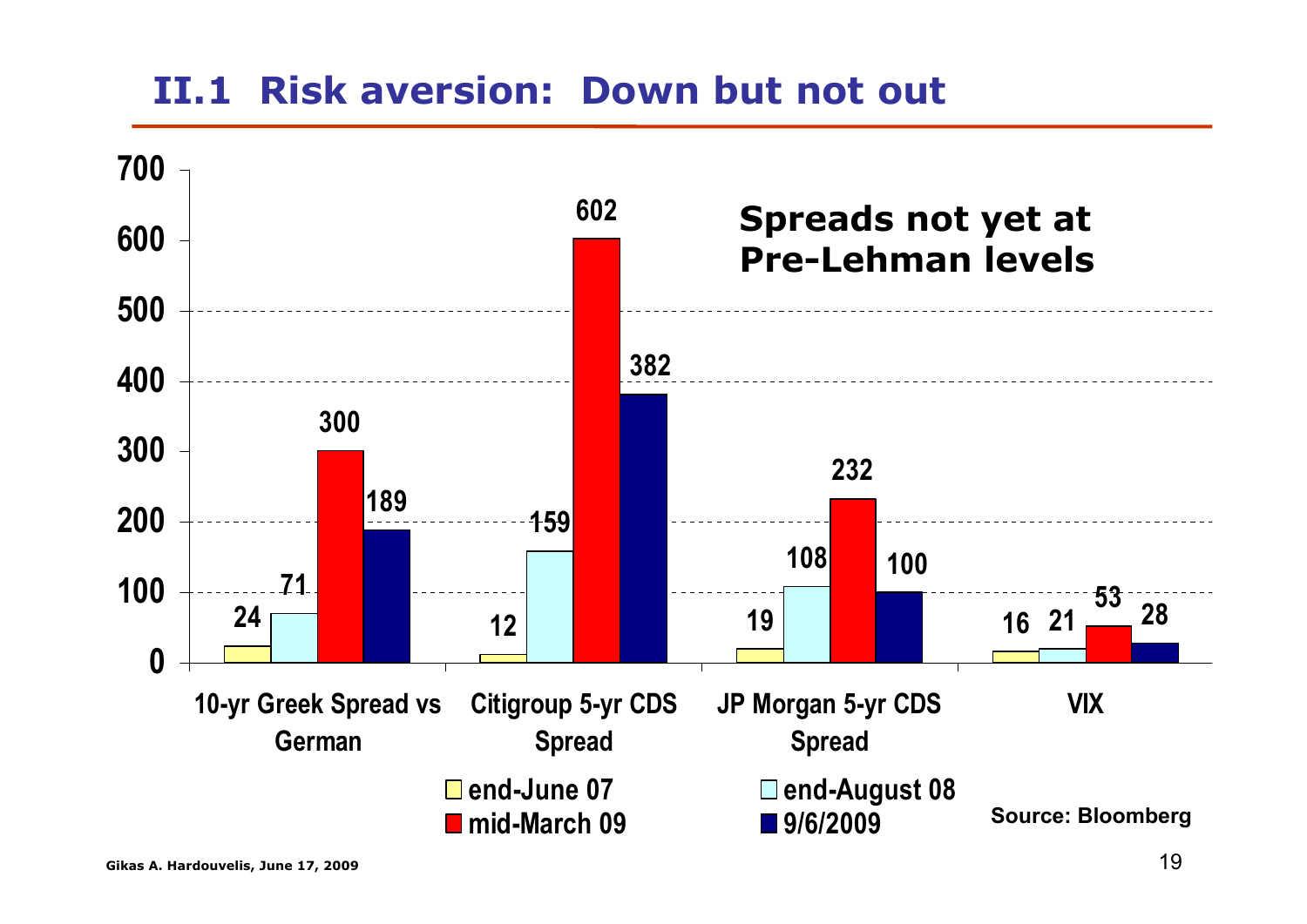### **II.1 Liquidity normalizes, but not fully yet**

**US Euro AreaUncovered minus covered 3-month inter-bank rates**

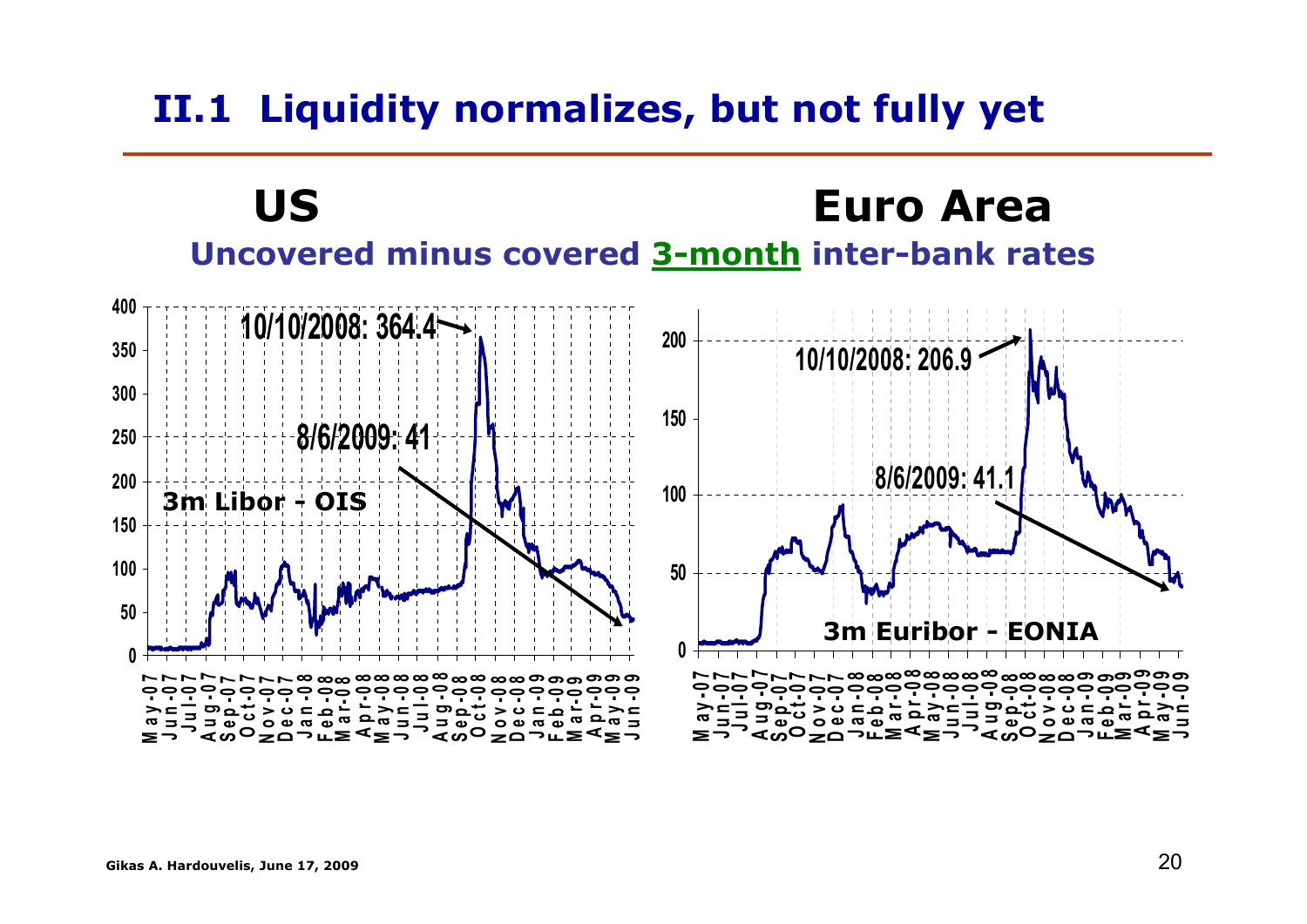### **II.1 FI Insolvency: The biggest global risk**

9 **IMF** estimates that total global write-downs will reach **\$4.1 trillion** at end-2010, \$2.7 in USA, \$1.2 in Europe, \$0.2 in Japan

#### **All Financials\***

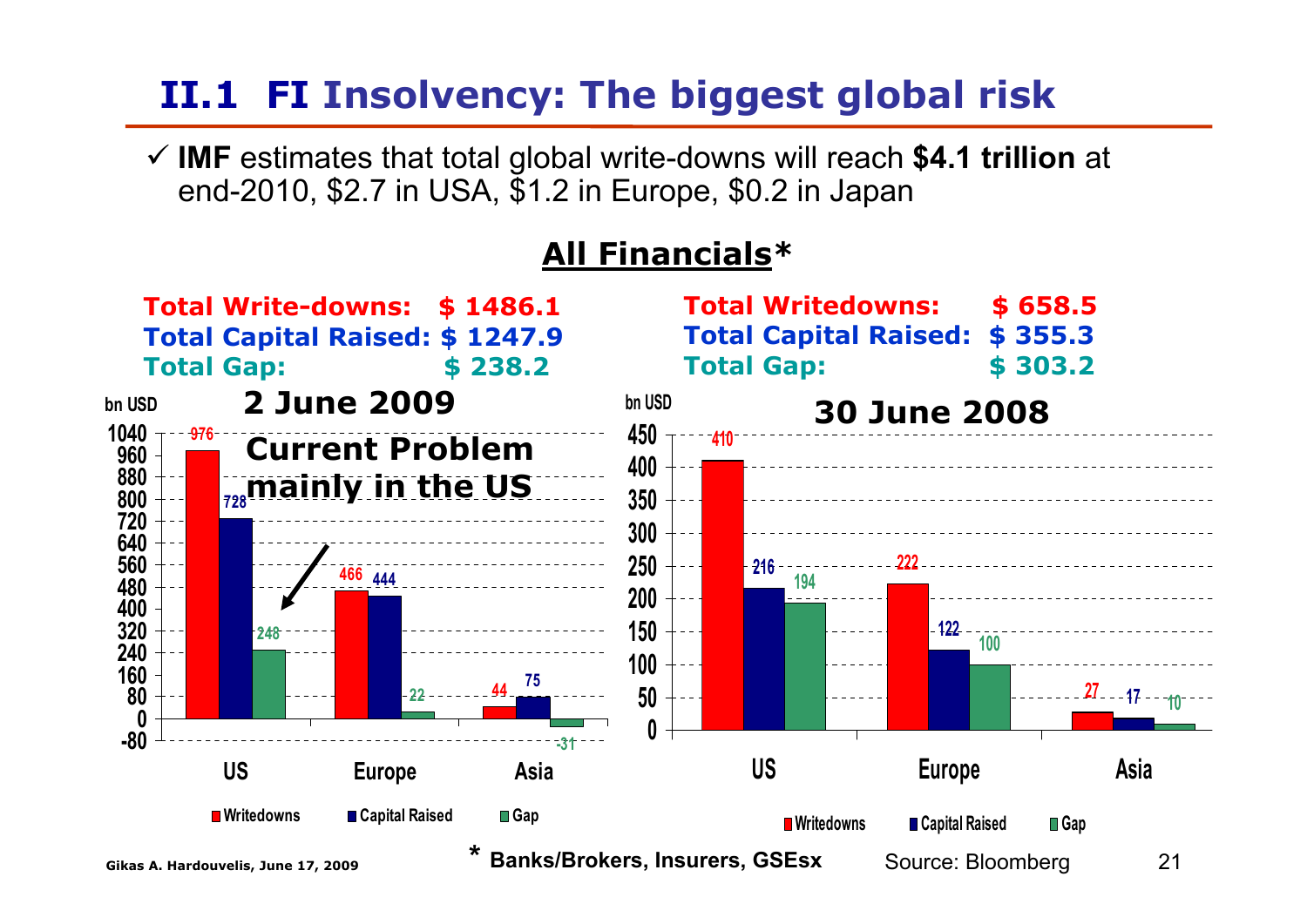#### **ΙI.1FI profits deteriorate**



- $\checkmark$  Asset losses affect the Income Statement
	- Effort to hide losses by dressing up the Balance Sheet is no longer feasible as the crisis prolongs for 23 months

**Source: US Department of Commerce, Bureau of Economic Analysis, National Economic Accounts**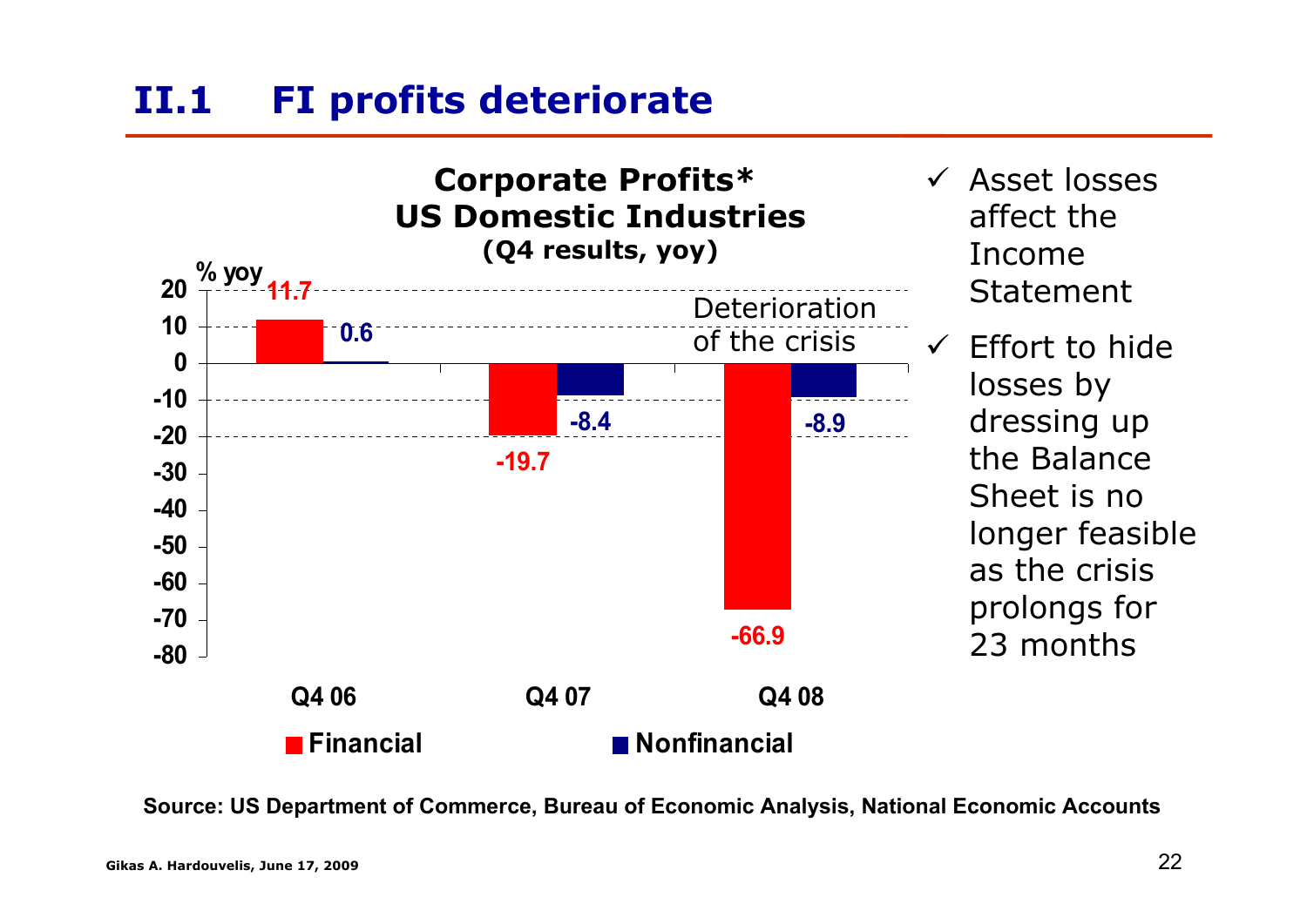### **II.1 The removal of toxic assets**

#### **Public-Private Partnership Investment Program → \$500 bn - \$1 tril**

 $\checkmark$  Using **\$75** to **\$100 bn** in **TARP** capital (of its \$700 bn), is designed to attract private capital to generate \$500 bn to \$1,000 bn of purchasing power in order to buy eligible legacy assets from participating financial institutions in partnership with the FDIC, the Federal Reserve and the Treasury.

#### **Sample Investment Under the Legacy Loans Program**

- **Step 1**: A bank seeks to divest a pool of residential mortgages of **\$100** face value
- **Step 2**: FDIC determines whether or not to leverage the pool at a **6 - to - 1**  debt-to-equity ratio.
- **Step 3**: FDIC auctions the pool to several private sector bidders. The highest bid – in this example, **\$84** – would be the winner and forms a Public-Private Investment Fund to purchase the pool of mortgages.
- **Step 4**: Of this \$84 purchase price, the FDIC provides guarantees for **\$72** of financing, leaving **\$12** of equity.
- **Step 5**: The Treasury then provides 50% of the equity funding required on a side-by-side basis with the investor. In this example, Treasury invests approximately **\$6**, with the private investor contributing **\$6**.
- **Step 6**: The private investor manages the servicing of the asset pool and the timing of its disposition on an ongoing basis – using asset managers approved and subject to oversight by the FDIC.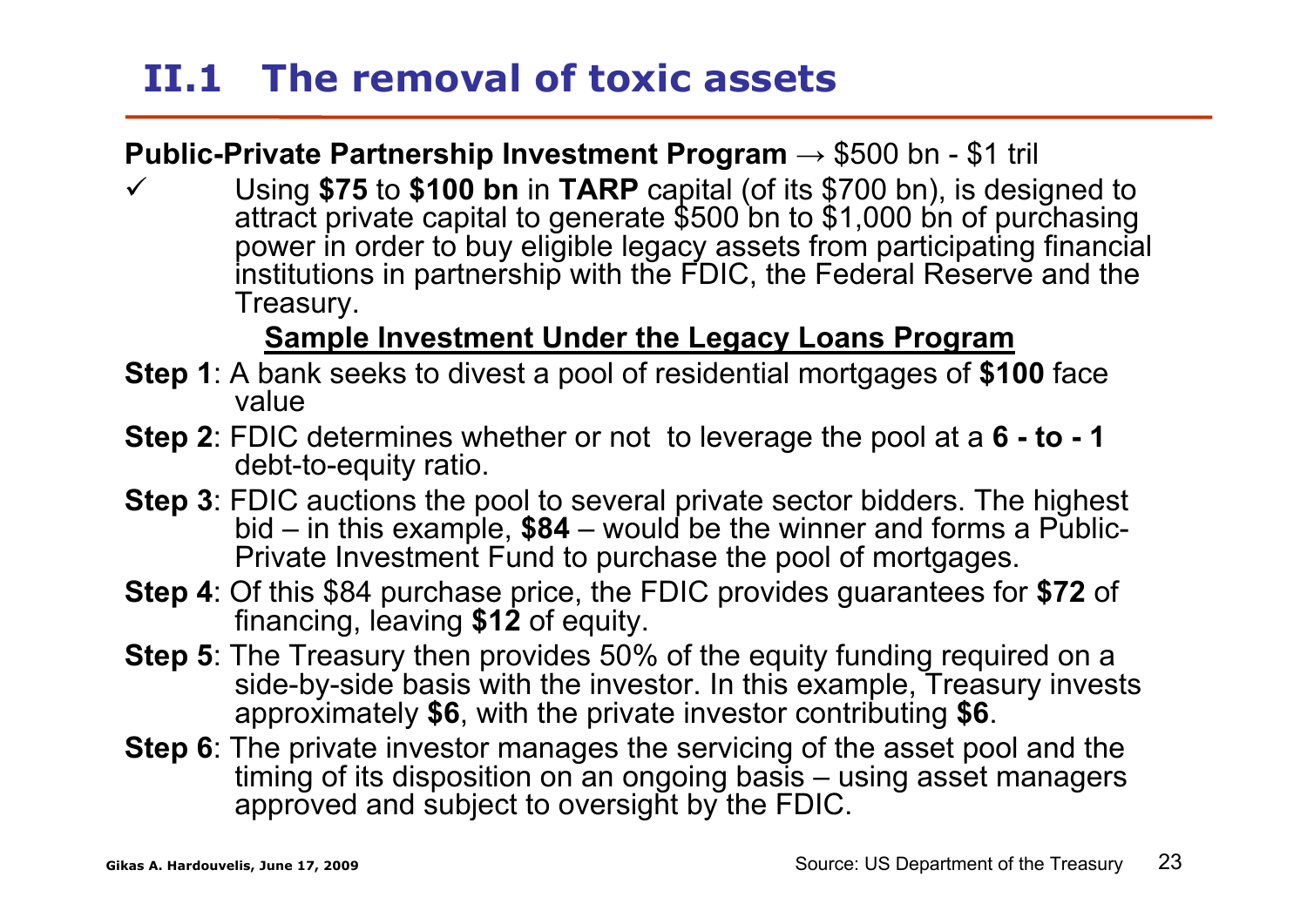### **II.1 US stress test results**

- $\checkmark$  19 US banks participated, with year-end 2008 assets above \$100 bn, with total assets of about \$10 trillion, representing 70% of total bank asset size in USA
- $\checkmark$ Banks projected credit losses and revenues for 2009-10 under two scenarios

| <b>Scenario</b>          | 2009   | 2010 |  |  |  |
|--------------------------|--------|------|--|--|--|
| <b>Real GDP</b>          |        |      |  |  |  |
| <b>Baseline</b>          | -2.0   | 2.1  |  |  |  |
| <b>Adverse</b>           | $-3.3$ | 0.5  |  |  |  |
| <b>EFG Forecasts</b>     | $-2.9$ | 1.3  |  |  |  |
| <b>Unemployment Rate</b> |        |      |  |  |  |
| <b>Baseline</b>          | 8.4    | 8.8  |  |  |  |
| <b>Adverse</b>           | 8.9    | 10.3 |  |  |  |
| <b>EFG Forecasts</b>     | 9.5    | 10.0 |  |  |  |
| <b>House Prices</b>      |        |      |  |  |  |
| <b>Baseline</b>          | -14    | $-4$ |  |  |  |
| <b>Adverse</b>           | $-22$  | -7   |  |  |  |
| <b>EFG Forecasts</b>     | -23    | -7   |  |  |  |

#### **Criticism: The tests were anything but stressful**

### **Stress Test Results**

(Adverse Scenario)

| Estimated losses 2009-2010:<br>Less: losses of Q1-2009               | \$599 bn |
|----------------------------------------------------------------------|----------|
| already in capital figures                                           | \$ 64 bn |
| Less: Est. revenues 2009-2010:                                       | \$350 bn |
| <b>Est. need for additional</b>                                      |          |
| capital buffer:                                                      | \$185 bn |
| <b>Less: Planned capital actions</b><br>and excess Q1 2009 earnings: | \$110 bn |
|                                                                      |          |
| <b>Total capital requirement</b>                                     | \$75 bn  |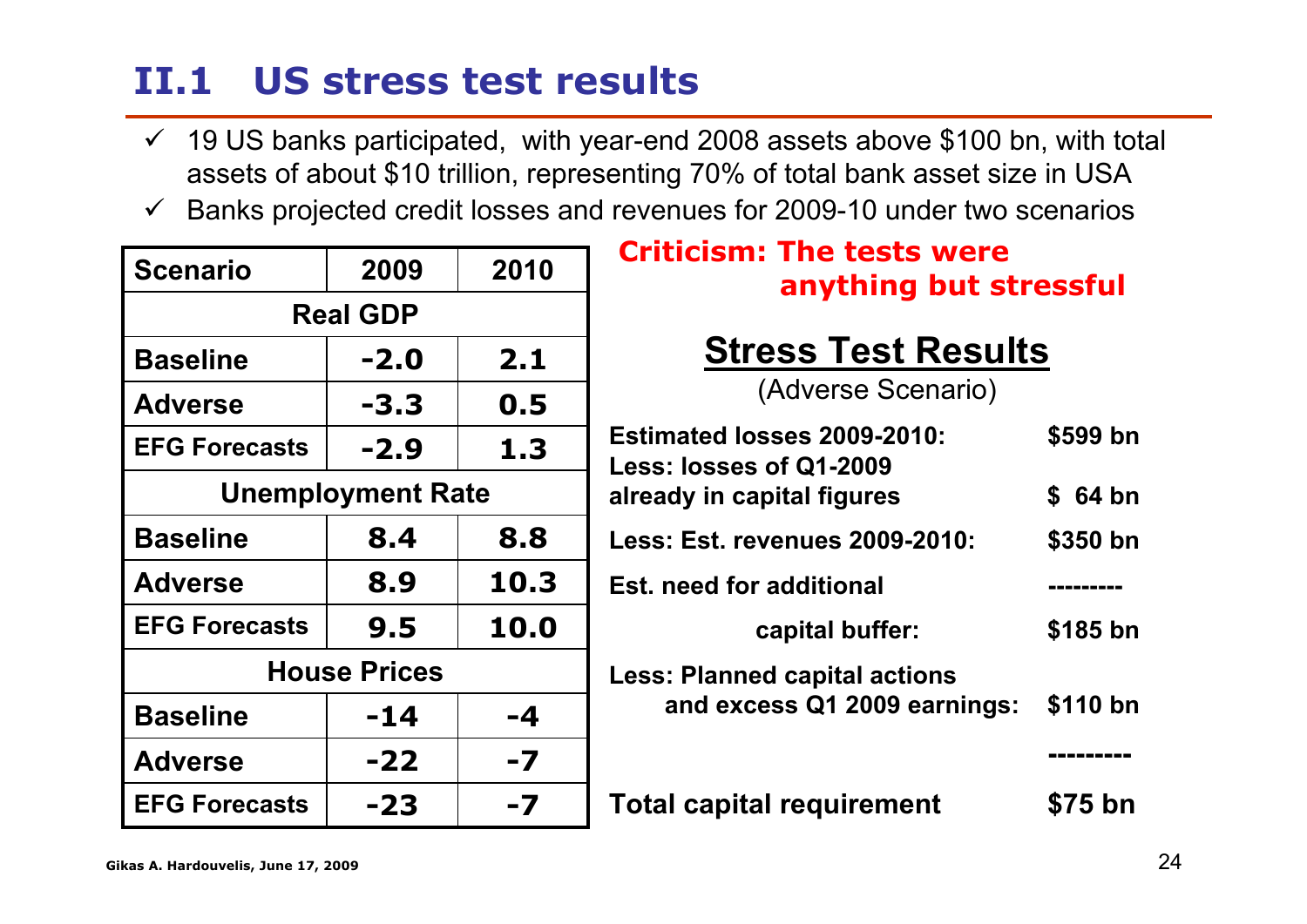### **II.1 Stress test results: A comparison**

|                                                                                                                    | Fed                                     | <b>IMF</b>                              | <b>Roubini</b>                          |
|--------------------------------------------------------------------------------------------------------------------|-----------------------------------------|-----------------------------------------|-----------------------------------------|
| Expected write-downs by the 19 banks*<br>in 2009-10                                                                | \$599bn                                 | \$385bn                                 | \$875bn                                 |
| Less: Portion already in capital figures<br>(purchase accounting adjustments)                                      | \$64.3bn<br>(Fed's stress test results) | \$64.3bn<br>(Fed's stress test results) | \$64.3bn<br>(Fed's stress test results) |
| Net write-downs absorbed by the 19<br>banks 2009-10                                                                | \$535bn                                 | \$321bn                                 | \$811bn                                 |
| Less: Expected net retained earnings<br>2009-10 for the 19 banks*                                                  | \$350bn                                 | \$210bn                                 | \$210bn                                 |
| Capital that firms need to add to capital<br>buffers to reach the target SCAP capital<br>buffer at the end of 2010 | \$185bn                                 | \$111bn                                 | \$601bn                                 |
| <b>Total capital requirement</b>                                                                                   | \$75bn                                  | \$0.6bn                                 | \$491bn                                 |

- \*Assuming that the 19 banks represent the **70%** of system-wide assets.
- $\checkmark$ Expected write-downs 2009-10: IMF \$550bn, Roubini \$1250bn
- $\checkmark$ Expected net retained earnings 2009-10 (after taxes & dividends): IMF \$300bn
- $\checkmark$  According to Fed's stress test results, planned capital actions and excess Q1 09 earnings are \$110.4bn. The **IMF** projections imply that the **banks have bottomed out**, while real pessimists (**Roubini**) suggest that we are **far from finished** with the solvency crisis at the banks.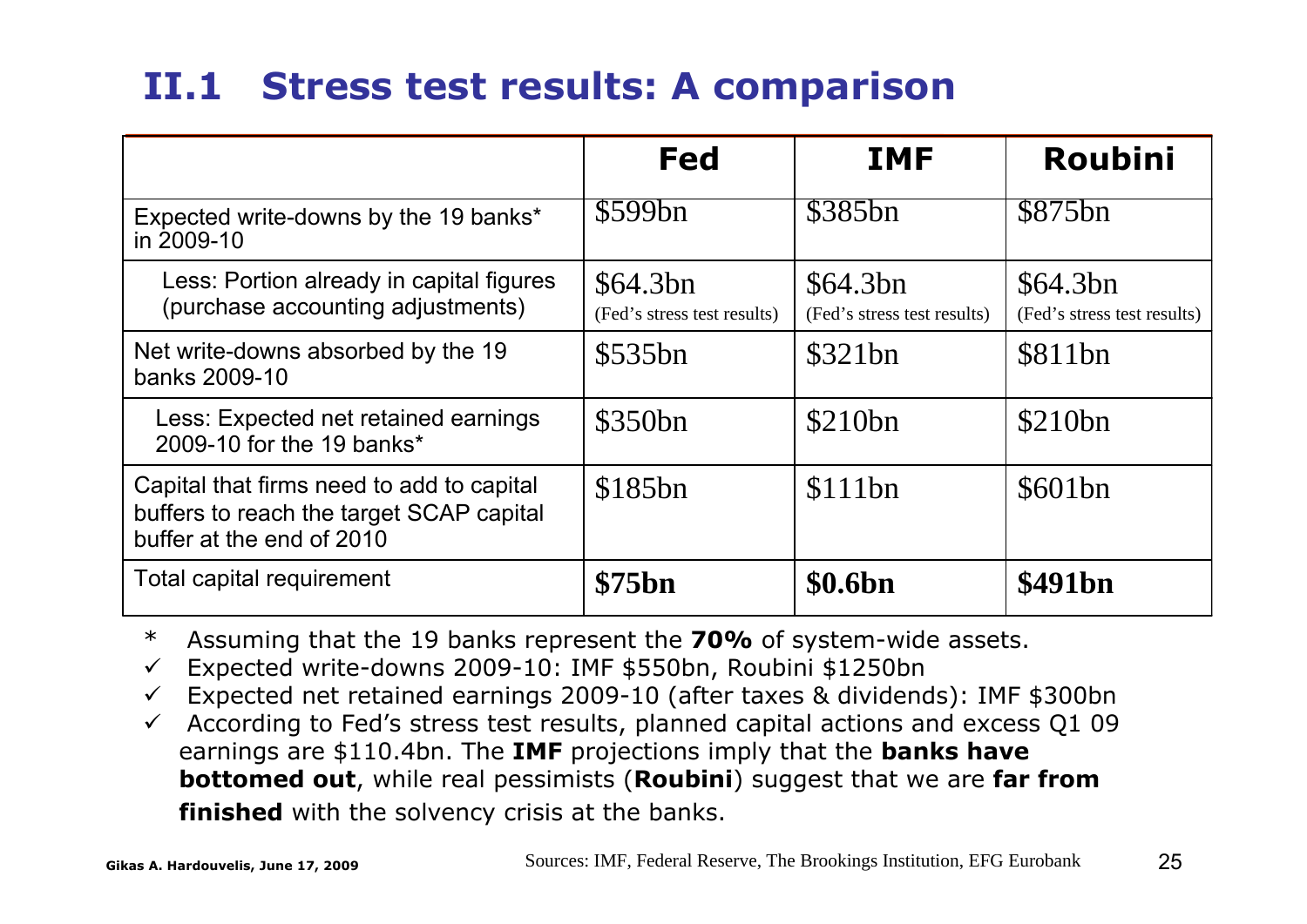## **II.2 Looking ahead: Slower future growth?**

#### **This is not the Great Depression or Capitalism's 1989, yet a severe recession that is likely to leave permanent marks**

- $\checkmark$  Assuming the financial sector stabilizes gradually, still where would future growth originate from? if
	- The US consumer is forced to reduce leverage and increase savings same is true in other countries with high household indebtness
	- The Chinese consumer is not ready yet
	- India is still a closed economy
	- П Europe was never a leader, always following the US, even its economic cycle with a lag
- $\checkmark$  Hence, is there a positive probability on the scenario of a decadelong sluggish global growth?
- $\checkmark$  More so, if risk premia stay high as fiscal deficits remain high for a long time and central bank interest rates go back up?
- **The political question**: Is there an exit strategy for the state, or will it stay on as a permanent busybody

#### **Gikas A. Hardouvelis, June 17, 2009** 26 **At the other end**: Is there an **inflation risk** originating from the current expansionary monetary policy?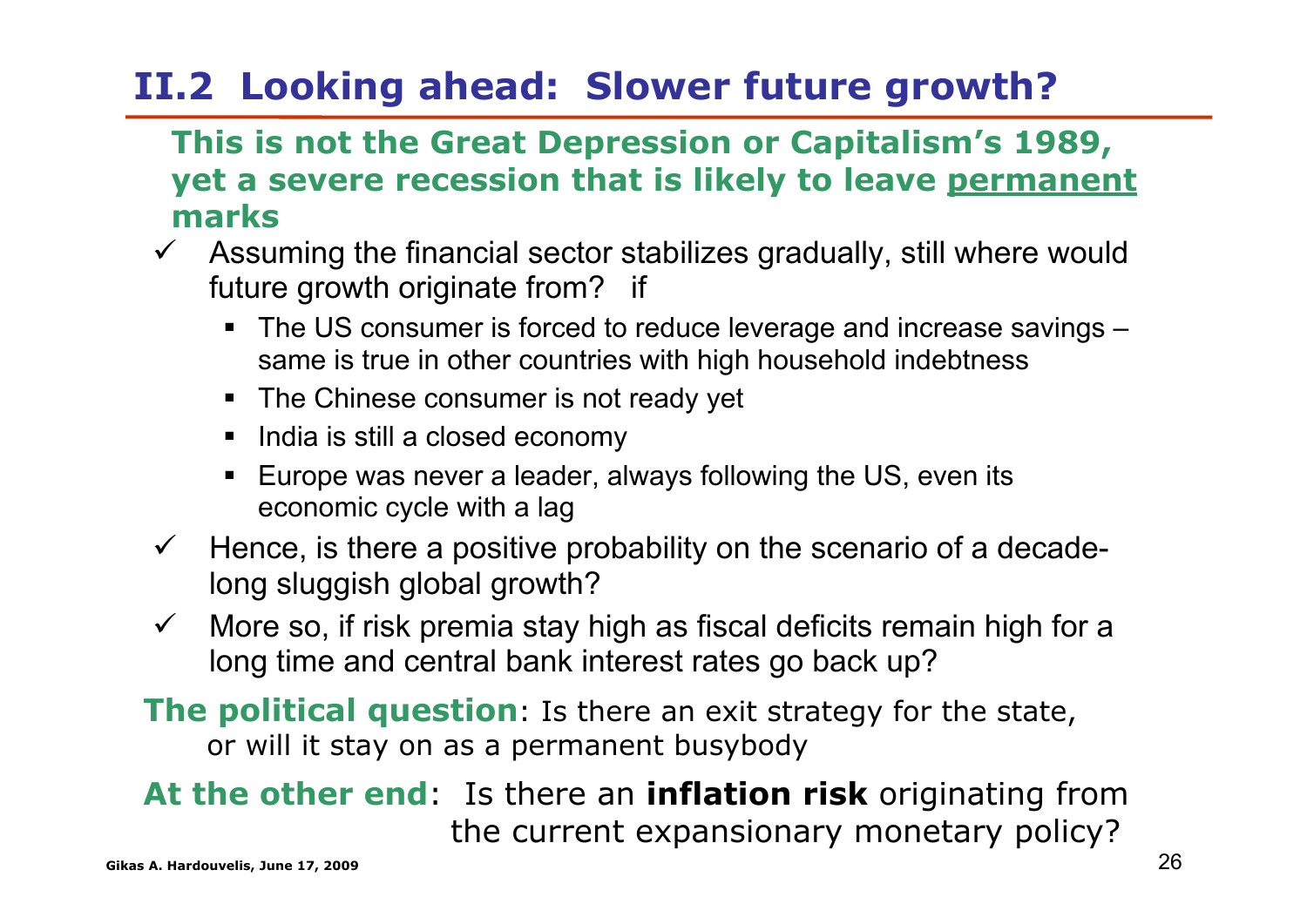### **II.2 Looking ahead: Risk of future inflation?**



#### **Central bank balance sheets**

Source: ECB, Federal Reserve

- $\checkmark$  Can the FED manage to **absorb the liquidity** it has released, once recovery arrives?
- $\checkmark$ Will **interest rates stay low** for a long period to support the profitability of banks?
- $\checkmark$  Is there a incentive to **inflate away the huge debt** of the non-financial private *(175% of GDP)* and public *(61% of GDP)* sectors in the US?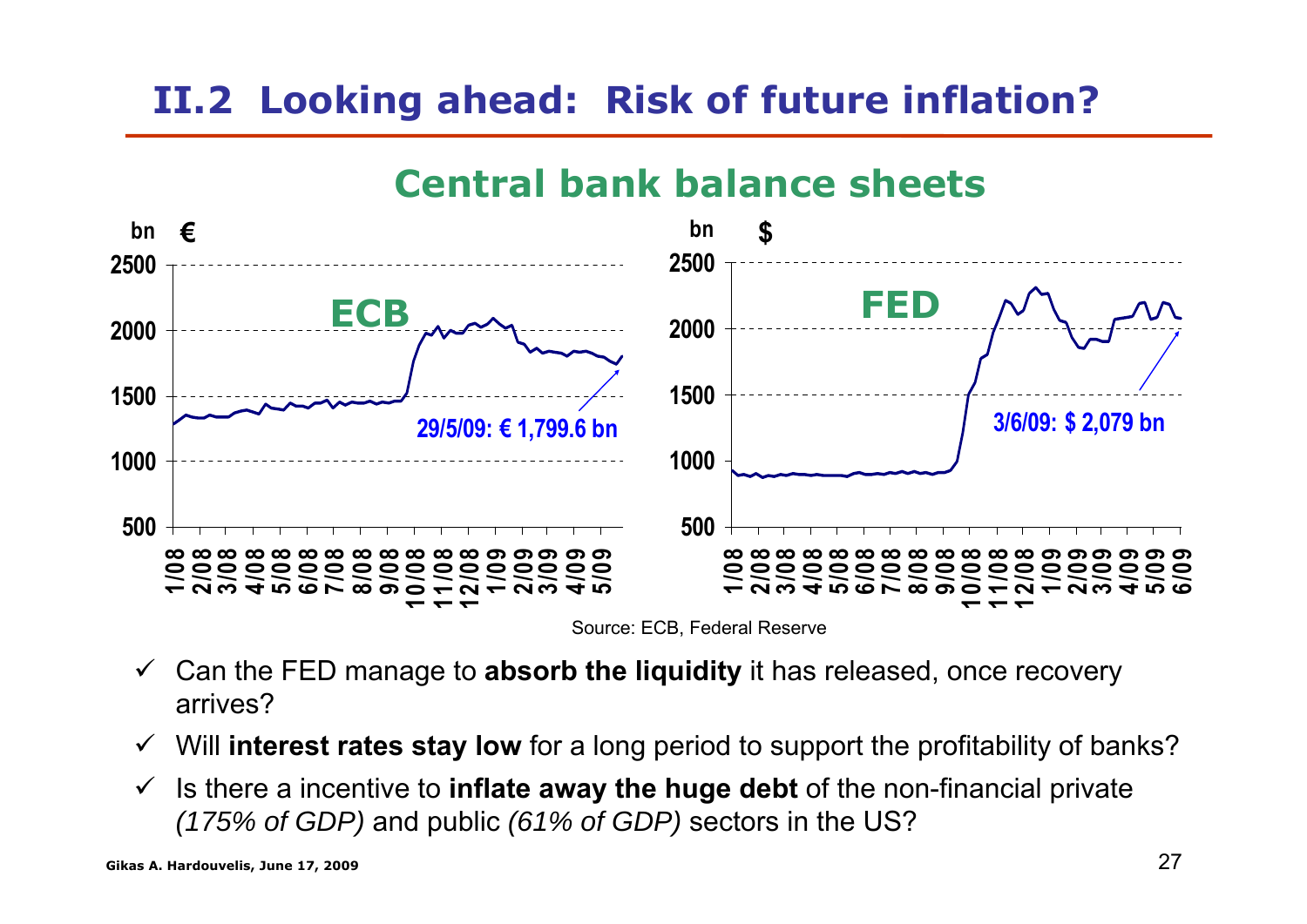## **II.2 Looking ahead: Possible policy changes?**

#### **Monetary Policy**

- $\checkmark$  Will ECB change its focus away from targeting exclusively inflation and begin targeting growth as well?
- $\checkmark$  Would the elimination of bubbles become a target variable by the authorities?
- $\checkmark$  Will monetary and regulatory policy become more coordinated?

#### **Other policies**

- $\checkmark$  Counter-cyclical capital ratios are likely – Basel 2 is becoming Basel 2.5
- $\checkmark$  Stricter rules on manager compensation, on rating agencies, on securitization, etc.
- $\checkmark$ G-20 gain political power – Would they shape policy?
- $\checkmark$ A stronger IMF, better able to fight crises
- $\checkmark$ Increased awareness that protectionism hurts global growth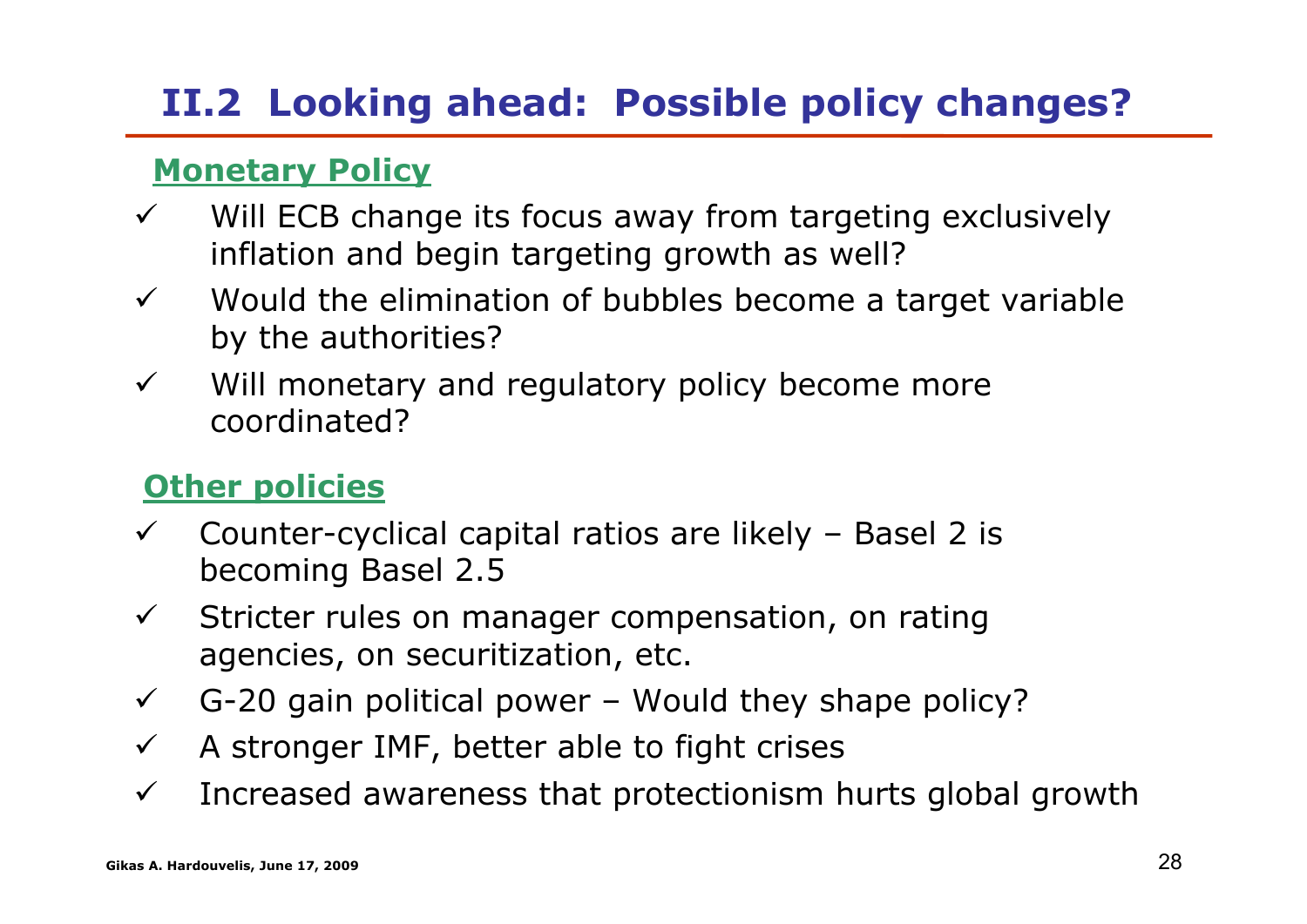### **II.2 Looking ahead: Deeper & broader regulation?**

- Deeper and broader regulation required. Will the current G-20 talk for tighter future regulation on the international financial system hold its momentum and lead to:
- $\checkmark$  An international agreement on common principles across countries regarding regulation that goes beyond the current Basel Accord?
- $\checkmark$  Increased capital charges for bank size, i.e. for Bank Holding Companies that become too big?
- $\checkmark$  An extra and more transparent restriction on leverage, i.e. on the ratio of equity capital to tangible assets? (besides the Basel Capital Adequacy restrictions, which are risk-based)
- $\checkmark$  A renewed separation of commercial banking from investment banking, along the lines of the earlier Glass-Steagall Act, as many argue for? Can it happen?
- $\checkmark$  In Europe, more likely to see tougher regulation. Recent ECOFIN decision to create
	- i. European Systemic Risk Board
	- ii. 3 European Supervisory Authorities for Baking, Insurance and Securities
- $\frac{1}{2}$  Yet Wall Street appears to continue to hold considerable **political power against future regulatory restrictions**, even in obvious items like over-the-counter markets. Watch the noise over allowing banks that were helped by TARP, once profitable, to leave!! the government umbrella. What a free ride!!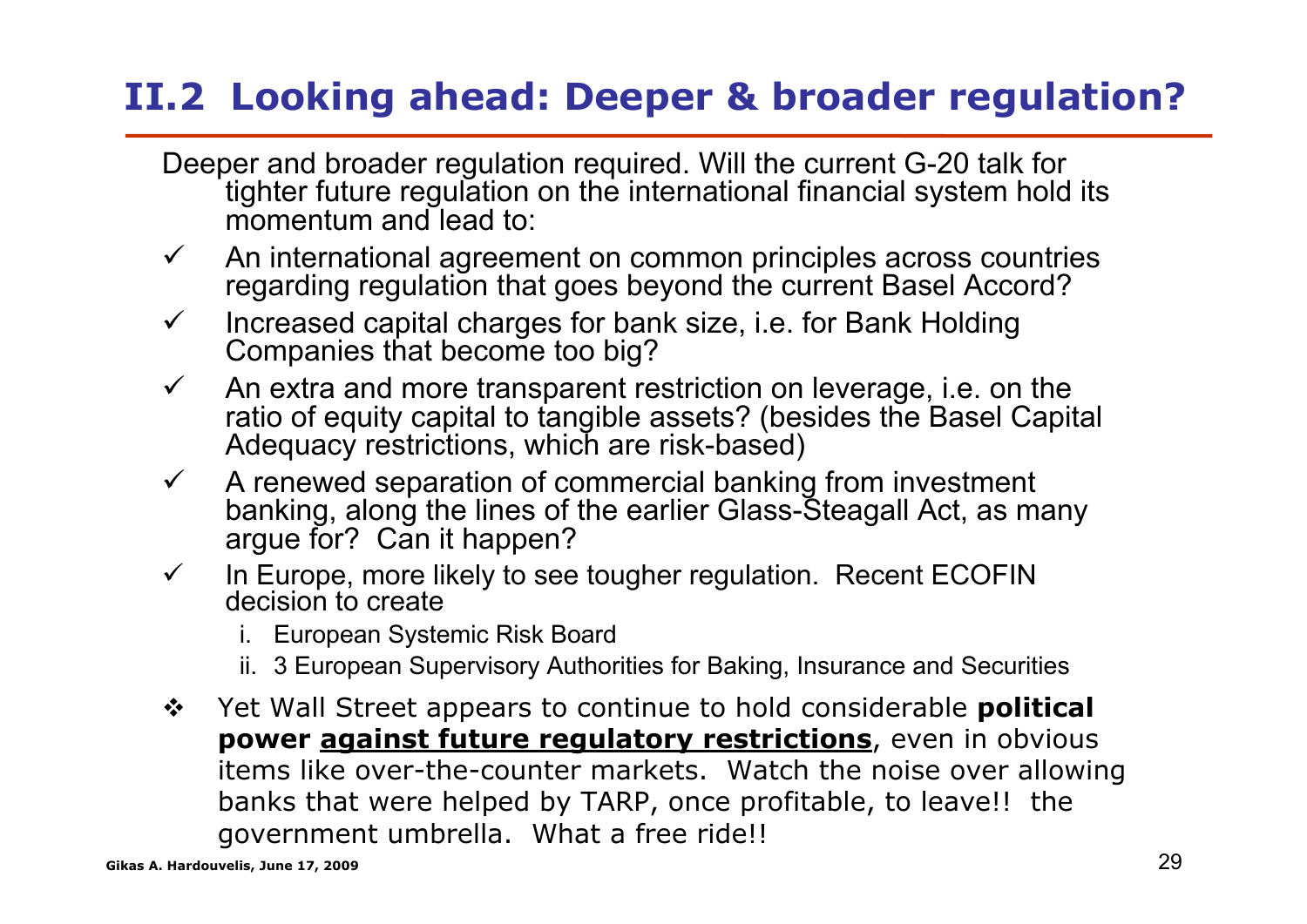## **III. Conclusions**

- $\checkmark$  The international crisis began in the US shadow banking system, but quickly spread due to high leverage
- $\checkmark$  A large part of the uncertainty is out yet look for stabilization in asset prices before you think the crisis is over
- $\checkmark$  Prepare for a decade of lower growth and higher inflation
- $\checkmark$  Deeper and broader regulation in the future, particularly in Europe, but no single global regulation or regulator
- $\checkmark$  The jury is out on whether Wall Street has lost political power
- $\checkmark$  The State is likely to play a bigger role as a supervisor, not as a spender
- $\checkmark$  The G-20 have gained political power, representing a relative shift in global GDP towards the developing world and Asia
- $\checkmark$  We need a global banking system that will return to its traditional intermediary role and a global economy that will turn to innovation and growth
- $\checkmark$  We should ensure society does not ostracize the motive for healthy profits, and the best way to do it is to pay prime attention to **distributional issues**
- $\checkmark$  We should emphasize policy coordination in a global village and avoid new protectionism in disguise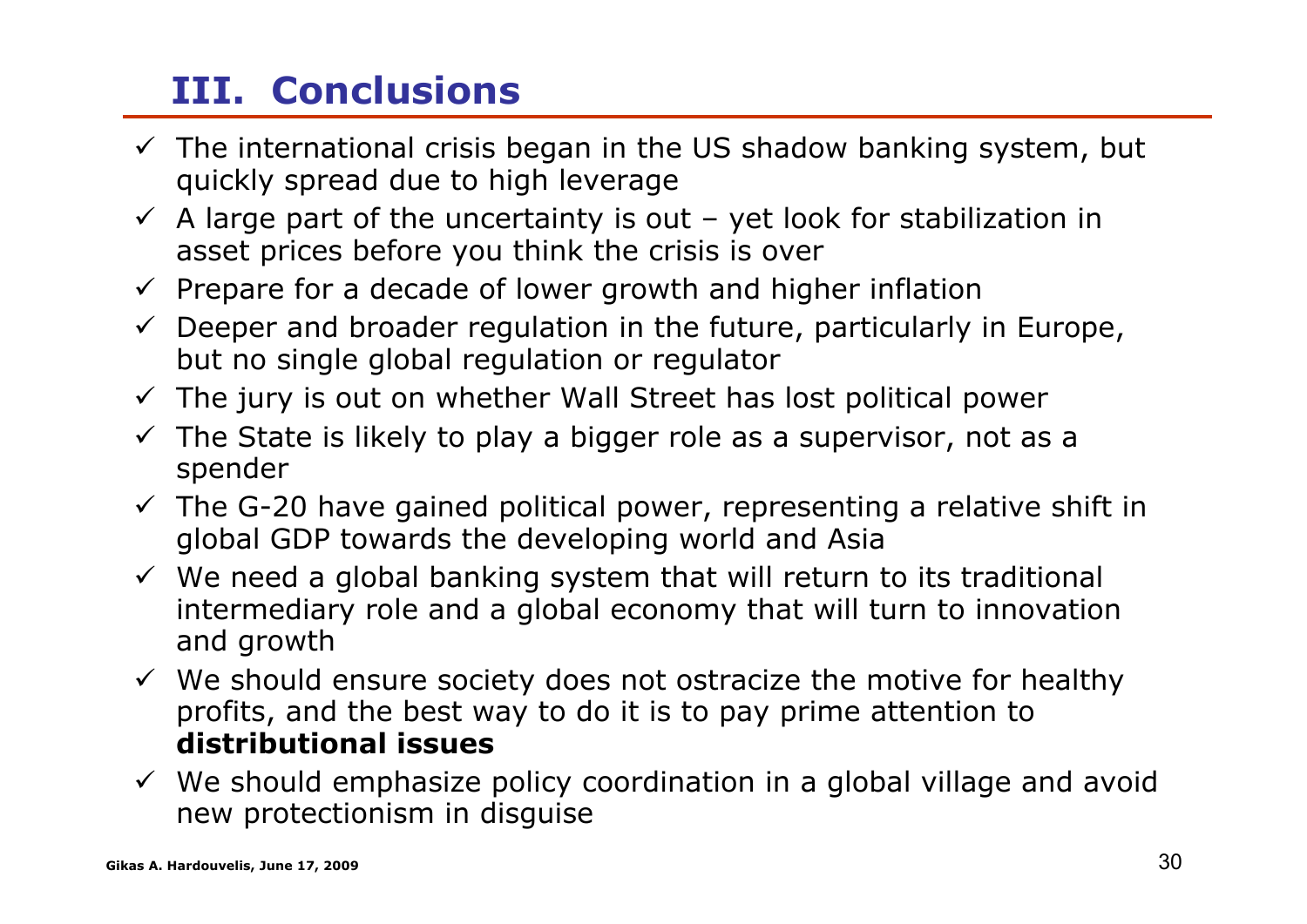# **APPENDIXGreece: Opportunity or stagnation and divergence ahead?**

- **1) High living standards & high growth so far**
- **2) Plus a delayed recession**
- **3) Yet, significant internal economic imbalances raise the possibility of a long stagnation period ahead**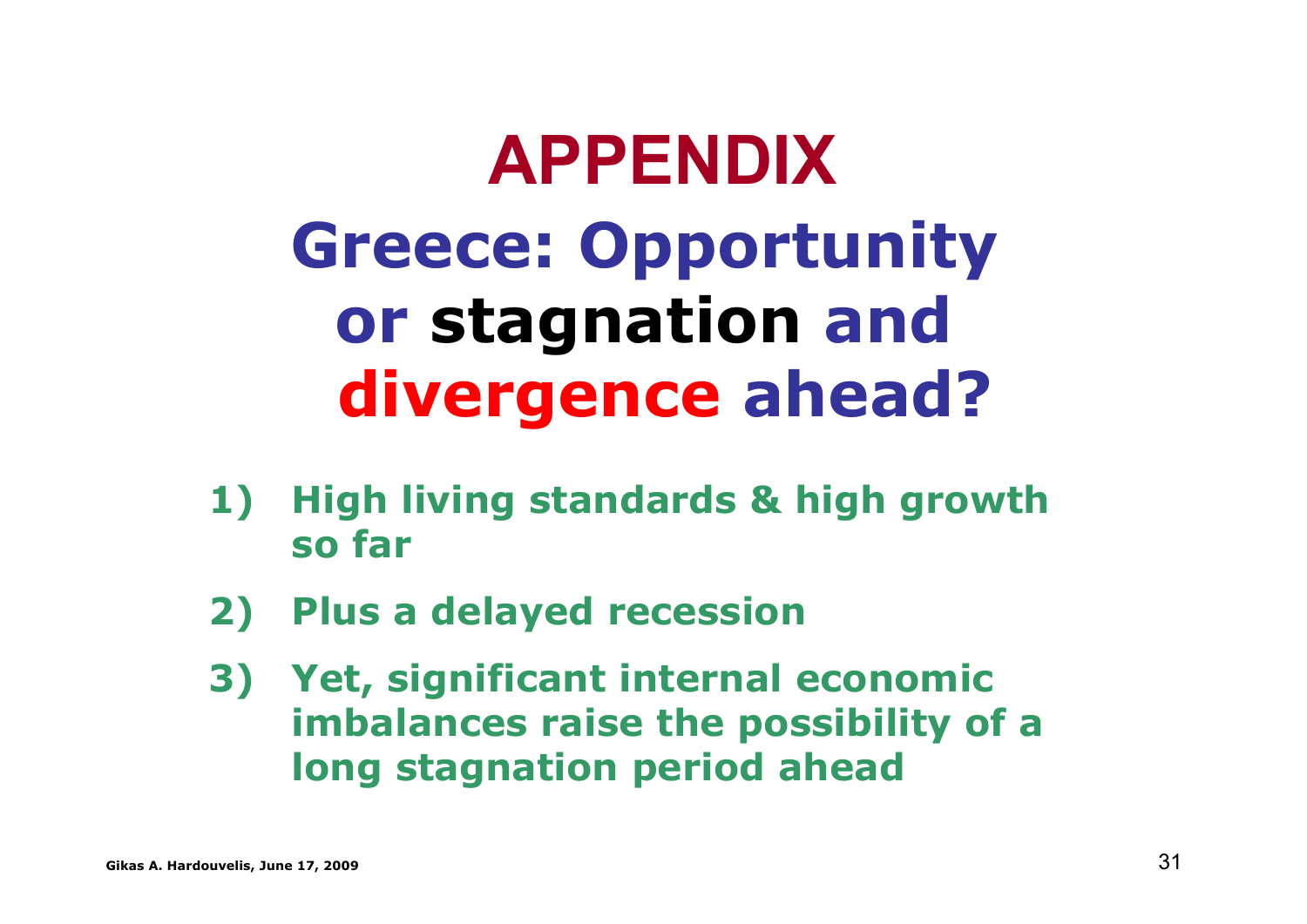#### **III.1 Greek rates of growth consistently higher than in the EU-16 average**

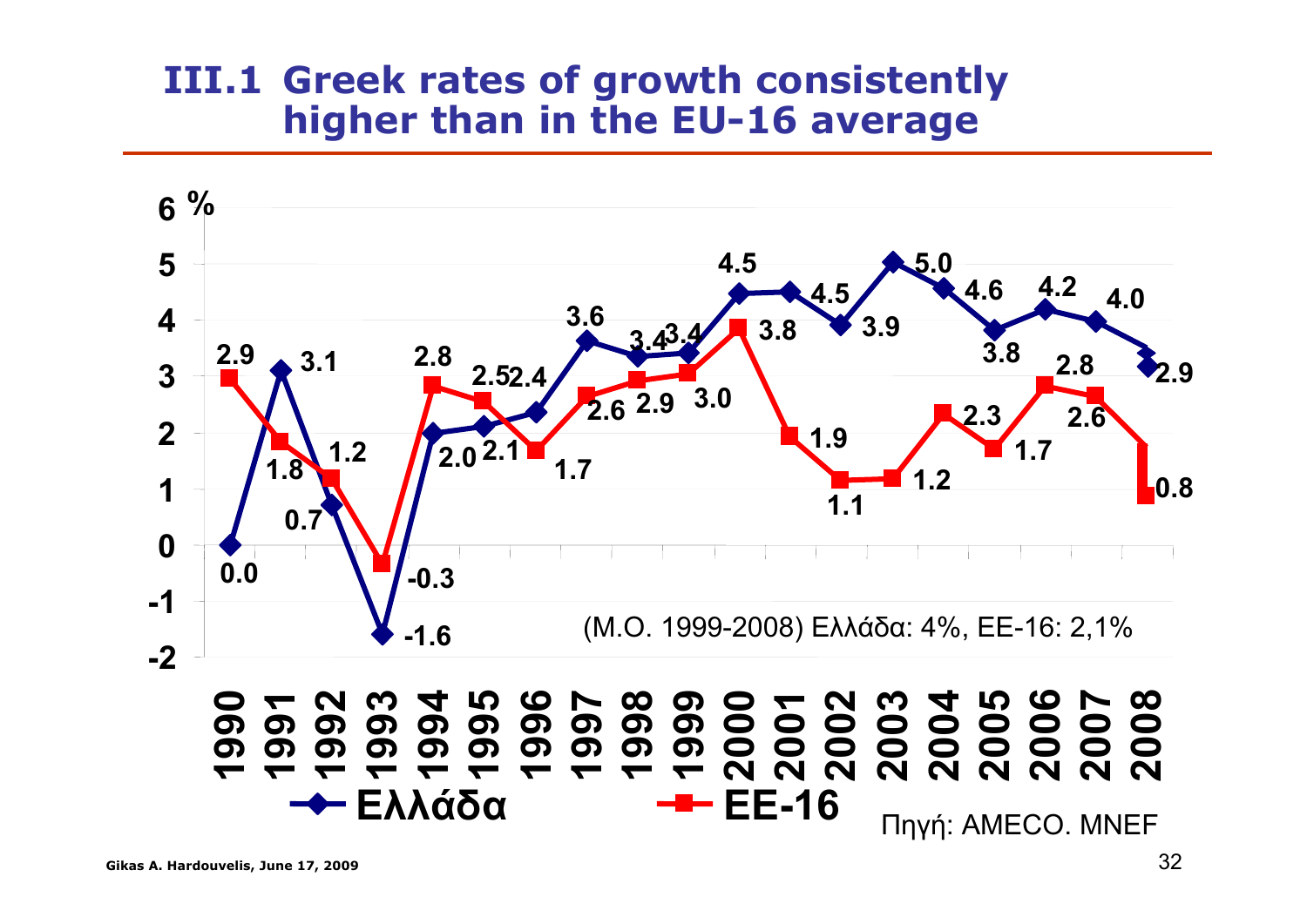### **ΙII.1 Greeks enjoy a high standard of living thanks to real convergence**

- 9 According to the UN's **Human Development Index**, Greece ranks 24<sup>th</sup> among 175 countries
- $\checkmark$  HDI is a composite index and captures: (a) life expectancy, (b) \$GDP per capita in PPP, (c) knowledge =  $(2/3)$  adult literacy + (1/3) gross enrollment
- $\checkmark$  Greece still ranks second to last among the EU-15, with Portugal being last.



**2000 2008**

### **Yet, Greece's growth model is based on domestic demand and credit expansion**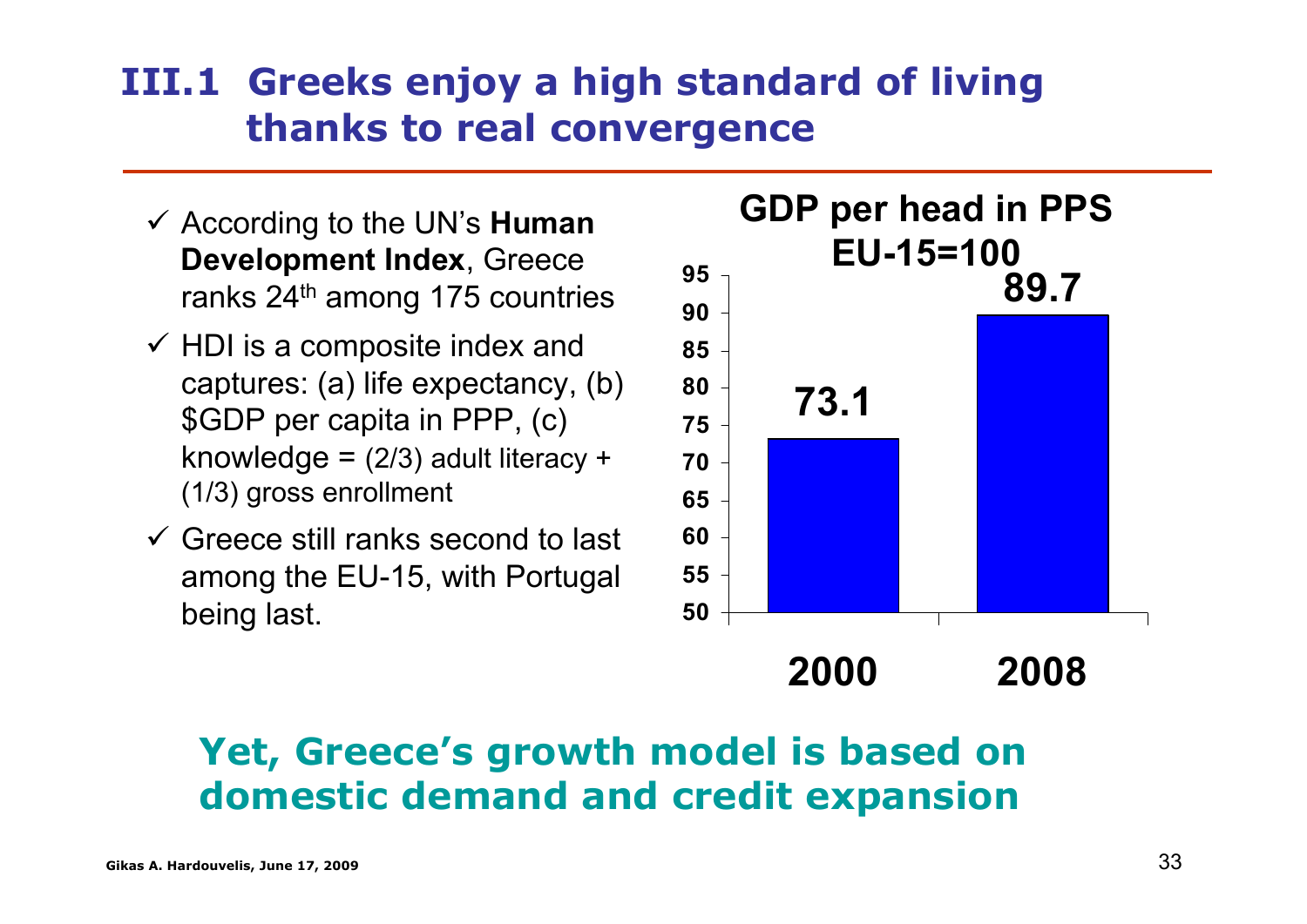## **III.1 Contributors to growth**

Την τελευταία δεκαετία, η ιδιωτική κατανάλωση και οι επενδύσεις συνεισέφεραν το μεγαλύτερο μέρος της ανάπτυξης ενώ <sup>ο</sup> εξωτερικός τομέας είχε αρνητική καθαρή συνεισφορά

#### **Συνεισφορά στην πραγματική ανάπτυξη του ΑΕΠ**

(ποσοστό ανάπτυξης που οφείλεται στον αντίστοιχο τομέα)

| Μ.Ο. Δεκαετίας 1999-2008                  | Ελλάδα   | <b>EE-16</b> |
|-------------------------------------------|----------|--------------|
| Ιδιωτική Κατανάλωση                       | 65,5%    | 52,7%        |
| Δημόσια Κατανάλωση                        | 16,6%    | 22,6%        |
| Συνολικές επενδύσεις                      | 22,4%    | 21,2%        |
| Καθαρή συνεισφορά του<br>εξωτερικού τομέα | $-4,5%$  | 3,5%         |
| Εξαγωγές<br>Αγαθών-υπηρεσιών              | 30,8%    | 87,5%        |
| Εισαγωγές<br>Αγαθών-υπηρεσιών             | $-35,3%$ | $-84%$       |
| Σύνολο                                    | 100%     | 100%         |

 $\checkmark$  Σωρευτική αύξηση πραγματικού ΑΕΠ στη δεκαετία 1999-2008: **Ελλάδα 48,5%, ΕΕ-16 22,7%**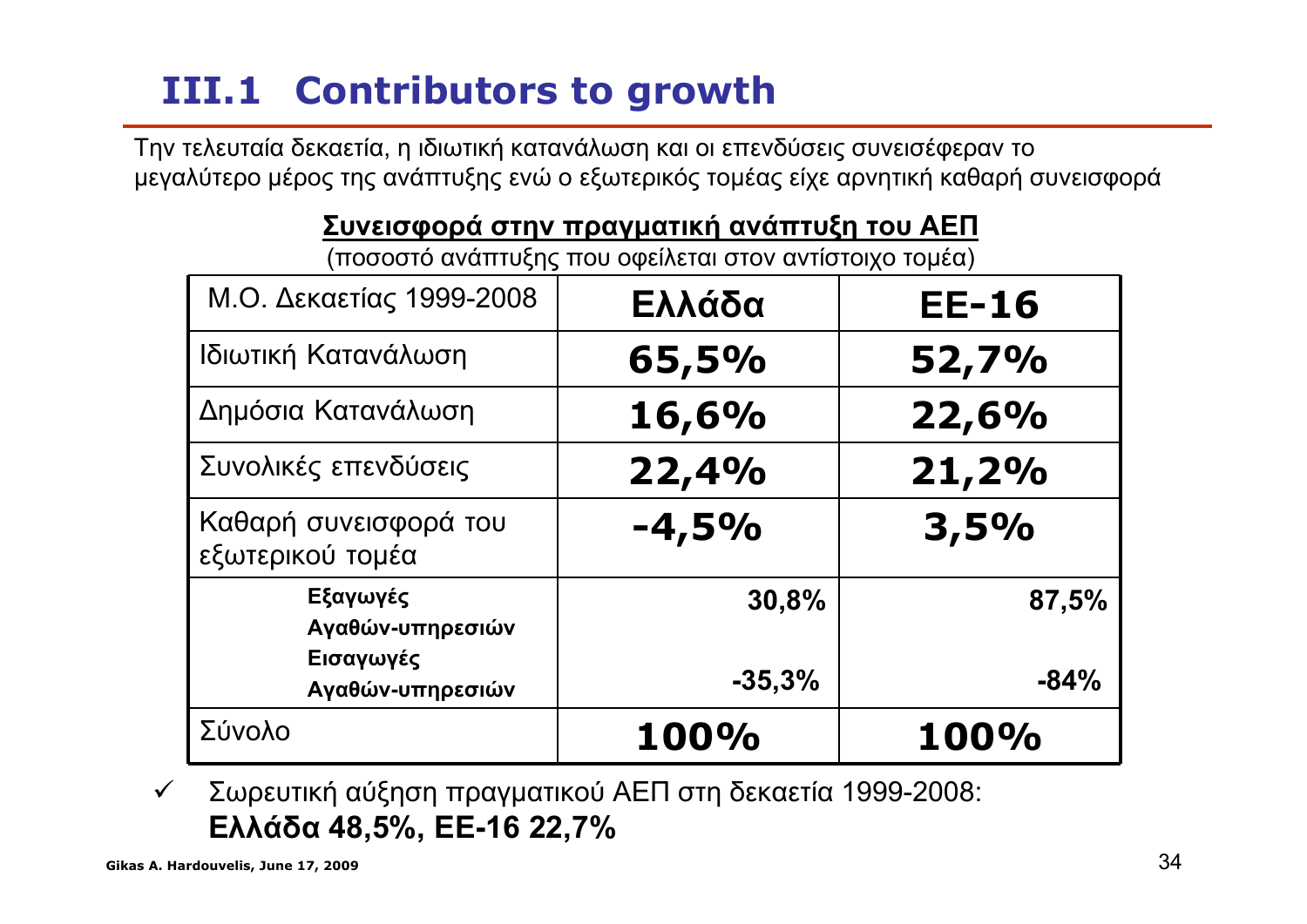### **ΙII.1 Large credit expansion in the past**



- $\checkmark$  **Private sector credit / GDP\* has almost converged to Euro Area levels**
- $\checkmark$ **Greek growth model seems to have reached its limits**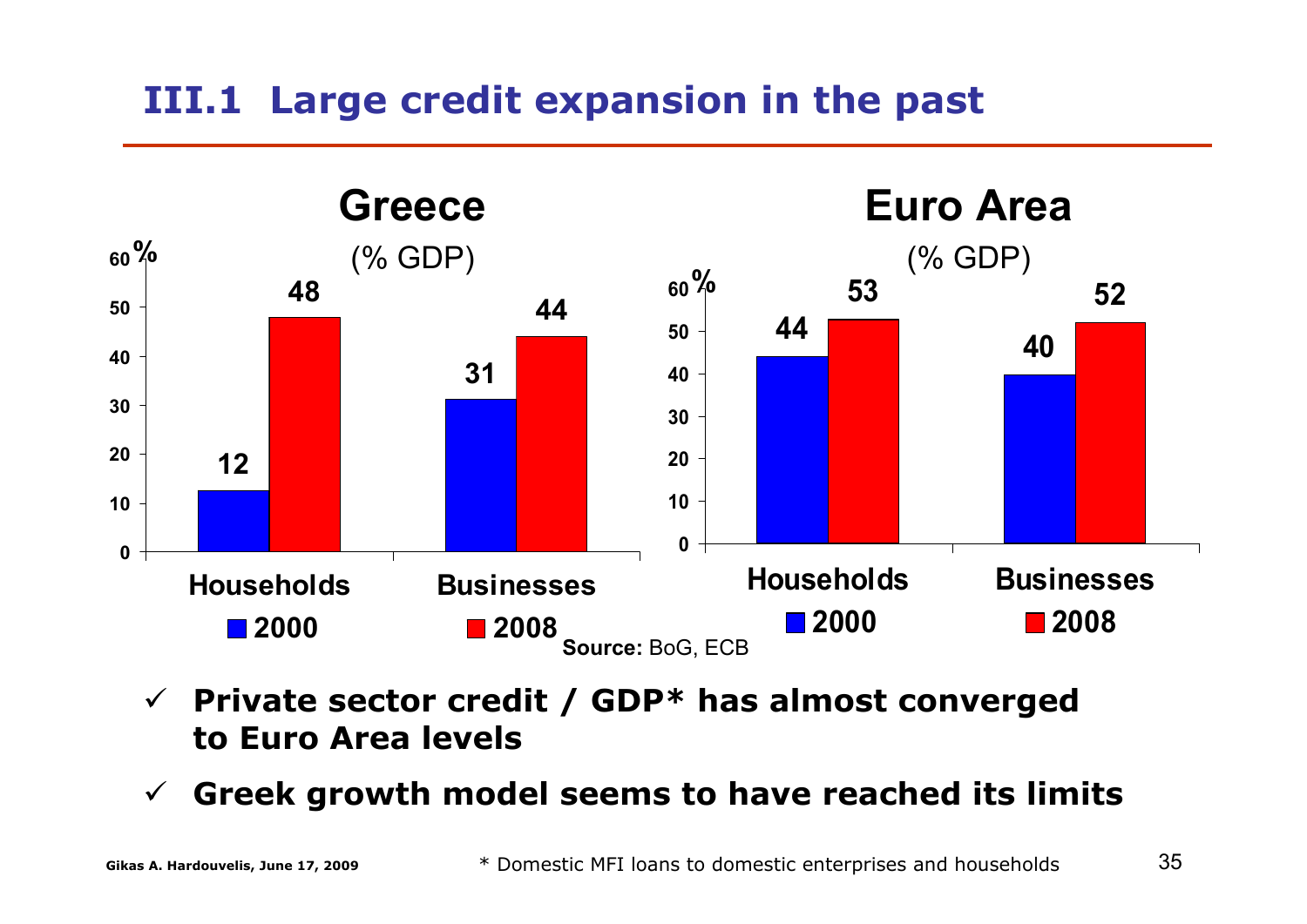### **ΙII.1 Share of consumption is large in Greece**

| <b>Greece</b>   | 71.4 |                    |      |                    |
|-----------------|------|--------------------|------|--------------------|
| <b>Bulgaria</b> | 69.0 | <b>Slovakia</b>    | 56.0 | <b>Private</b>     |
| <b>Cyprus</b>   | 66.9 | <b>Estonia</b>     | 55.8 | <b>Consumption</b> |
| <b>Portugal</b> | 66.0 | <b>Germany</b>     | 55.7 | $( % $ GDP, 2008)  |
| Lithuania       | 65.3 | <b>Hungary</b>     | 53.9 |                    |
| <b>Romania</b>  | 65.0 | <b>Belgium</b>     | 53.2 |                    |
| Un. Kingdom     | 64.5 | <b>Austria</b>     | 53.0 |                    |
| Latvia          | 61.5 | <b>Slovenia</b>    | 52.5 |                    |
| <b>Malta</b>    | 61.4 | <b>Finland</b>     | 51.2 |                    |
| <b>Poland</b>   | 60.7 | <b>Denmark</b>     | 49.6 |                    |
| <b>Italy</b>    | 58.9 | <b>Czech</b>       | 48.8 |                    |
| <b>Spain</b>    | 57.6 | <b>Ireland</b>     | 48.7 |                    |
| <b>EU-27</b>    | 57.3 | <b>Sweden</b>      | 47.8 |                    |
| <b>France</b>   | 56.9 | <b>Netherlands</b> | 47.2 |                    |
| <b>EA-16</b>    | 56.3 | Luxemburg          | 33.4 |                    |

**Gikas A. Hardouvelis, June 17, 2009** 36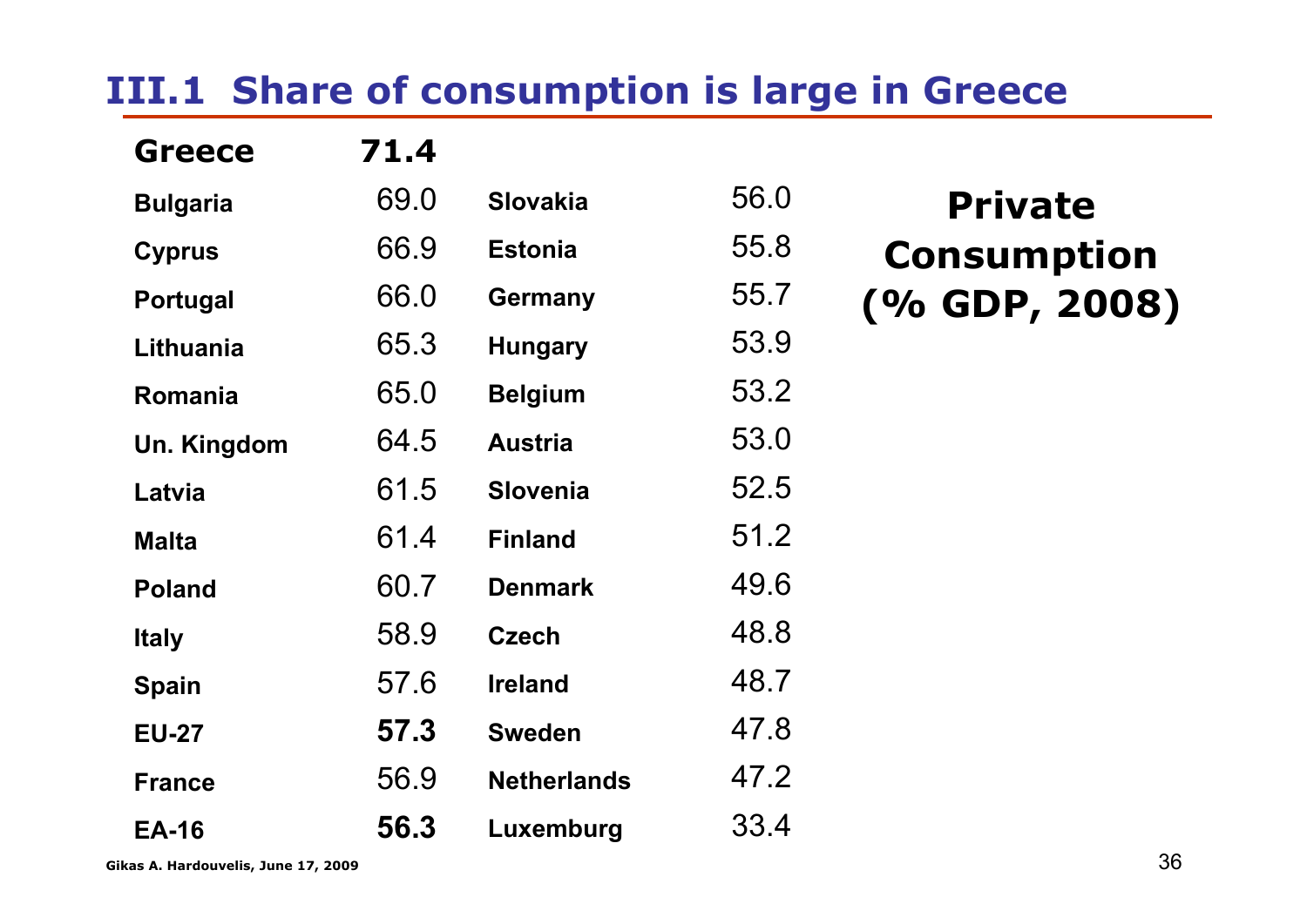#### **III.1 Unlike the rest of Europe, Greece did not improve its rate of openness**

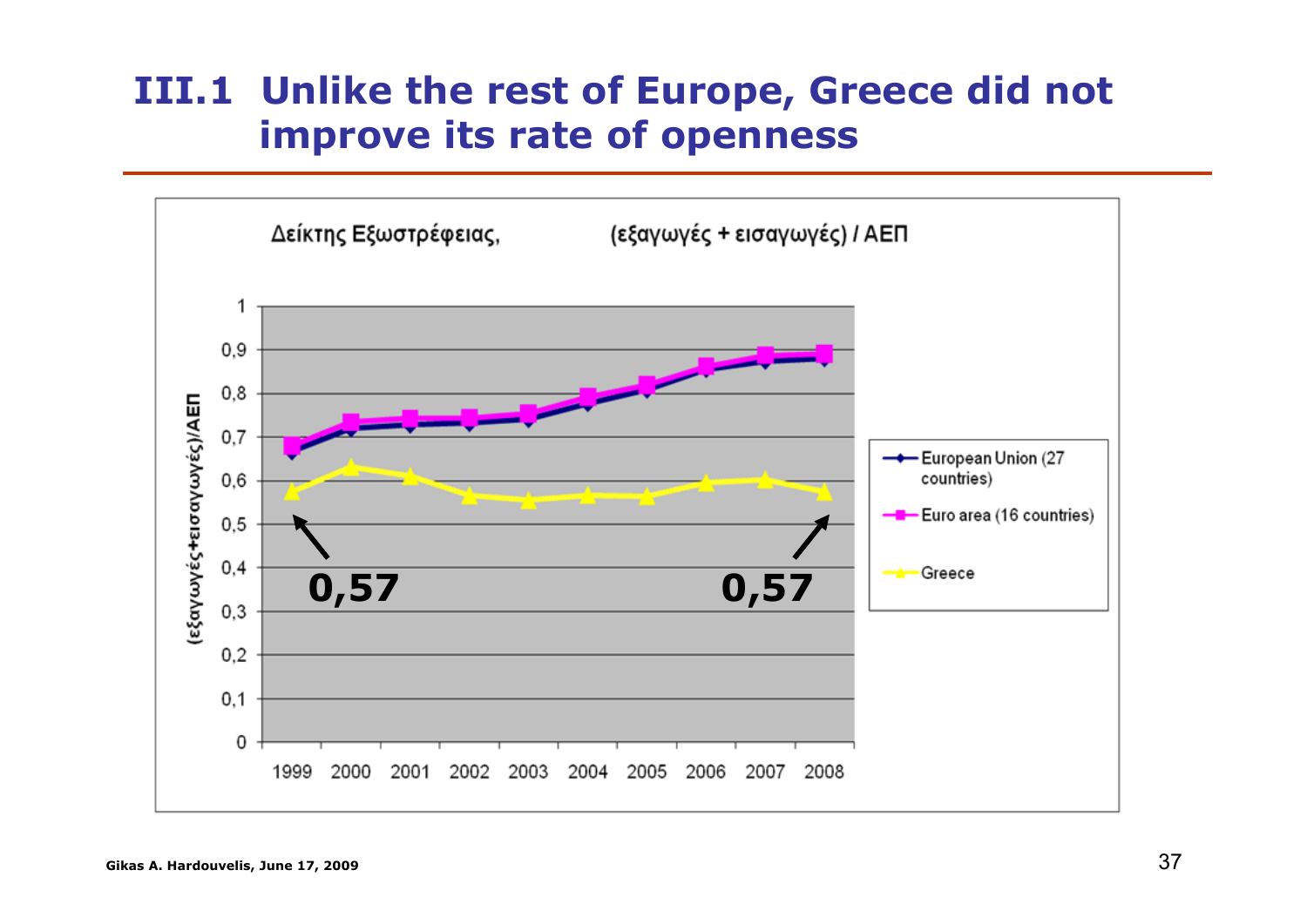#### **ΙΙI.2 Greece can withstand the recession better …**

In the **short-run**, Greece **can withstand** the crisis **better** than its European counterparts, thanks to

- 1) A strong banking system that weathers the external financial storm
- 2) A relatively more closed economy
- 3) Horizontal diversification of business activity, i.e. absence of vertical integration
- 4) Strong real wage growth that may keep consumption from dropping

Moreover, **the decline in interest rates** from their peak in Q4-2008 plays a significant role

The above strengths **simply delay** the upcoming recession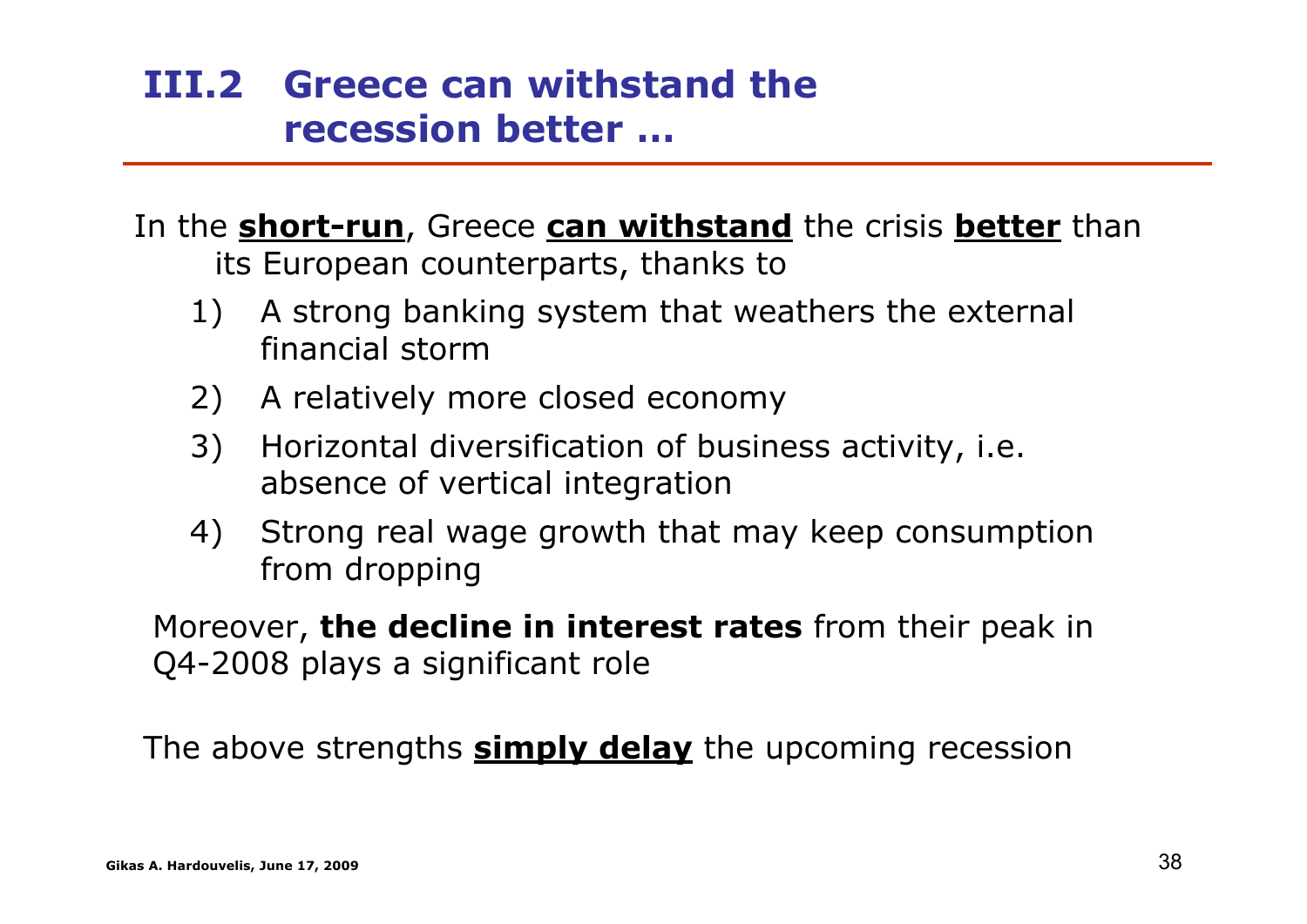#### **ΙII.2 Greece: The strongest FI capital base in Western Europe**

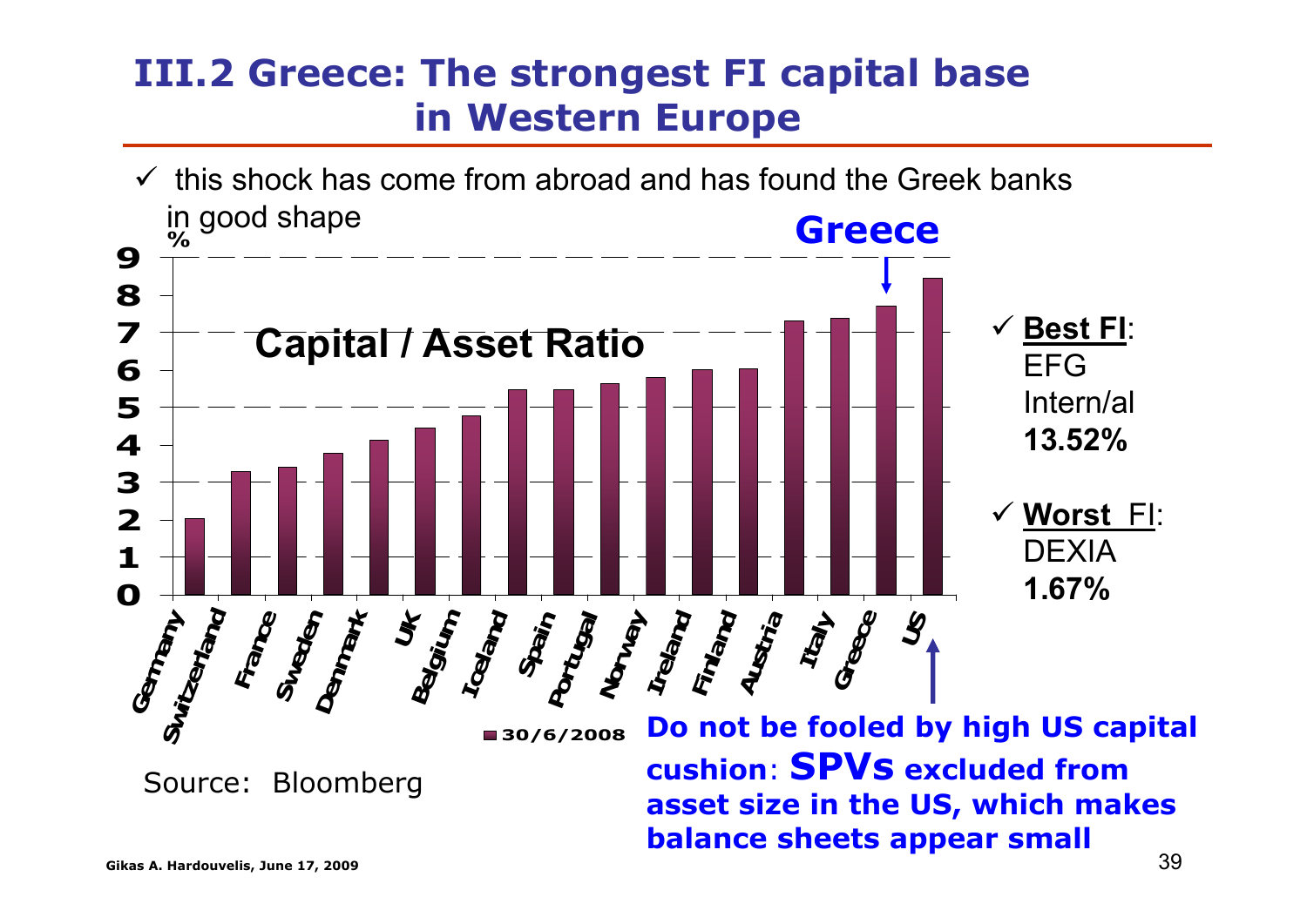#### **ΙII.2 but … the recession is knocking on our door as industrial production is sliding**

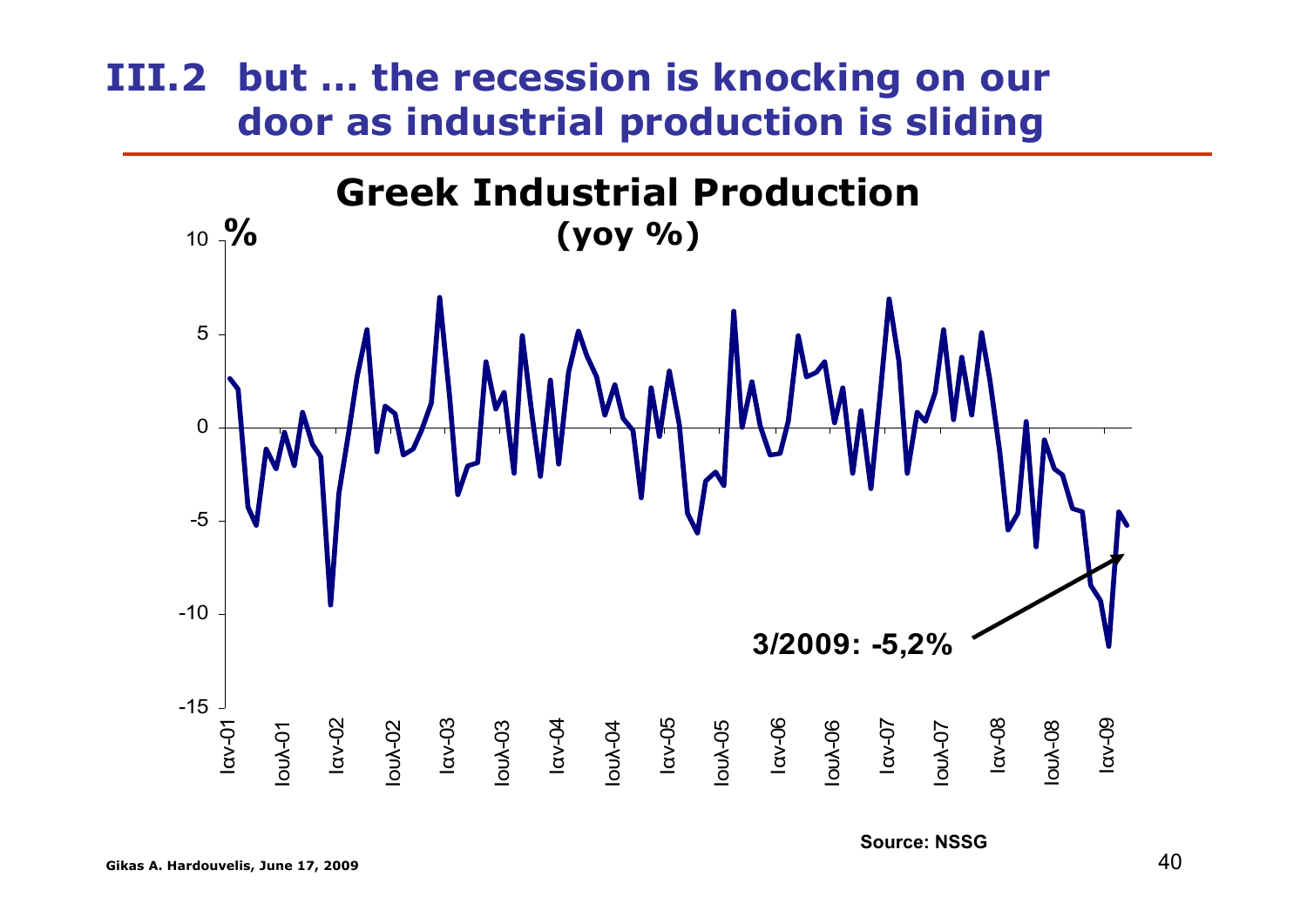#### **ΙΙI.2 … and demand is weakening**



**Source: National Statistical Service of Greece**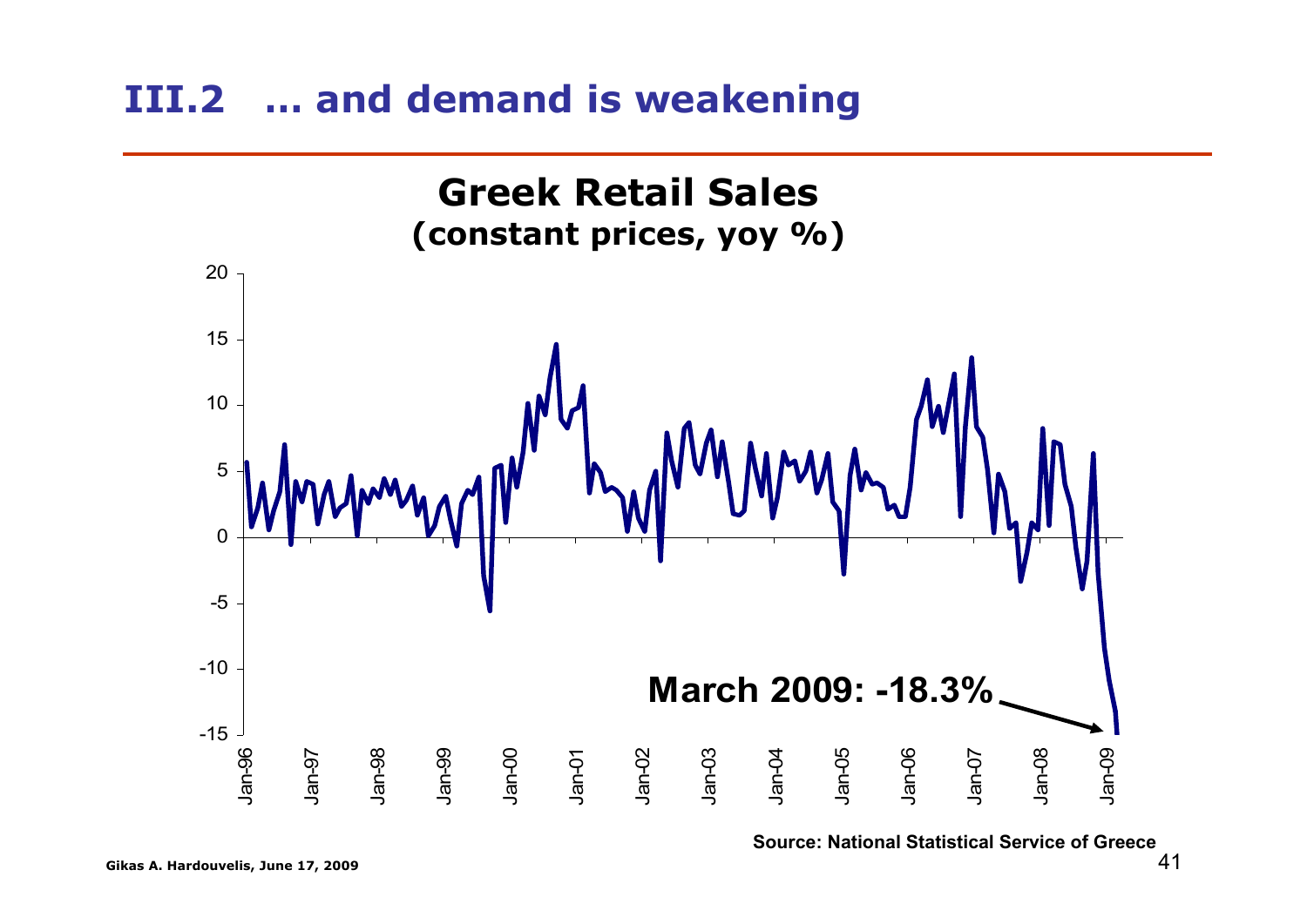#### **ΙΙI.2 … with Increased Signs of Financial Strain**



**Source: TIRESIAS**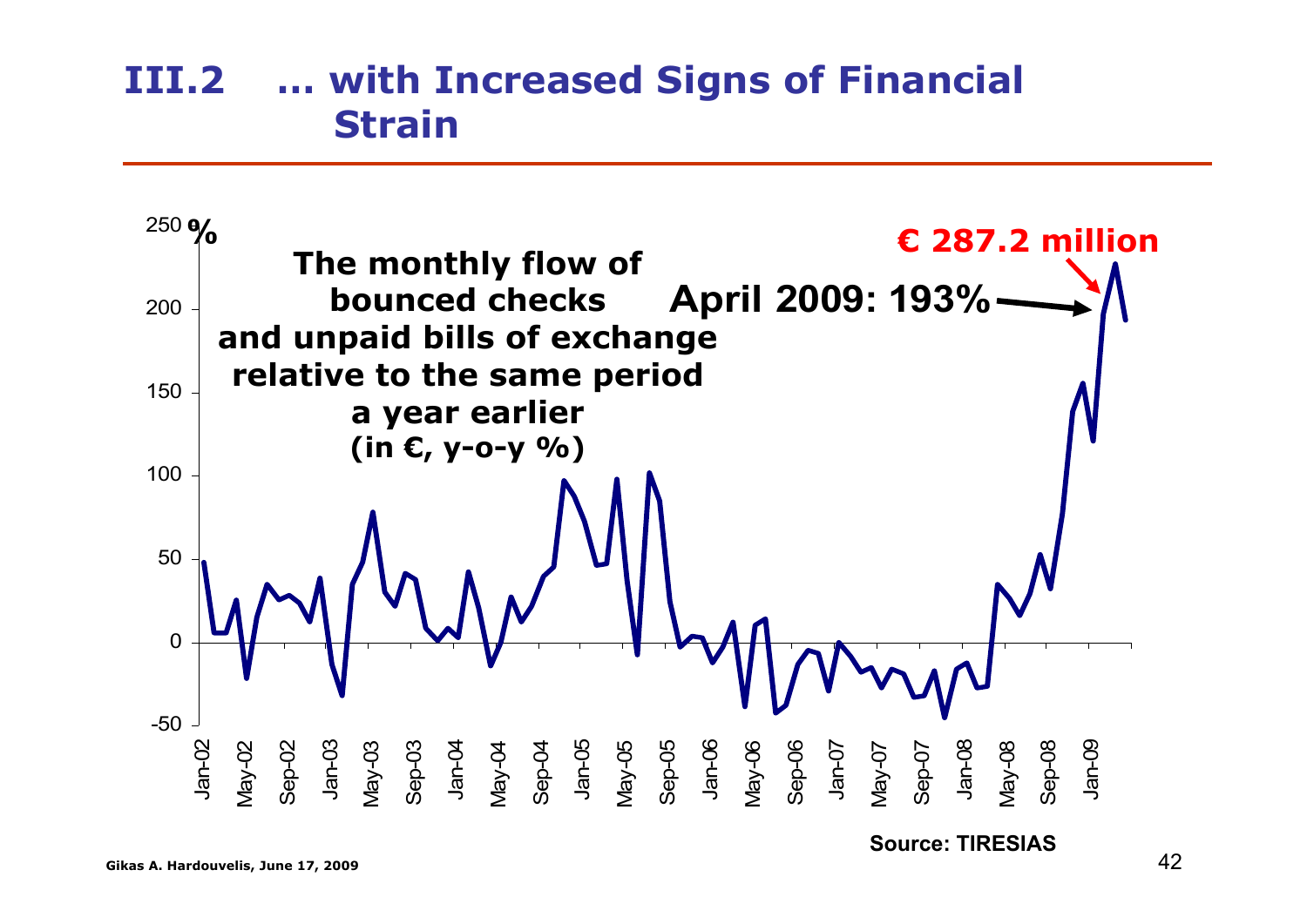#### **ΙΙI.2 World Trade, Shipping and Tourism …decelerate fast**



- $\checkmark$  Lower shipping rates and lower ship values affect Greek economic activity, but a lot less than the underlying assets
- $\checkmark$  Early hotel reservations point to a more than 15% summer decline in tourism revenues from abroad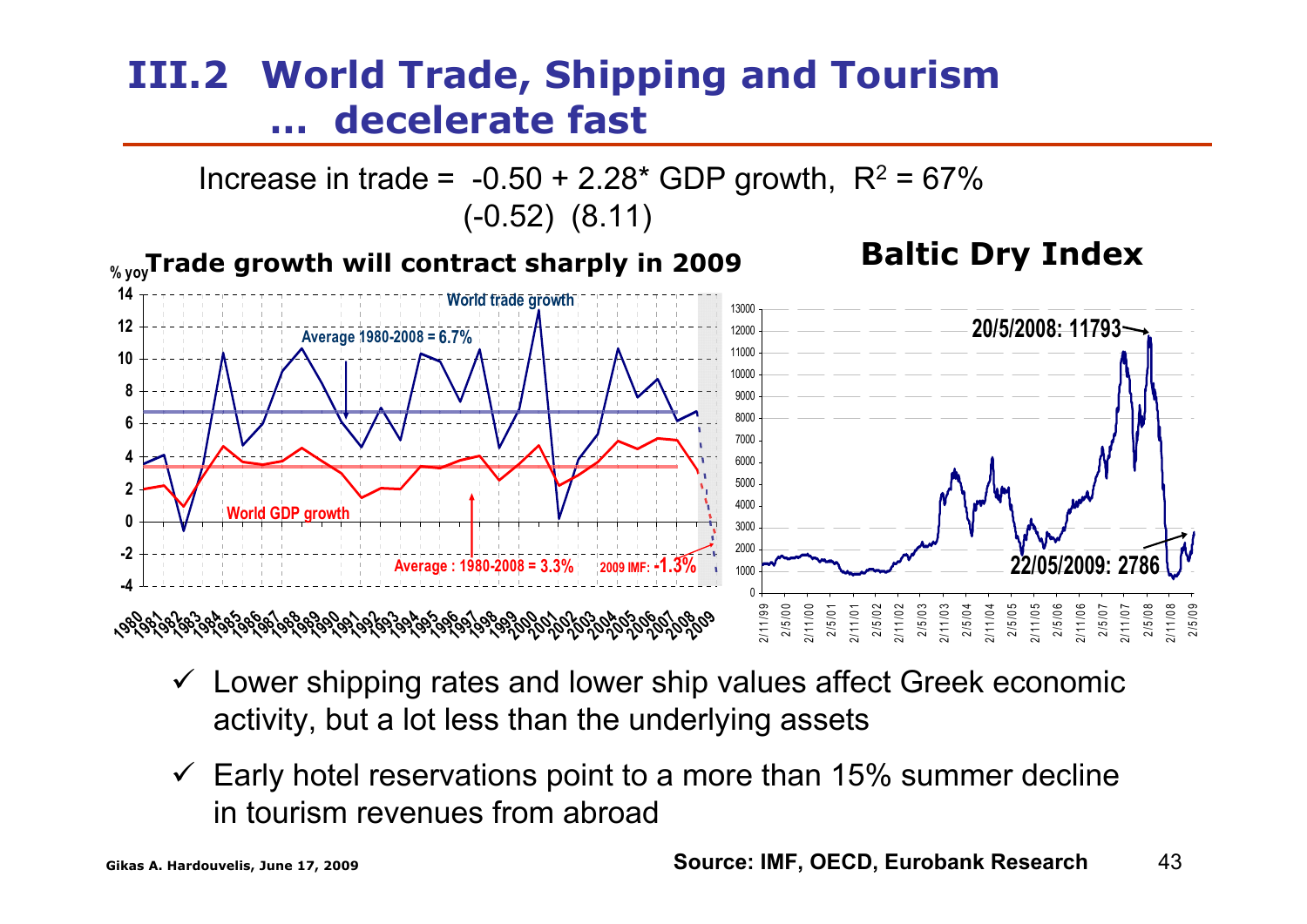#### **ΙII.2 Business and Consumer confidencehave collapsed**

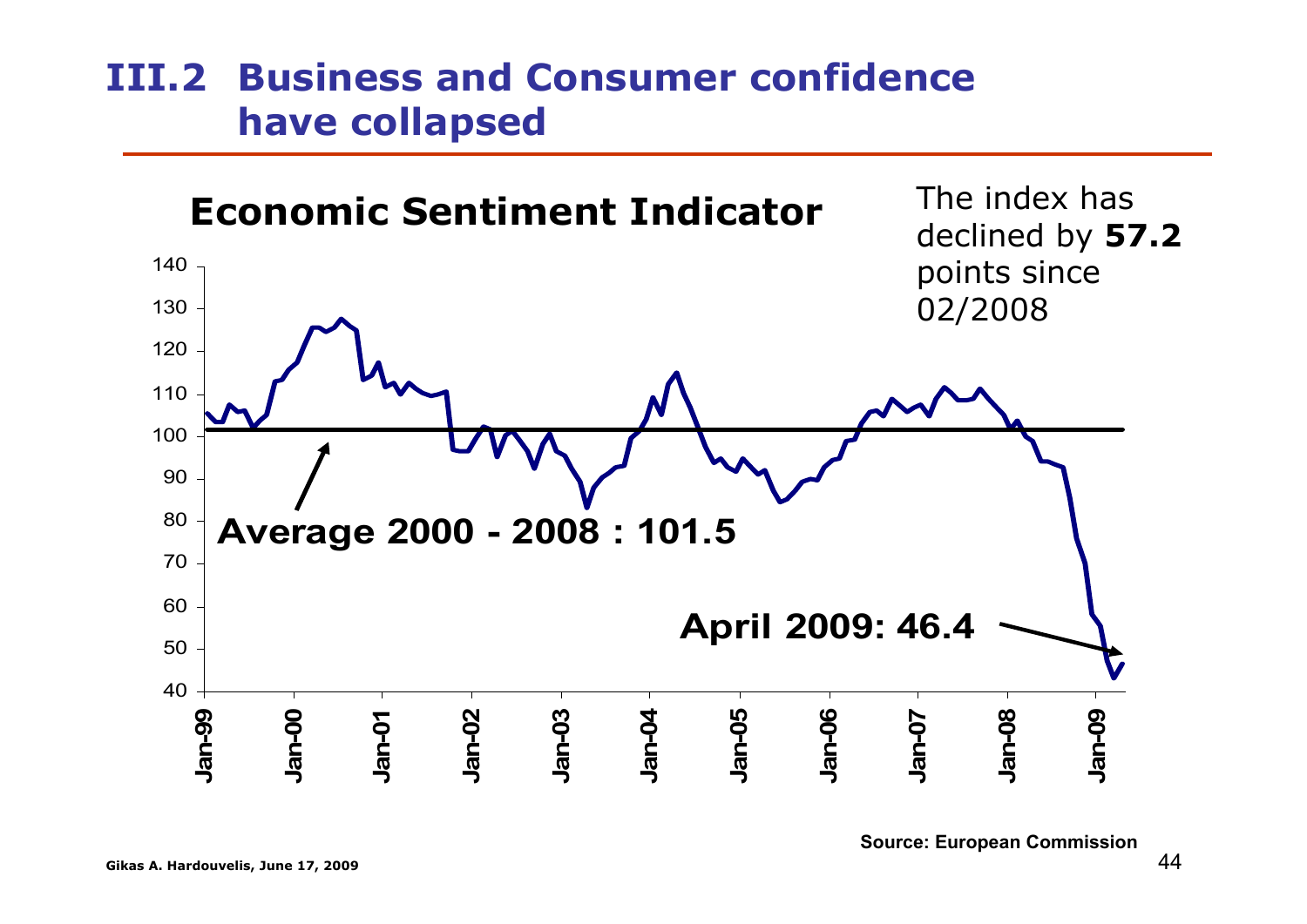### **ΙII.2 Hence, … a mild recession is likely**

| y/y grwoth                 | <b>2008e</b> | <b>EFG-2009</b><br><b>Baseline</b> | <b>EC</b><br>2009F |
|----------------------------|--------------|------------------------------------|--------------------|
| GDP (constant prices)      | 2.9          | $-1.0$                             | $-0.9$             |
| <b>Private Consumption</b> | 2.2          | 0.5                                | 0.4                |
| <b>Public consumption</b>  | 3.2          | 2.5                                | 1.9                |
| <b>Total Investment</b>    | $-5.3$       | $-7.5$                             | $-7.8$             |
| Exports g&s                | 2.2          | $-8.5$                             | $-7.3$             |
| Imports g&s                | $-4.4$       | $-5.6$                             | $-6.0$             |
| National CPI (average)     | 4.2          | 1.6                                | 1.8                |
| Budget balance (% GDP)     | $-5.0$       | $-5.5$                             | $-5.1$             |
| Public debt (% GDP)        | 97.6         | 97.5                               | 103.4              |
| $C/A$ balance (% GDP)      | $-14.4$      | $-12.6$                            | $-12.5$            |

9 **Yet real convergence continues in 2009 as EU-16 expected to grow by -4%**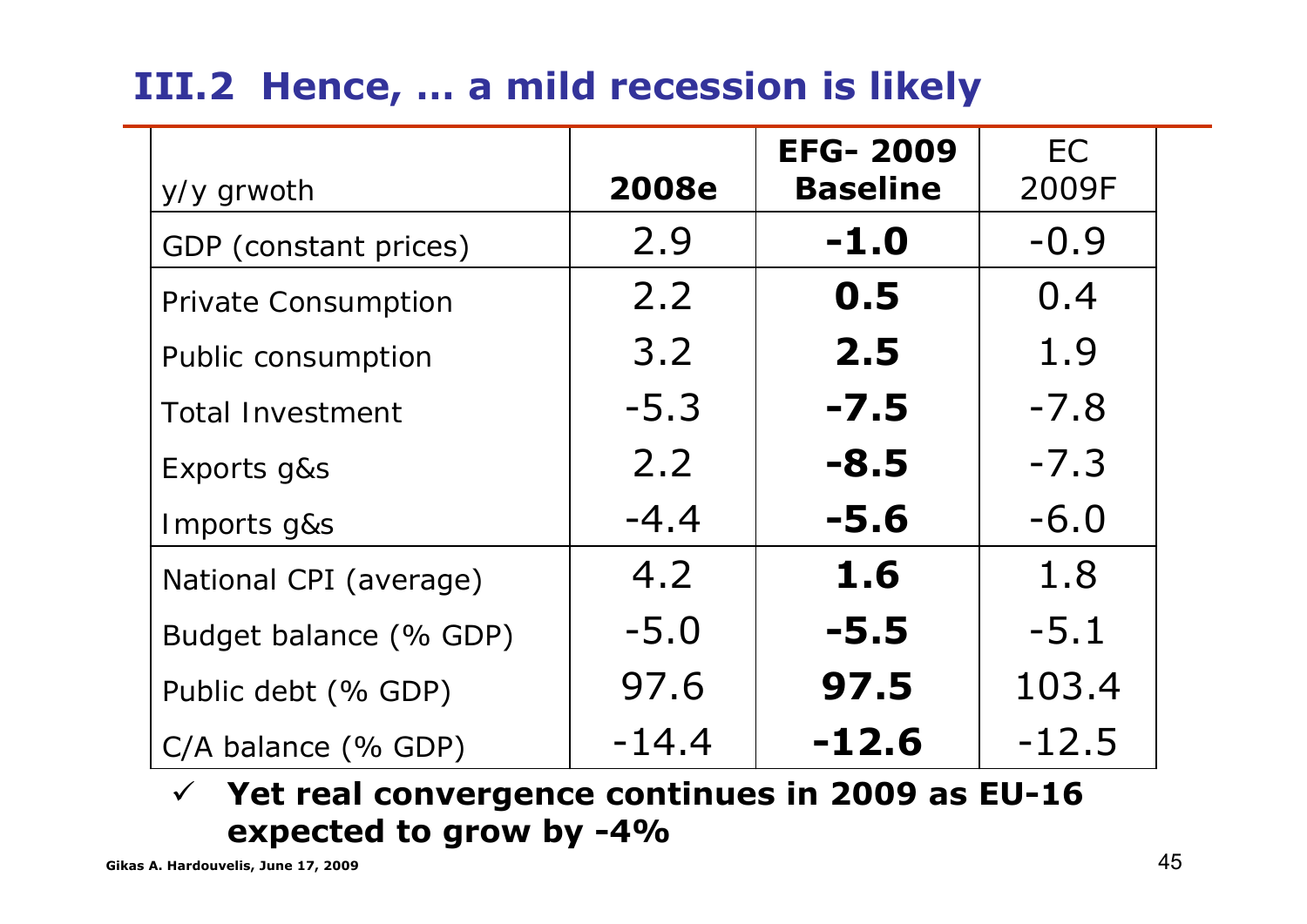#### **III.3 Yet, financial markets are worried about Greece's ability to pay its debts**



 $\checkmark$  **In March 2009, the probability of complete default of the Greek State over the next 10 years was higher than 20%**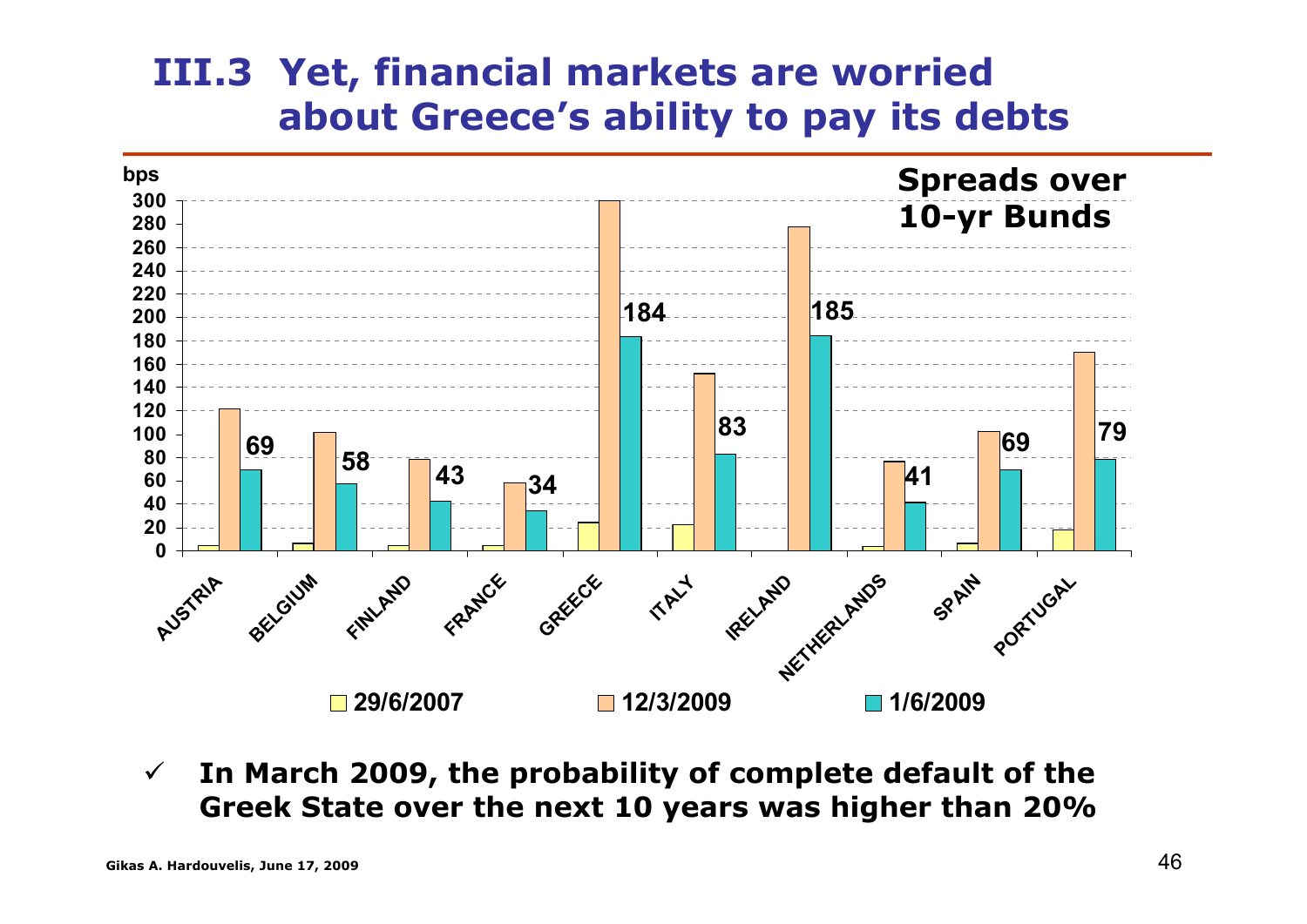### **ΙII.3 Sovereign Credit Ratings deteriorate**

|         | <b>S&amp;P</b> | <b>MOODY'S</b> | <b>FITCH</b>             |
|---------|----------------|----------------|--------------------------|
| 3/2009  | <b>A-</b>      | A <sub>1</sub> | A                        |
| 12/2008 | A              | A <sub>1</sub> | A                        |
| 2007    | A              | A <sub>1</sub> | A                        |
| 2006    | A              | A <sub>1</sub> | A                        |
| 2005    | A              | A <sub>1</sub> | A                        |
| 2004    | A              | A <sub>1</sub> | A                        |
| 2003    | A+             | A <sub>1</sub> | $A+$                     |
| 2002    | A              | Α1             | A                        |
| 2001    | A              | A2             | A                        |
| 2000    | A-             | A2             | $A -$                    |
| 1999    | $A -$          | A <sub>2</sub> | <b>BBB+</b>              |
| 1998    | <b>BBB</b>     | Baa1           | <b>BBB</b>               |
| 1997    | BBB-           | Baa1           | <b>BBB</b>               |
| 1996    | BBB-           | <b>Baa1</b>    | BBB-                     |
| 1995    | BBB-           | Baa3           | BBB-                     |
| 1994    | BBB-           | Baa3           |                          |
| 1993    | BBB-           |                | <b>Source: Bloomberg</b> |

Rating agencies are worried:

 $\checkmark$  Continuous upgrading from 1996 to 2003:

#### **ΒΒΒ- → Α+**

was interrupted in 2004:

- 9 **First** downgrade by S&P, Fitch in 2004
- 9 **Second** downgrade, in Jan 2009 by S&P due to the worsening international crisis
- 9 **Another** downgrade by Fitch likely. Fitch already downgraded Greece's outlook to negative from stable on further fiscaldeterioration(12/5/2009).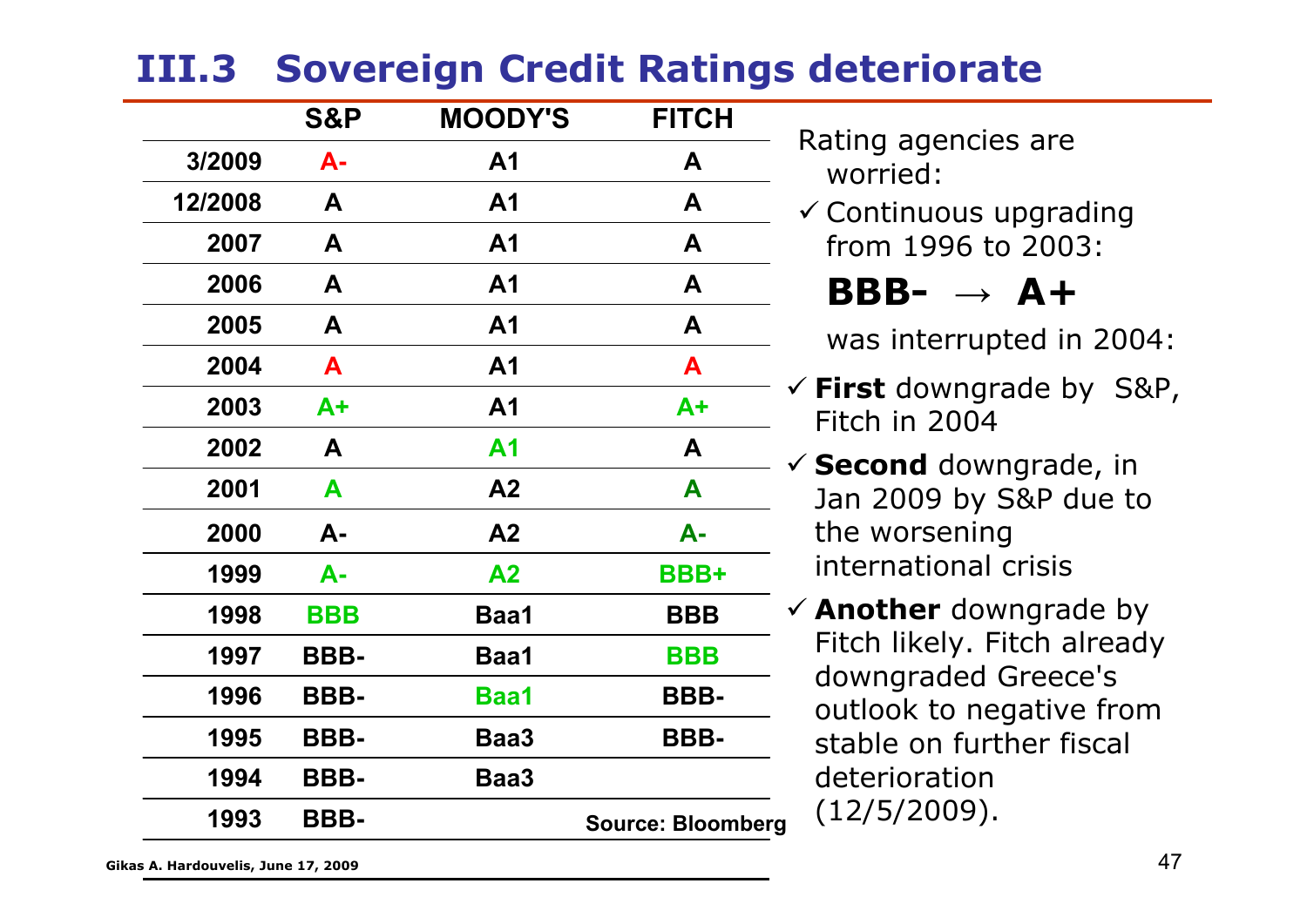#### **ΙII.3 Is the market concern of long-term low growth or stagnation founded?**

- A prolonged economic stagnation could be the result of deep economic vulnerabilities:
- $\checkmark$ Inefficient public sector and its large deficits and debt
- $\checkmark$ Aging population and additional future fiscal pressures
- $\checkmark$  Low Competitiveness (due to: Bureaucracy, market oligopolies, etc.) and its impact on quality, prices and the current account
- $\frac{1}{2}$  A low growth path could result in real divergence instead of continued convergence to the old EU-15
- $\frac{1}{2}$ The IMF believes that stagnation is a certainty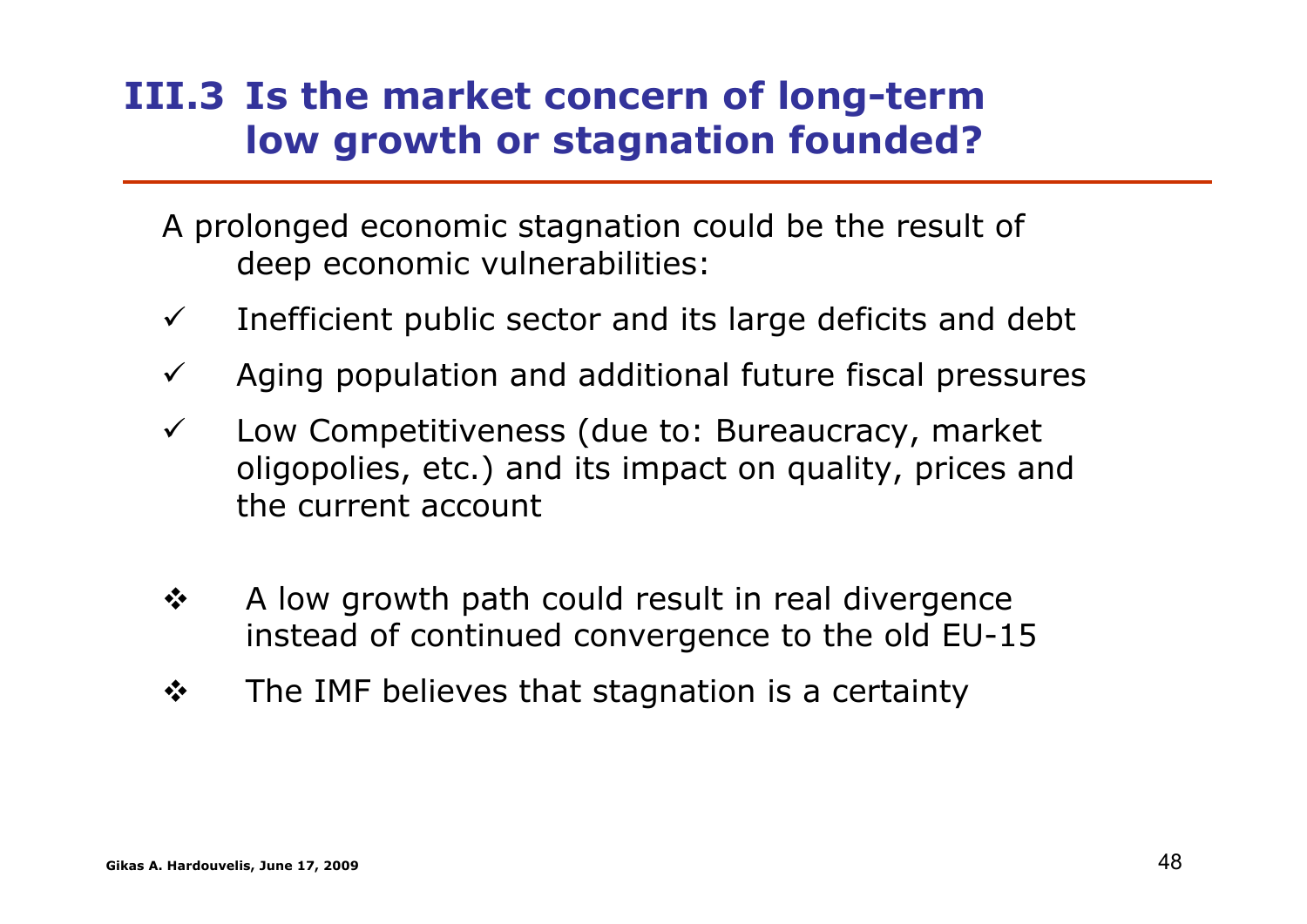#### **ΙΙI.3Imbalances of the Greek economy**



#### **i.Competitiveness**

Deteriorating, e.g. Current Account Deficit more than tripled since 1999, while prices and costs  $\uparrow$  relative to trading partners (REER<sub>CPI</sub>: 14%, REER<sub>ULC</sub>: 28.2%)  $\rightarrow$  Gross External Debt  $\uparrow$  from 100% of GDP in 2004 to 149% in 2008.

#### **ii. An ineffective public sector**

- $\checkmark$  Public debt has soared from €139 bn in 2000 to €251 bn in 2009 (*Official projections*) i.e. from 101.8% of GDP to 99.6% of GDP
- $\checkmark$ General Government deficit fell under the 3% of GDP limit only once (2006 2.8%).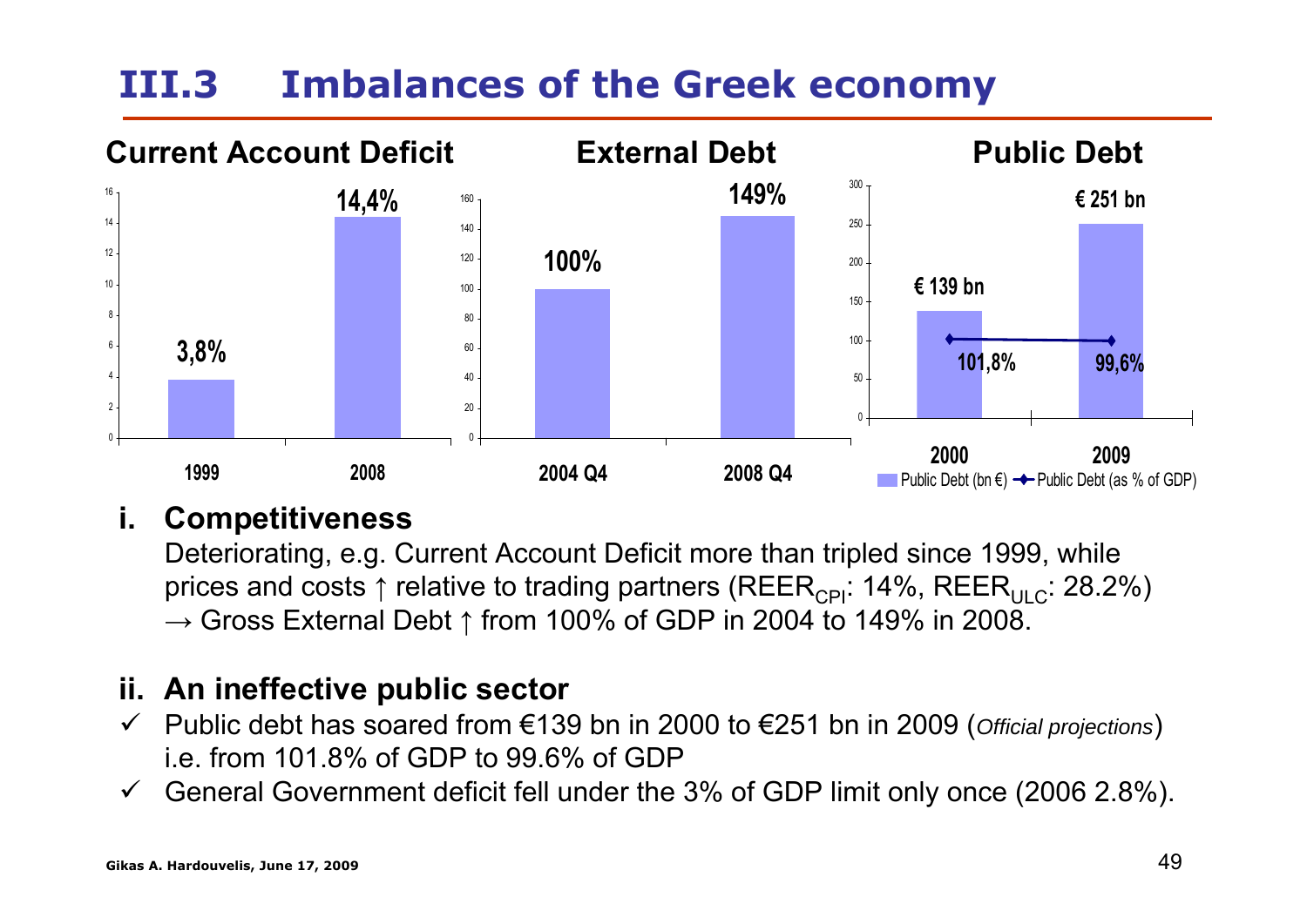## **III.3 Size of the Public Sector**

#### **General Government Expenditure (% GDP) 2007**

| Sweden           | 52.7 |
|------------------|------|
| France           | 52.4 |
| Denmark          | 50.7 |
| <b>Hungary</b>   | 49.8 |
| <b>Belgium</b>   | 48.4 |
| Austria          | 48.4 |
| Italy            | 48.2 |
| Finland          | 47.3 |
| Portugal         | 45.8 |
| <b>EU-15 av.</b> | 45.6 |
| Netherlands      | 45.3 |
| Un. Kingdom      | 44.4 |
| Germany          | 44.2 |
| Greece           | 43.7 |
| Iceland          |      |

| Cyprus     | 43   |
|------------|------|
| Czech Rep. | 42.6 |
| Slovenia   | 42.4 |
| Malta      | 42.2 |
| Poland     | 42   |
| Bulgaria   | 41.5 |
| Norway     | 40.9 |
| Spain      | 38.8 |
| Luxemburg  | 37.8 |
| Romania    | 37.3 |
| Estonia    | 35.5 |
| Latvia     | 35.5 |
| Ireland    | 35.4 |
| Lithuania  | 35.2 |
| Slovakia   | 34.6 |

#### **Public Sector:**

9 **Smaller than the EU-15 average**

√ but **inefficient**

**Gikas A. Hardouvelis, June 17, 2009** 50 **Source: European Commission**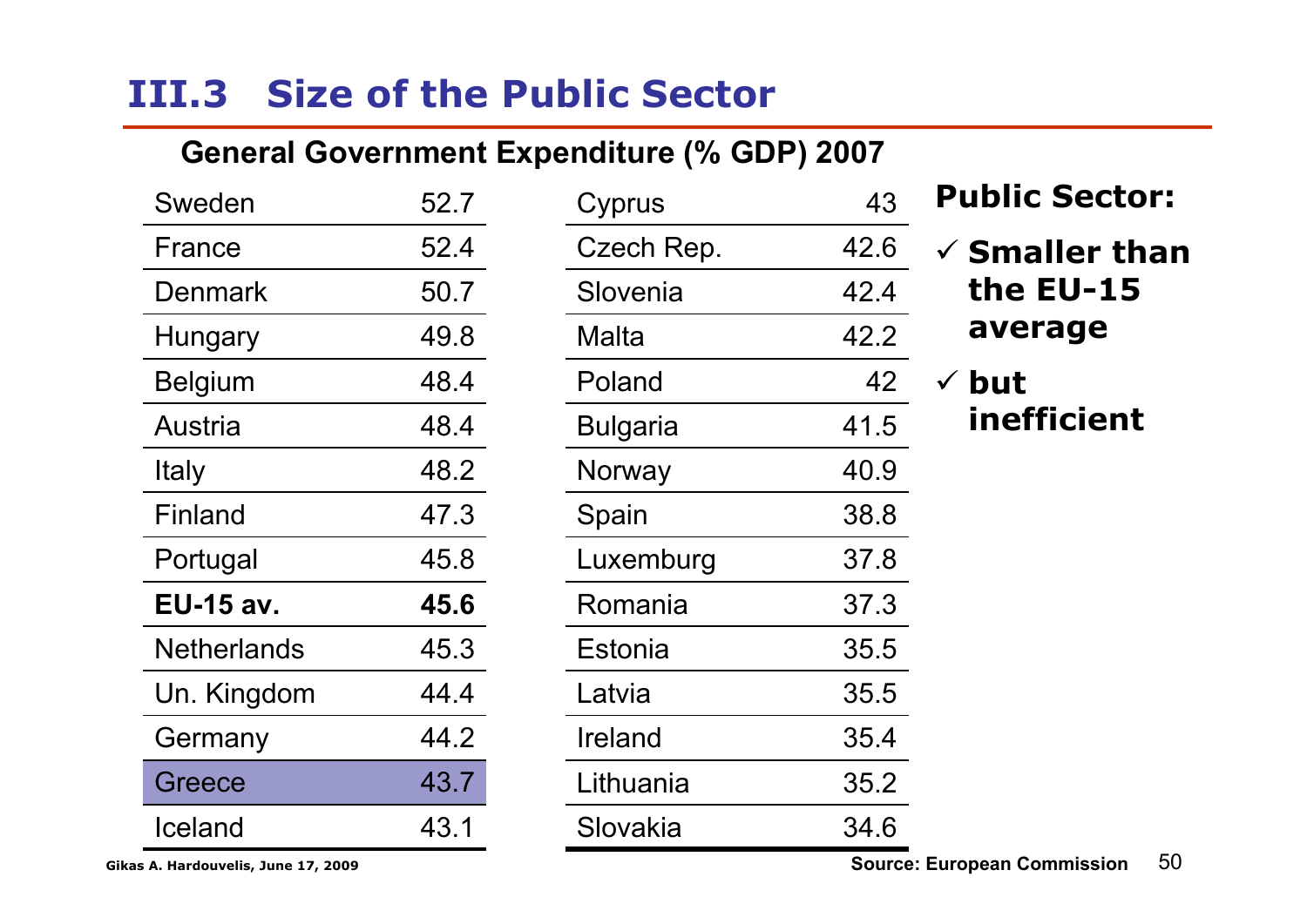#### **ΙII.3 Aging population & pressures on pensions and debt**

|                                                                       | <b>GREECE</b> |             |      |      |      |
|-----------------------------------------------------------------------|---------------|-------------|------|------|------|
|                                                                       | 2005          | 2010        | 2015 | 2025 | 2050 |
| <b>Health Expenditure</b><br>$(\%$ GDP)                               | 5.1           | 5.4         | 5.5  | 5.7  | 6.8  |
| <b>Education Expenditure</b><br>$(% \mathcal{L}_{0}^{\infty}$ (% GDP) | 3.4           | 3.1         | 2.9  | 3.0  | 3.1  |
| % of older employees<br>$(55 - 64)$                                   | 10.9          | 12.0        | 13.6 | 17.3 | 17.4 |
| <b>Old-age Dependency</b><br><b>Ratio</b>                             | 26.8          | <b>28.0</b> | 30.3 | 35.8 | 60.4 |
|                                                                       | 2007          | 2020        | 2030 | 2040 | 2060 |
| <b>Pension Expenditure</b><br>(% GDP)                                 | 11.7          | 13.2        | 17.1 | 21.4 | 24.1 |

**Source: European Commission 2006, SGP 2008-2011**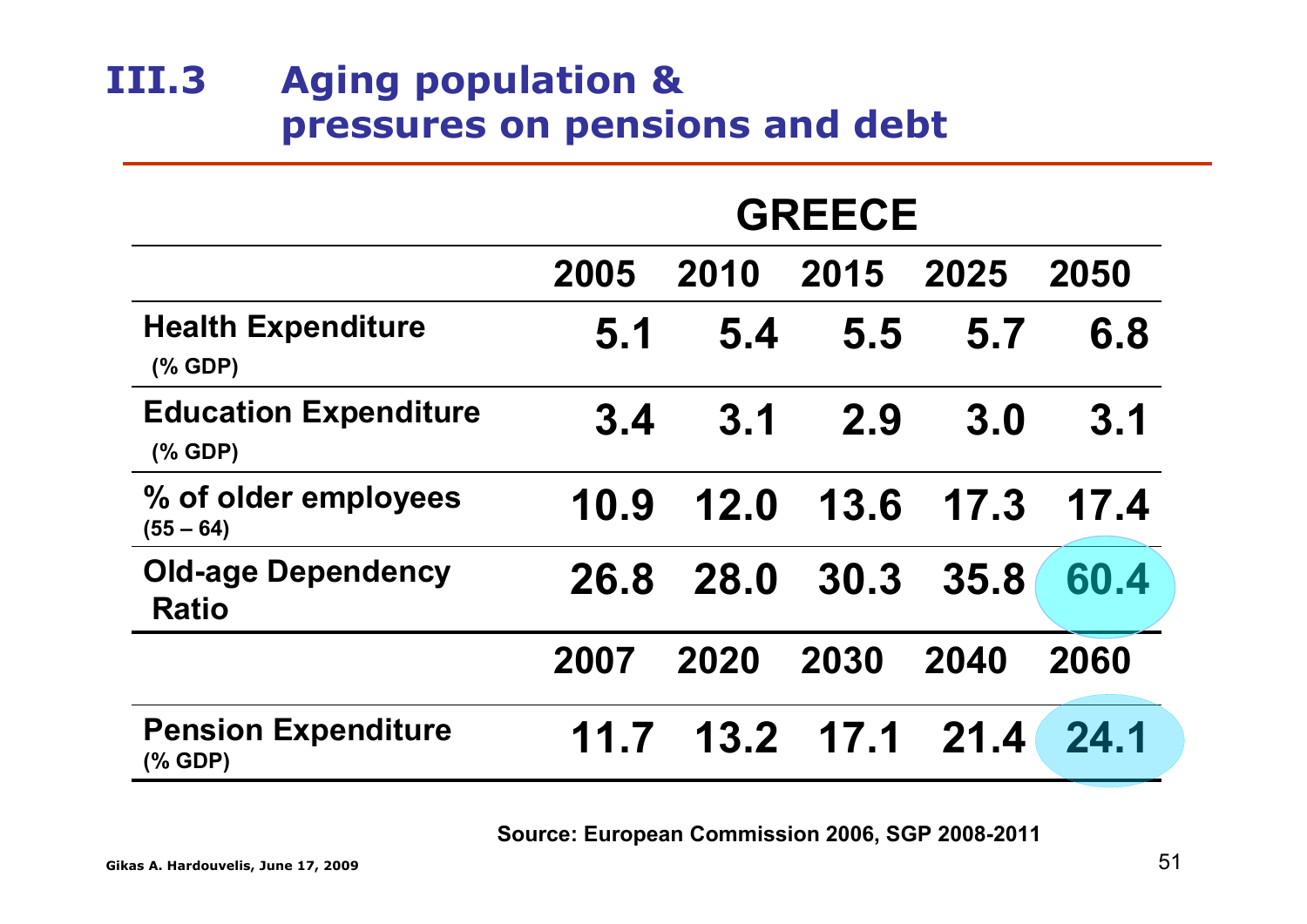#### **ΙΙI.3 Competitiveness: A Macroeconomic Perspective**



**Gikas A. Hardouvelis, June 17, 2009** 52 **Source: Bank of Greece**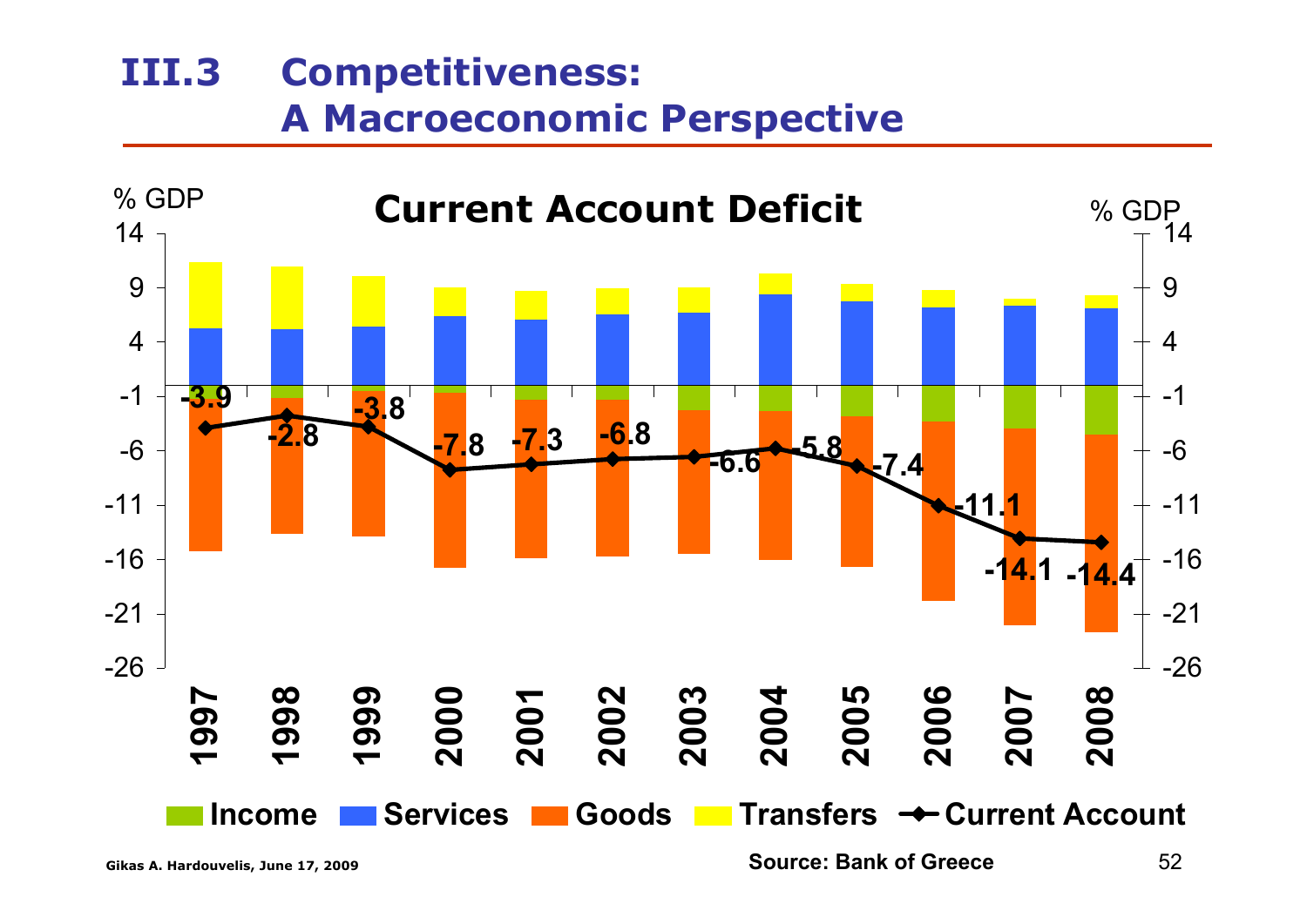### **ΙΙI.3 Greek External Debt deteriorates**

Greek Gross External Debt increased by **52.4 p.p.** of GDP, or 220% in 5 years

**2Q 2008 : \$ 531.7 bn : 138.2% of GDP 2Q 2003 : \$ 166.2 bn : 85.8% of GDP**

Accumulated Current Account Deficits 2Q 2003 – 2Q 2008 : **49 p.p. of GDP**

#### **Greek Gross External Debt Composition (2Q 2008, Total: \$531.7 bn)**



 $\checkmark$  Banks' ownership of 1/3 of external debt may prolong the current liquidity problem if crisis continues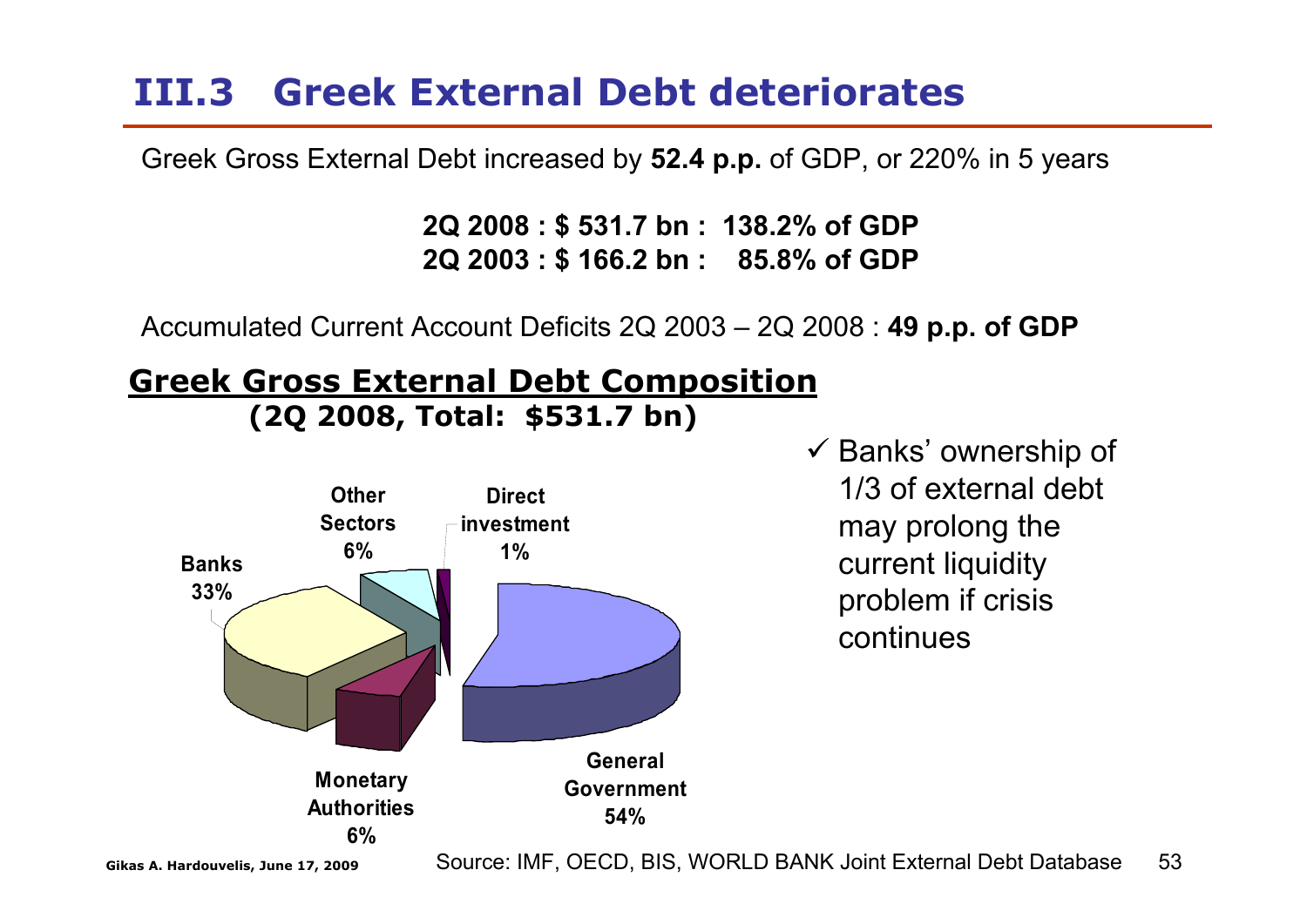#### **ΙII.3Price Competitiveness**



**Source: IMF, IFS**

- 9 Real Effective Exchange Rate shows large **overvaluation**
- $\checkmark$  Harmonized Index of Consumer Prices (HICP): In every single month, inflation in Greece was higher than the Euro Area average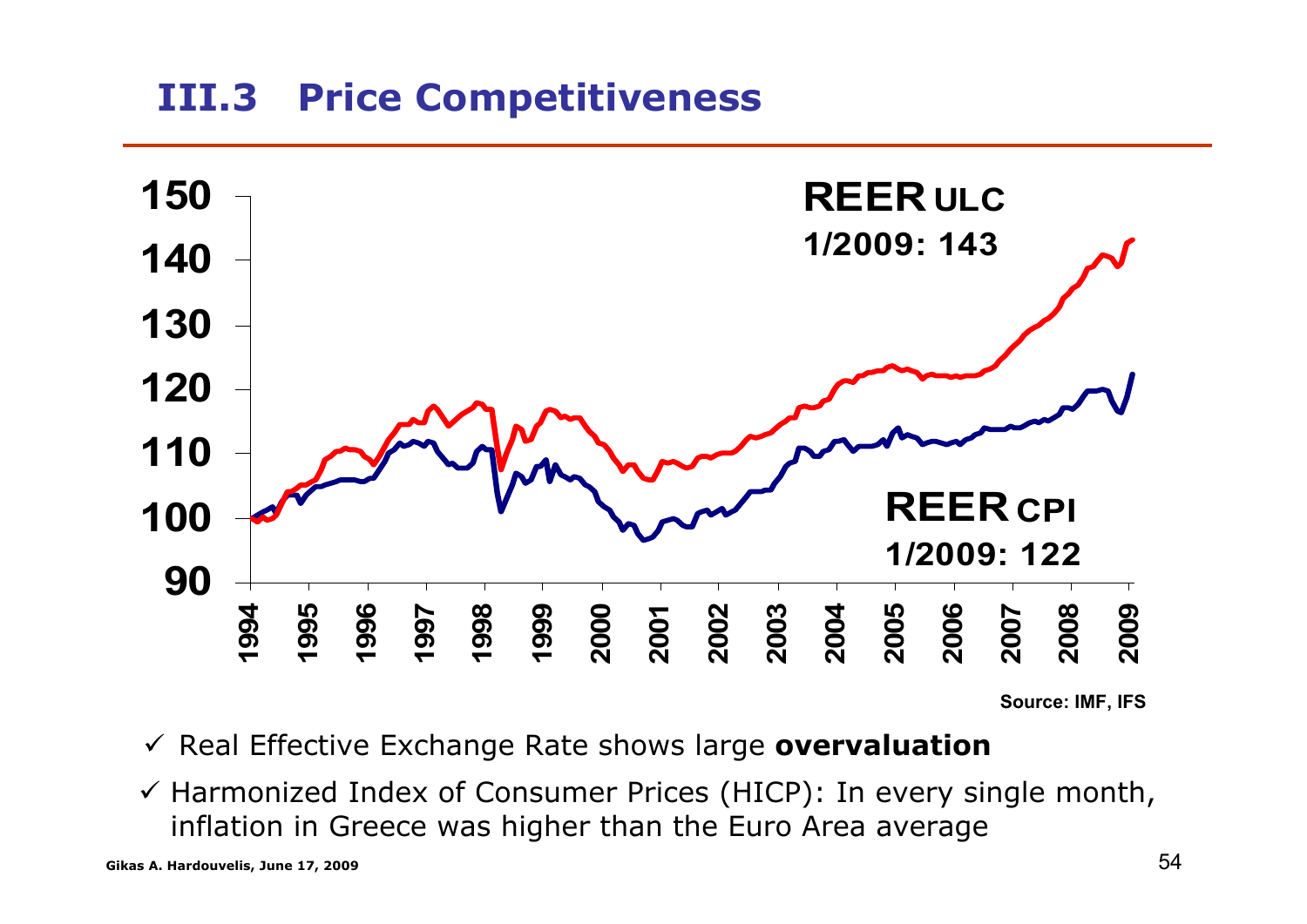## **ΙΙI.3 A new growth model for Greece**

A new growth model is needed in Greece:

- $\checkmark$  Cannot be based on consumption, should be export-driven Active policies enhancing **competitiveness and productivity**,
- $\checkmark$  Adopt a multi-year strategy to enhance our comparative advantages and those sectors with potentially strong international demand
- $\checkmark$ Improve the quality of factors production, e.g. education, health
- $\checkmark$  Implement reforms first on those sectors that are easiest to do, i.e. in the goods and services markets, and not on the labor market
- $\checkmark$  Restructure the public sector in order to reverse the fiscal deficits and improve the business environment
- $\checkmark$ Reform the pension system to relieve future fiscal pressures
- $\checkmark$  Implement reforms in the labor market last, only after the public sector is run efficiently, so that state supervision works

#### **Long-run imbalances would thus be eradicated**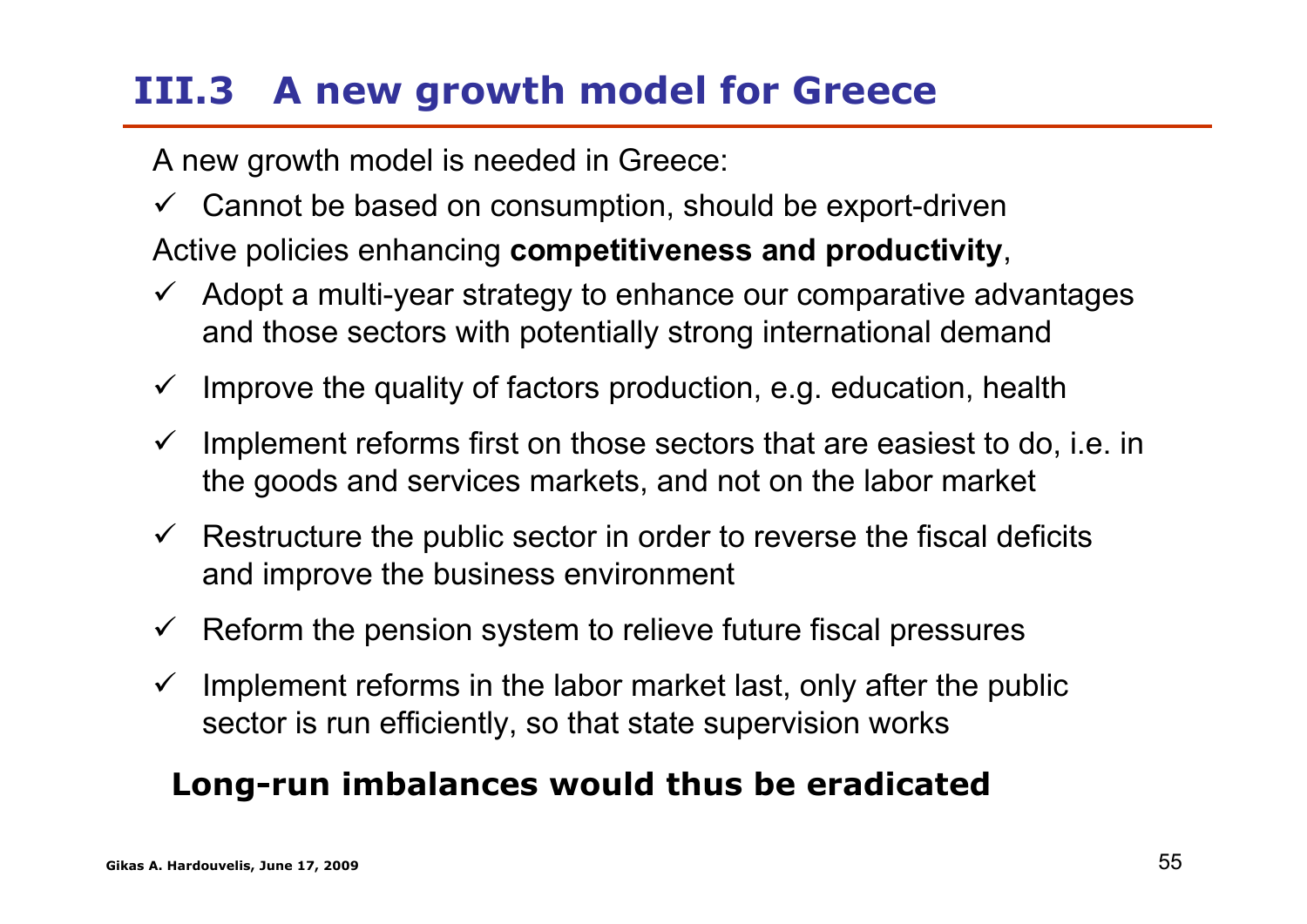### **III. Conclusions … for Greece**

- $\checkmark$  Recession arrives with a lag, yet markets already focus on the imbalances of the Greek economy and fear the outcome of longterm stagnation
- $\checkmark$  Lack of competitiveness and an inefficient public sector generate huge current account and fiscal deficits, while the unwillingness to tackle the pension problem would further worsen income inequalities in the future
- $\checkmark$ The probability of a long period of stagnation and divergence is high
- $\checkmark$  We need a new model of growth, based on an export oriented economy, less dependent on domestic demand and credit
- $\checkmark$  Reforms must begin in those sectors where the cost is small: Adopt a long term plan of enhancing our comparative advantages, increase competition in product and services markets with more efficient supervision, a better educational system with a different mentality, a more efficient health system, reduced bureaucracy, a revamped state revenue collection system, restructured state expenditures, an overhaul of the pension system
- $\checkmark$  There is an awakening of the public and politicians to the imbalances, hence substantive reforms have a chance